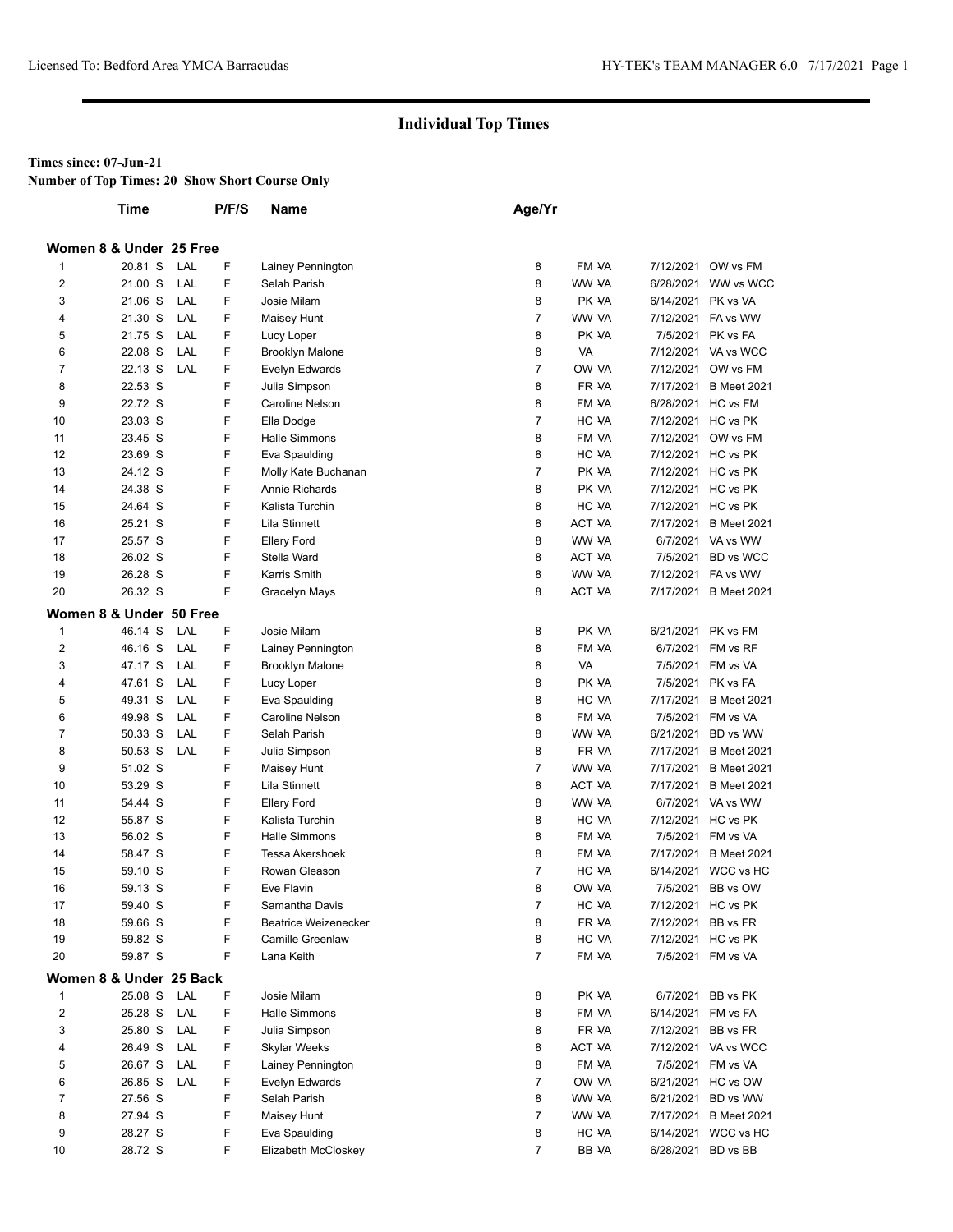**Number of Top Times: 20 Show Short Course Only**

|                         | <b>Time</b>               | P/F/S     | Name                                           | Age/Yr         |               |                    |                       |  |
|-------------------------|---------------------------|-----------|------------------------------------------------|----------------|---------------|--------------------|-----------------------|--|
|                         |                           |           |                                                |                |               |                    |                       |  |
| 11                      | 28.73 S                   | F         | <b>Brooklyn Malone</b>                         | 8              | VA            | 6/14/2021 PK vs VA |                       |  |
| 12                      | 28.78 S                   | F         | Lana Keith                                     | $\overline{7}$ | FM VA         |                    | 6/21/2021 PK vs FM    |  |
| 13                      | 29.87 S                   | F         | Karis Wu                                       | 8              | FM VA         | 7/17/2021          | <b>B</b> Meet 2021    |  |
| 14                      | 30.16 S                   | F         | Karris Smith                                   | 8              | WW VA         |                    | 7/17/2021 B Meet 2021 |  |
| $15*$                   | 30.17 S                   | F         | Dabney Morrison                                | 6              | OW VA         |                    | 7/12/2021 OW vs FM    |  |
| $15*$                   | 30.17 S                   | F         | Ella Dodge                                     | $\overline{7}$ | HC VA         |                    | 7/12/2021 HC vs PK    |  |
| 17                      | 30.76 S                   | F         | Samantha Davis                                 | $\overline{7}$ | HC VA         | 7/17/2021          | <b>B</b> Meet 2021    |  |
| 18                      | 31.00 S                   | F         | Tessa Akershoek                                | 8              | FM VA         | 7/12/2021          | OW vs FM              |  |
| 19                      | 31.20 S                   | F         | Stella Ward                                    | 8              | <b>ACT VA</b> | 7/5/2021           | <b>BD</b> vs WCC      |  |
| 20                      | 31.57 S                   | F.        | Caroline Nelson                                | 8              | FM VA         |                    | 6/28/2021 HC vs FM    |  |
|                         | Women 8 & Under 25 Breast |           |                                                |                |               |                    |                       |  |
| $\mathbf 1$             | 28.23 S                   | F<br>LAL  | Halle Simmons                                  | 8              | FM VA         |                    | 7/12/2021 OW vs FM    |  |
| $\overline{2}$          | 28.41 S                   | LAL<br>F  | Caroline Nelson                                | 8              | FM VA         |                    | 7/5/2021 FM vs VA     |  |
| 3                       | 29.47 S                   | LAL<br>F  | Skylar Weeks                                   | 8              | ACT VA        |                    | 7/12/2021 VA vs WCC   |  |
| 4                       | 29.52 S                   | LAL<br>F. | Selah Parish                                   | 8              | WW VA         |                    | 6/14/2021 WW vs OW    |  |
| 5                       | 29.61 S                   | LAL<br>F  | Lainey Pennington                              | 8              | FM VA         |                    | 6/28/2021 HC vs FM    |  |
| 6                       | 29.75 S                   | F<br>LAL  | Lucy Loper                                     | 8              | PK VA         |                    | 7/12/2021 HC vs PK    |  |
| 7                       | 31.16 S                   | F.        | Josie Milam                                    | 8              | PK VA         |                    | 6/21/2021 PK vs FM    |  |
| 8                       | 32.07 S                   | F         | Ellery Ford                                    | 8              | WW VA         |                    | 7/17/2021 B Meet 2021 |  |
| 9                       | 33.35 S                   | F         | Rowan Gleason                                  | $\overline{7}$ | HC VA         |                    | 7/17/2021 B Meet 2021 |  |
| 10                      | 34.12 S                   | F         | Eve Flavin                                     | 8              | OW VA         | 7/17/2021          | <b>B</b> Meet 2021    |  |
| 11                      | 37.00 S                   | F         | Evelyn Edwards                                 | $\overline{7}$ | OW VA         |                    | 6/21/2021 HC vs OW    |  |
| 12                      | 37.47 S                   | F         | Annie Richards                                 | 8              | PK VA         |                    | 7/12/2021 HC vs PK    |  |
| 13                      | 37.59 S                   | F         | <b>Brooklyn Malone</b>                         | 8              | VA            |                    | 7/5/2021 FM vs VA     |  |
| 14                      | 37.95 S                   | F         |                                                | 8              | FM VA         |                    | 7/5/2021 FM vs VA     |  |
| 15                      | 38.12 S                   | F         | Aubrey Comiskey<br><b>Beatrice Weizenecker</b> | 8              | FR VA         |                    | 7/12/2021 BB vs FR    |  |
| 16                      | 38.52 S                   | F.        | Lana Keith                                     | $\overline{7}$ | FM VA         |                    | 6/21/2021 PK vs FM    |  |
| 17                      | 38.94 S                   | F         | Karris Smith                                   | 8              | WW VA         |                    | 7/12/2021 FA vs WW    |  |
| 18                      | 39.83 S                   | F         | Tessa Akershoek                                | 8              | FM VA         |                    | 7/12/2021 OW vs FM    |  |
| 19                      | 39.92 S                   | F         | Elizabeth McCloskey                            | $\overline{7}$ | BB VA         |                    | 7/12/2021 BB vs FR    |  |
| 20                      | 40.55 S                   | F.        | Lucy Rakos                                     | $\overline{7}$ | HC VA         |                    | 7/17/2021 B Meet 2021 |  |
|                         |                           |           |                                                |                |               |                    |                       |  |
|                         | Women 8 & Under 25 Fly    |           |                                                |                |               |                    |                       |  |
| $\mathbf{1}$            | 23.79 S                   | F<br>LAL  | Lainey Pennington                              | 8              | FM VA         |                    | 6/28/2021 HC vs FM    |  |
| $\overline{\mathbf{c}}$ | 26.38 S                   | LAL<br>F  | Selah Parish                                   | 8              | WW VA         |                    | 6/14/2021 WW vs OW    |  |
| 3                       | 26.71 S                   | LAL<br>F  | Skylar Weeks                                   | 8              | ACT VA        |                    | 7/12/2021 VA vs WCC   |  |
| 4                       | 26.89 S                   | LAL<br>F  | Lucy Loper                                     | 8              | PK VA         |                    | 7/12/2021 HC vs PK    |  |
| 5                       | 27.31 S                   | F         | Eva Spaulding                                  | 8              | HC VA         | 7/17/2021          | <b>B</b> Meet 2021    |  |
| 6                       | 27.39 S                   | F         | <b>Halle Simmons</b>                           | 8              | FM VA         |                    | 6/28/2021 HC vs FM    |  |
| 7                       | 28.10 S                   | F         | Evelyn Edwards                                 | 7              | OW VA         |                    | 7/12/2021 OW vs FM    |  |
| 8                       | 28.49 S                   | F         | Maisey Hunt                                    | $\overline{7}$ | WW VA         |                    | 6/14/2021 WW vs OW    |  |
| 9                       | 29.08 S                   | F         | <b>Brooklyn Malone</b>                         | 8              | VA            |                    | 7/12/2021 VA vs WCC   |  |
| 10                      | 29.46 S                   | F         | Ella Dodge                                     | $\overline{7}$ | HC VA         |                    | 7/12/2021 HC vs PK    |  |
| 11                      | 30.31 S                   | F         | Josie Milam                                    | 8              | PK VA         |                    | 7/5/2021 PK vs FA     |  |
| 12                      | 30.49 S                   | F         | <b>Ellery Ford</b>                             | 8              | WW VA         |                    | 6/28/2021 WW vs WCC   |  |
| 13                      | 31.65 S                   | F         | Karris Smith                                   | 8              | WW VA         | 6/21/2021          | BD vs WW              |  |
| 14                      | 34.19 S                   | F         | Lila Stinnett                                  | 8              | ACT VA        |                    | 7/12/2021 VA vs WCC   |  |
| 15                      | 35.39 S                   | F         | Margaret McCloskey                             | $\overline{7}$ | BB VA         |                    | 7/12/2021 BB vs FR    |  |
| 16                      | 35.61 S                   | F         | Lana Keith                                     | $\overline{7}$ | FM VA         | 6/14/2021 FM vs FA |                       |  |
| 17                      | 35.88 S                   | F         | Gracelyn Mays                                  | 8              | ACT VA        | 7/17/2021          | <b>B</b> Meet 2021    |  |
| 18                      | 36.16 S                   | F         | Jona Chisolm                                   | 6              | PK VA         |                    | 7/17/2021 B Meet 2021 |  |
| 19                      | 36.76 S                   | F         | <b>Kendall Frasier</b>                         | $\overline{7}$ | WW VA         |                    | 7/5/2021 WW vs HC     |  |
| 20                      | 37.85 S                   | F         | Eve Flavin                                     | 8              | OW VA         |                    | 7/12/2021 OW vs FM    |  |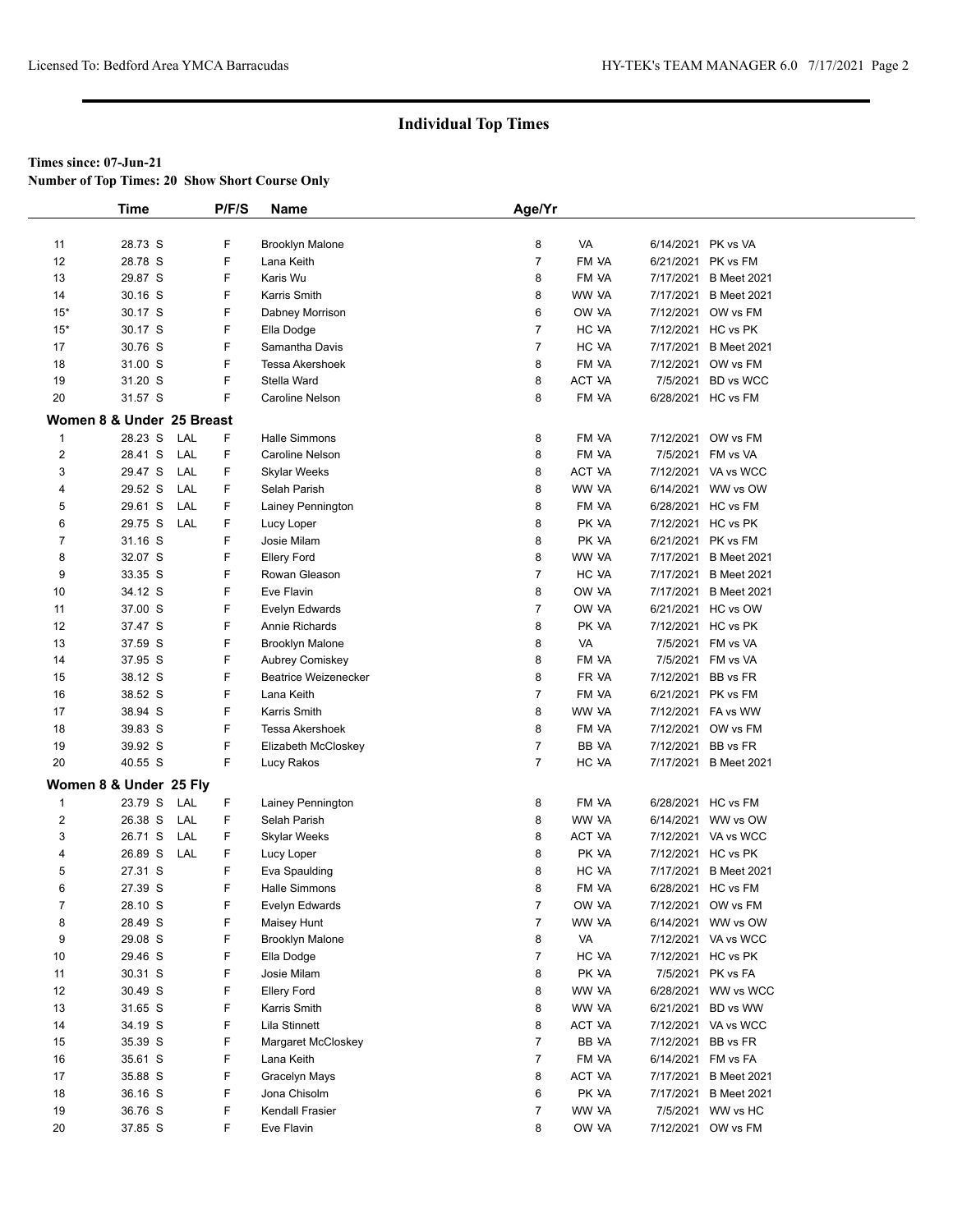### **Times since: 07-Jun-21**

**Number of Top Times: 20 Show Short Course Only**

|                | <b>Time</b>               | P/F/S           | <b>Name</b>            | Age/Yr         |               |                    |                       |
|----------------|---------------------------|-----------------|------------------------|----------------|---------------|--------------------|-----------------------|
|                |                           |                 |                        |                |               |                    |                       |
|                | Women 8 & Under 100 IM    |                 |                        |                |               |                    |                       |
| 1              | $2:00.10$ S<br>LAL        | F               | Josie Milam            | 8              | PK VA         | 6/14/2021 PK vs VA |                       |
| 2              | $2:00.61$ S<br>LAL        | F               | Lainey Pennington      | 8              | FM VA         |                    | 6/7/2021 FM vs RF     |
| 3              | $2:11.63$ S<br>LAL        | F               | Selah Parish           | 8              | WW VA         |                    | 7/5/2021 WW vs HC     |
| 4              | $2:15.81$ S               | F               | Halle Simmons          | 8              | FM VA         |                    | 7/12/2021 OW vs FM    |
| 5              | 2:21.49 S                 | F               | Evelyn Edwards         | $\overline{7}$ | OW VA         |                    | 6/21/2021 HC vs OW    |
| 6              | 2:37.87 S                 | F               | Karris Smith           | 8              | WW VA         |                    | 6/28/2021 WW vs WCC   |
| $\overline{7}$ | 2:52.22 S                 | F               | Eve Flavin             | 8              | OW VA         |                    | 7/12/2021 OW vs FM    |
|                | <b>Women 9-10 25 Free</b> |                 |                        |                |               |                    |                       |
| $\mathbf{1}$   | 15.71 S<br>LAL            | F               | <b>Broughton Webb</b>  | 10             | OW VA         |                    | 6/28/2021 OW vs PK    |
| $\overline{c}$ | 15.73 S<br>LAL            | F               | Xenia Bannister        | 10             | PK VA         |                    | 6/28/2021 OW vs PK    |
| 3              | 16.04 S                   | LAL<br>F        | <b>Taylor Woodruff</b> | 10             | OW VA         |                    | 6/21/2021 HC vs OW    |
| 4              | 16.88 S                   | LAL<br>F        | Jameson Johnson        | 10             | WW VA         |                    | 7/12/2021 FA vs WW    |
| 5              | 17.18 S                   | F<br>LAL        | Sophie Richards        | 9              | PK VA         |                    | 7/12/2021 HC vs PK    |
| 6              | 17.33 S                   | F<br>LAL        | Phebe Dodge            | 10             | HC VA         |                    | 7/12/2021 HC vs PK    |
| $\overline{7}$ | 17.38 S                   | F<br>LAL        | Callen Campbell        | 10             | OW VA         |                    | 6/21/2021 HC vs OW    |
| 8              | 17.53 S                   | F<br>LAL        | Leeanna Smith          | 10             | <b>ACT VA</b> |                    | 7/12/2021 VA vs WCC   |
| 9              | 17.69 S                   | F<br>LAL        | Leyla Reyes            | 9              | PK VA         |                    | 7/12/2021 HC vs PK    |
| 10             | 18.15 S<br>LAL            | F               | Ava Dragan             | 10             | <b>RF</b>     | 7/12/2021 RF vs BD |                       |
| 11             | 18.24 S                   | F               | Emerson Eiban          | 9              | FM VA         |                    | 7/5/2021 FM vs VA     |
| 12             | 18.28 S                   | F               | Virginia Phillips      | 9              | PK VA         |                    | 7/12/2021 HC vs PK    |
| 13             | 18.57 S                   | F               | Ada Compton            | 10             | <b>RF</b>     |                    | 7/17/2021 B Meet 2021 |
| 14             | 18.65 S                   | F               | Krisiley Stengel       | 10             | HC VA         |                    | 7/5/2021 WW vs HC     |
| 15             | 18.72 S                   | F               | Eliza Fink             | 10             | ACT VA        |                    | 7/17/2021 B Meet 2021 |
| 16             | 18.80 S                   | F               | Delaney Rodriguez      | 10             | PK VA         |                    | 7/17/2021 B Meet 2021 |
| 17             | 18.95 S                   | F               | Arynn Hutchinson       | 10             | HC VA         |                    | 7/17/2021 B Meet 2021 |
| 18             | 19.01 S                   | F               | June Sinclair          | 10             | PK VA         |                    | 7/12/2021 HC vs PK    |
| 19             | 19.05 S                   | F               | <b>Bailee Stickle</b>  | 10             | VA            | 6/28/2021 VA vs RF |                       |
| 20             | 19.18 S                   | F               | Saya Hirst             | 10             | BD VA         | 7/12/2021 RF vs BD |                       |
|                | <b>Women 9-10 50 Free</b> |                 |                        |                |               |                    |                       |
| 1              | 34.07 S                   | F<br>LAL        | <b>Broughton Webb</b>  | 10             | OW VA         |                    | 6/28/2021 OW vs PK    |
| $\overline{2}$ | 34.25 S                   | F<br>LAL        | <b>Taylor Woodruff</b> | 10             | OW VA         |                    | 7/12/2021 OW vs FM    |
| 3              | 35.55 S                   | F<br>LAL        | Xenia Bannister        | 10             | PK VA         |                    | 6/28/2021 OW vs PK    |
| 4              | 37.66 S                   | F<br>LAL        | Leeanna Smith          | 10             | ACT VA        |                    | 6/21/2021 WCC vs RF   |
| 5              | LAL<br>37.90 S            | F               | Jameson Johnson        | 10             | WW VA         |                    | 7/12/2021 FA vs WW    |
| 6              | 38.05 S                   | F<br><b>LAL</b> | Sophie Richards        | 9              | PK VA         |                    | 7/12/2021 HC vs PK    |
| 7              | 39.21 S<br>LAL            | F               | Callen Campbell        | 10             | OW VA         |                    | 6/28/2021 OW vs PK    |
| 8              | 39.34 S LAL               | F               | Phebe Dodge            | 10             | HC VA         |                    | 7/12/2021 HC vs PK    |
| 9              | 39.38 S LAL               | F               | Leyla Reyes            | 9              | PK VA         |                    | 7/12/2021 HC vs PK    |
| 10             | 40.00 S<br>LAL            | F               | Delaney Rodriguez      | 10             | PK VA         |                    | 7/17/2021 B Meet 2021 |
| 11             | 41.04 S                   | F               | Eliza Fink             | 10             | ACT VA        |                    | 7/17/2021 B Meet 2021 |
| 12             | 41.40 S                   | F               | Emerson Eiban          | 9              | FM VA         |                    | 7/17/2021 B Meet 2021 |
|                |                           |                 |                        |                |               |                    |                       |
| 13             | 41.80 S                   | F               | Ada Compton            | 10             | RF            |                    | 7/17/2021 B Meet 2021 |
| 14             | 42.30 S                   | F               | Ava Dragan             | 10             | RF            | 7/12/2021 RF vs BD |                       |
| 15             | 42.41 S                   | F               | <b>Bailee Stickle</b>  | 10             | VA            |                    | 7/17/2021 B Meet 2021 |
| 16             | 42.45 S                   | F               | Krisiley Stengel       | 10             | HC VA         |                    | 7/12/2021 HC vs PK    |
| 17             | 42.50 S                   | F               | Nora Compton           | 10             | RF            |                    | 7/17/2021 B Meet 2021 |
| 18             | 43.34 S                   | F               | Rome Petrikonis        | 10             | PK VA         | 6/14/2021 PK vs VA |                       |
| 19             | 43.67 S                   | F               | Saya Hirst             | 10             | BD VA         |                    | 7/17/2021 B Meet 2021 |
| 20             | 44.34 S                   | F               | Ava Rempfer            | 9              | HC VA         |                    | 6/21/2021 HC vs OW    |
|                | <b>Women 9-10 25 Back</b> |                 |                        |                |               |                    |                       |
| 1              | 18.71 S LAL               | F               | Taylor Woodruff        | 10             | OW VA         |                    | 6/28/2021 OW vs PK    |
| $\overline{2}$ | 19.03 S LAL               | F.              | <b>Broughton Webb</b>  | 10             | OW VA         |                    | 6/7/2021 OW vs BD     |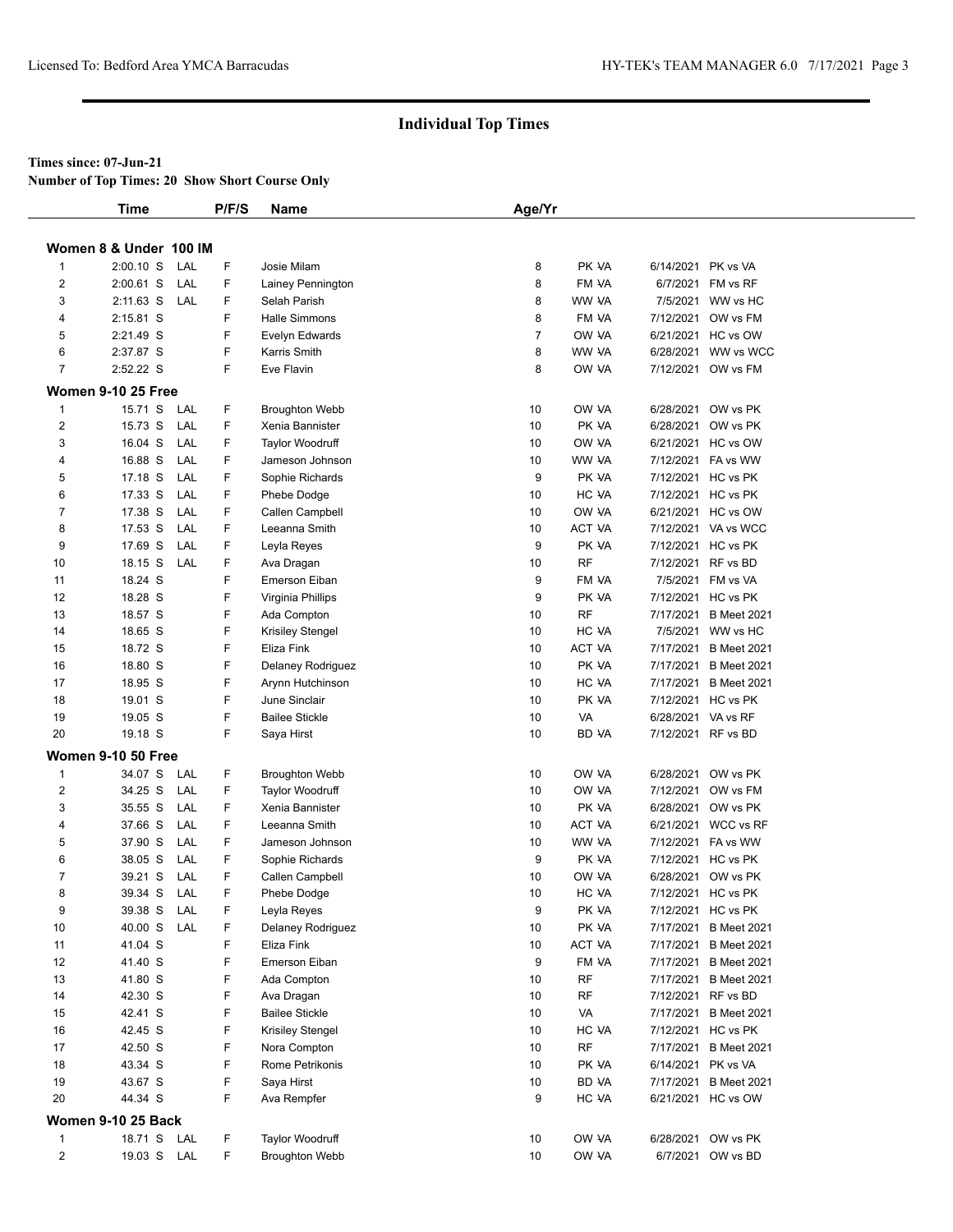**Number of Top Times: 20 Show Short Course Only**

|                | <b>Time</b>              |     | P/F/S | Name                   | Age/Yr          |             |                    |                       |
|----------------|--------------------------|-----|-------|------------------------|-----------------|-------------|--------------------|-----------------------|
|                |                          |     |       |                        |                 |             |                    |                       |
| 3              | 19.88 S                  | LAL | F     | Callen Campbell        | 10              | OW VA       |                    | 7/5/2021 BB vs OW     |
| 4              | 20.81 S                  | LAL | F     | Eliza Fink             | 10              | ACT VA      |                    | 6/21/2021 WCC vs RF   |
| 5              | 21.04 S                  | LAL | F     | Jameson Johnson        | 10              | WW VA       | 6/14/2021          | WW vs OW              |
| 6              | 21.06 S                  | LAL | F     | Phebe Dodge            | 10              | HC VA       | 6/14/2021          | WCC vs HC             |
| $\overline{7}$ | 22.52 S                  | LAL | F     | Rome Petrikonis        | 10              | PK VA       |                    | 7/12/2021 HC vs PK    |
| 8              | 22.80 S                  | LAL | F     | Kenleigh Holt          | 10              | OW VA       | 6/28/2021          | OW vs PK              |
| 9              | 22.91 S                  | LAL | F     | Saya Hirst             | 10              | BD VA       | 6/28/2021 BD vs BB |                       |
| 10             | 23.06 S                  |     | F     | Neko Colbert           | 9               | HC VA       | 7/17/2021          | <b>B</b> Meet 2021    |
| 11             | 23.14 S                  |     | F     | Leyla Reyes            | 9               | PK VA       | 7/12/2021          | HC vs PK              |
| 12             | 23.33 S                  |     | F     | <b>Marley Bradley</b>  | 10              | BD VA       | 7/17/2021          | <b>B</b> Meet 2021    |
| 13             | 23.35 S                  |     | F     | Nora Compton           | 10              | <b>RF</b>   | 7/17/2021          | <b>B</b> Meet 2021    |
| 14             | 23.51 S                  |     | F     | Delaney Rodriguez      | 10              | PK VA       | 6/28/2021          | OW vs PK              |
| 15             | 23.54 S                  |     | F     | June Sinclair          | 10              | PK VA       |                    | 7/12/2021 HC vs PK    |
| 16             | 23.68 S                  |     | F     | Leeanna Smith          | 10              | ACT VA      | 7/5/2021           | <b>BD</b> vs WCC      |
| 17             | 24.45 S                  |     | F     | Sophie Richards        | 9               | PK VA       | 6/21/2021          | PK vs FM              |
| 18             | 24.61 S                  |     | F     | Ava Rempfer            | 9               | HC VA       | 7/5/2021           | WW vs HC              |
| 19             | 24.71 S                  |     | F     | Carmella Helbling      | 9               | OW VA       | 7/17/2021          | <b>B</b> Meet 2021    |
| 20             | 24.89 S                  |     | F     | Krisiley Stengel       | 10              | HC VA       |                    | 6/14/2021 WCC vs HC   |
|                | Women 9-10 25 Breast     |     |       |                        |                 |             |                    |                       |
| 1              | 19.93 S                  | LAL | F     | <b>Broughton Webb</b>  | 10              | OW VA       |                    | 6/14/2021 WW vs OW    |
| $\overline{2}$ | 22.30 S                  | LAL | F.    | Virginia Phillips      | 9               | PK VA       |                    | 7/12/2021 HC vs PK    |
| 3              | 22.71 S                  | LAL | F     | Xenia Bannister        | 10              | PK VA       | 6/28/2021          | OW vs PK              |
| 4              | 22.87 S                  | LAL | F     | Phebe Dodge            | 10              | HC VA       |                    | 7/12/2021 HC vs PK    |
| 5              | 23.00 S                  | LAL | F     | <b>Taylor Woodruff</b> | 10              | OW VA       | 6/7/2021           | OW vs BD              |
| 6              | 23.88 S                  | LAL | F.    | Ava Dragan             | 10              | <b>RF</b>   | 7/12/2021          | RF vs BD              |
| $\overline{7}$ | 24.73 S                  | LAL | F.    | Callen Campbell        | 10              | OW VA       |                    | 7/5/2021 BB vs OW     |
| 8              | 24.81 S                  | LAL | F.    | Arynn Hutchinson       | 10              | HC VA       |                    | 7/12/2021 HC vs PK    |
| 9              | 25.26 S                  |     | F     | Lauren Bliss           | 10              | <b>FAST</b> |                    | 7/17/2021 B Meet 2021 |
| 10             | 25.54 S                  |     | F     | Neko Colbert           | 9               | HC VA       |                    | 7/12/2021 HC vs PK    |
| 11             | 25.85 S                  |     | F     | June Sinclair          | 10              | PK VA       |                    | 7/12/2021 HC vs PK    |
| 12             | 25.87 S                  |     | F     | Mary McCloskey         | 10              | BB VA       |                    | 7/12/2021 BB vs FR    |
| 13             | 25.95 S                  |     | F     | Rome Petrikonis        | 10              | PK VA       |                    | 7/12/2021 HC vs PK    |
| 14             | 26.04 S                  |     | F     | Annabelle Fischer      | 9               | PK VA       |                    | 6/21/2021 PK vs FM    |
| 15             | 26.07 S                  |     | F     | Krisiley Stengel       | 10              | HC VA       |                    | 7/17/2021 B Meet 2021 |
| 16             | 26.11 S                  |     | F     | Kenleigh Holt          | 10              | OW VA       |                    | 7/17/2021 B Meet 2021 |
| 17             | 26.12 S                  |     | F     | Meredith Cox           | 9               | FM VA       |                    | 6/28/2021 HC vs FM    |
| 18             | 26.14 S                  |     | F     | Lila Basten            | 10              | PK VA       | 7/12/2021          | HC vs PK              |
| 19             | 26.40 S                  |     | F     | Jameson Johnson        | 10 <sup>1</sup> | WW VA       |                    | 6/21/2021 BD vs WW    |
| 20             | 26.48 S                  |     | F     | Leeanna Smith          | 10              | ACT VA      |                    | 7/5/2021 BD vs WCC    |
|                |                          |     |       |                        |                 |             |                    |                       |
|                | <b>Women 9-10 25 Fly</b> |     |       |                        |                 |             |                    |                       |
| $\mathbf{1}$   | 17.34 S                  | LAL | F     | Taylor Woodruff        | 10              | OW VA       | 6/28/2021          | OW vs PK              |
| $\overline{2}$ | 18.16 S                  | LAL | F     | <b>Broughton Webb</b>  | 10              | OW VA       | 6/7/2021           | OW vs BD              |
| 3              | 18.43 S                  | LAL | F     | Callen Campbell        | 10              | OW VA       | 6/21/2021          | HC vs OW              |
| 4              | 18.92 S                  | LAL | F     | Leeanna Smith          | 10              | ACT VA      |                    | 6/28/2021 WW vs WCC   |
| 5              | 19.12 S                  | LAL | F     | Xenia Bannister        | 10              | PK VA       |                    | 7/12/2021 HC vs PK    |
| 6              | 20.04 S                  | LAL | F     | Krisiley Stengel       | 10              | HC VA       | 7/5/2021           | WW vs HC              |
| 7              | 20.06 S                  | LAL | F     | Phebe Dodge            | 10              | HC VA       | 6/7/2021           | FR vs HC              |
| 8              | 20.42 S                  | LAL | F     | Sophie Richards        | 9               | PK VA       | 6/21/2021          | PK vs FM              |
| 9              | 20.53 S                  | LAL | F     | Rome Petrikonis        | 10              | PK VA       |                    | 6/21/2021 PK vs FM    |
| 10             | 20.74 S                  | LAL | F     | Jameson Johnson        | 10              | WW VA       |                    | 6/21/2021 BD vs WW    |
| 11             | 22.74 S                  |     | F.    | Kenleigh Holt          | 10              | OW VA       |                    | 6/14/2021 WW vs OW    |
| 12             | 23.04 S                  |     | F     | Delaney Rodriguez      | 10              | PK VA       | 7/5/2021           | PK vs FA              |
| $13*$          | 23.10 S                  |     | F     | June Sinclair          | 10              | PK VA       | 6/21/2021          | PK vs FM              |
| $13*$          | 23.10 S                  |     | F.    | Mary McCloskey         | 10              | BB VA       |                    | 6/7/2021 BB vs PK     |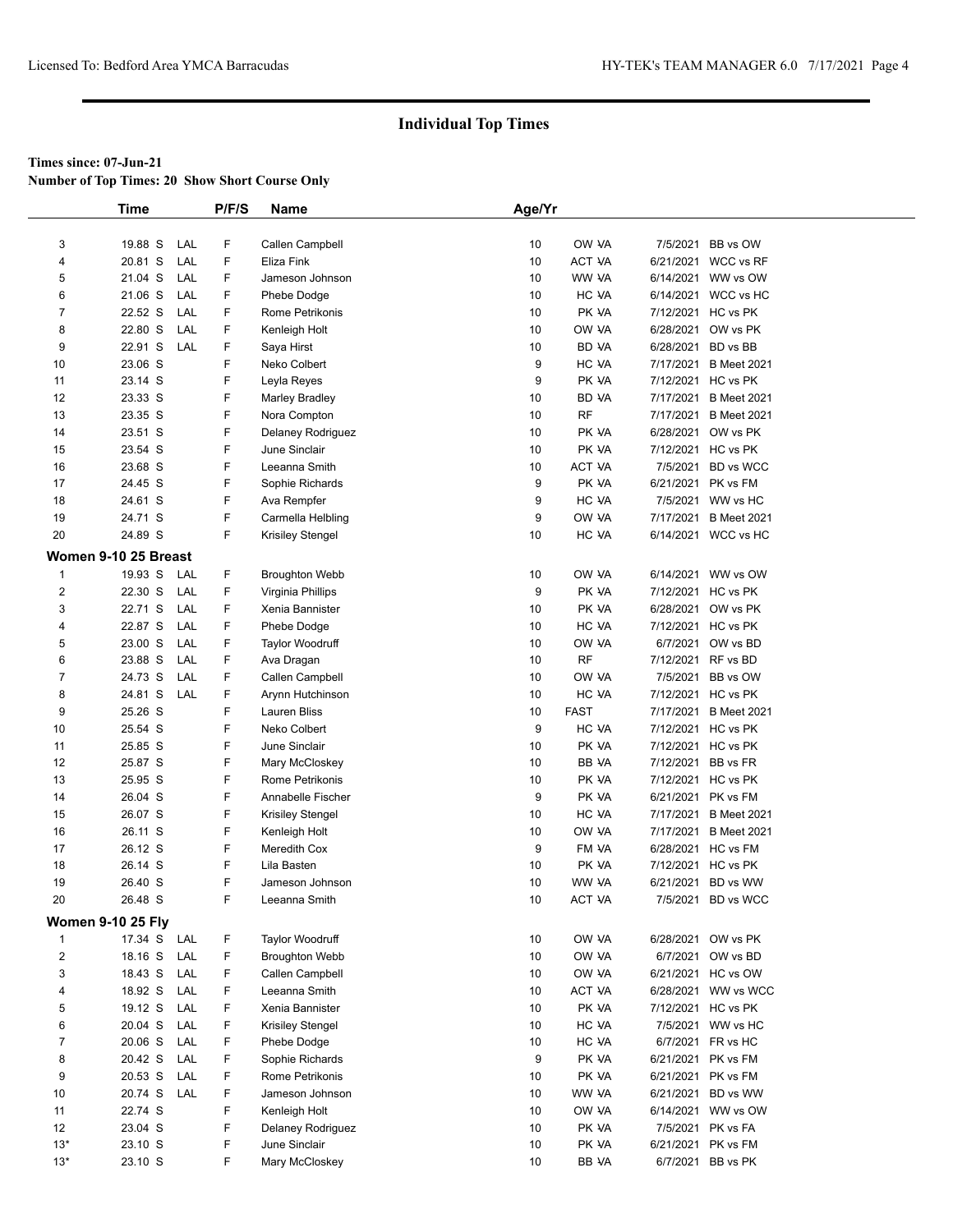**Number of Top Times: 20 Show Short Course Only**

|                              | <b>Time</b>                      | P/F/S  | Name                              | Age/Yr   |                |                    |                                         |
|------------------------------|----------------------------------|--------|-----------------------------------|----------|----------------|--------------------|-----------------------------------------|
|                              |                                  |        |                                   |          |                |                    |                                         |
| 15                           | 23.18 S                          | F      | Leyla Reyes                       | 9        | PK VA          |                    | 6/21/2021 PK vs FM                      |
| 16                           | 23.23 S                          | F      | <b>Shelton Speakes</b>            | 9        | VA             |                    | 6/21/2021 FR vs VA                      |
| 17                           | 23.40 S                          | F      | Meredith Cox                      | 9        | FM VA          |                    | 7/17/2021 B Meet 2021                   |
| 18                           | 23.82 S                          | F      | <b>Emerson Eiban</b>              | 9        | FM VA          |                    | 7/5/2021 FM vs VA                       |
| $19*$                        | 24.17 S                          | F      | Kylei Davis                       | 10       | BD VA          |                    | 7/17/2021 B Meet 2021                   |
| $19*$                        | 24.17 S                          | F      | <b>Marley Bradley</b>             | 10       | <b>BD VA</b>   |                    | 7/17/2021 B Meet 2021                   |
|                              | <b>Women 9-10 100 IM</b>         |        |                                   |          |                |                    |                                         |
| $\overline{1}$               | 1:26.26 S LAL                    | F      | <b>Broughton Webb</b>             | 10       | OW VA          |                    | 6/7/2021 OW vs BD                       |
| $\overline{\mathbf{c}}$      | $1:28.03$ S<br>LAL               | F      | <b>Taylor Woodruff</b>            | 10       | OW VA          |                    | 6/7/2021 OW vs BD                       |
| 3                            | 1:40.27 S<br>LAL                 | F      | Xenia Bannister                   | 10       | PK VA          |                    | 7/12/2021 HC vs PK                      |
| 4                            | $1:45.25$ S<br>LAL               | F      | Eliza Fink                        | 10       | ACT VA         |                    | 7/17/2021 B Meet 2021                   |
| 5                            | 1:45.40 S<br>LAL                 | F      | Phebe Dodge                       | 10       | HC VA          |                    | 6/14/2021 WCC vs HC                     |
| 6                            | 1:45.80 S<br>LAL                 | F      | Callen Campbell                   | 10       | OW VA          |                    | 6/28/2021 OW vs PK                      |
| 7                            | LAL<br>1:45.94 S                 | F      | Leeanna Smith                     | 10       | ACT VA         |                    | 7/5/2021 BD vs WCC                      |
| 8                            | 1:47.76 S<br>LAL                 | F      | Rome Petrikonis                   | 10       | PK VA          |                    | 6/28/2021 OW vs PK                      |
| 9                            | 1:47.92 S<br>LAL                 | F      | Virginia Phillips                 | 9        | PK VA          |                    | 7/12/2021 HC vs PK                      |
| 10                           | 1:48.74 S                        | F      | Jameson Johnson                   | 10       | WW VA          |                    | 7/12/2021 FA vs WW                      |
| 11                           | 1:49.52 S                        | F      | Meredith Cox                      | 9        | FM VA          |                    | 6/21/2021 PK vs FM                      |
| 12                           | 1:51.00 S                        | F      | Emerson Eiban                     | 9        | FM VA          |                    | 7/5/2021 FM vs VA                       |
| 13                           | 2:00.11 S                        | F      | June Sinclair                     | 10       | PK VA          |                    | 6/28/2021 OW vs PK                      |
| 14                           | 2:01.51 S                        | F      | Mary McCloskey                    | 10       | BB VA          |                    | 6/28/2021 BD vs BB                      |
| 15                           | 2:01.57 S                        | F      | <b>Krisiley Stengel</b>           | 10       | HC VA          |                    | 7/12/2021 HC vs PK                      |
| 16                           | 2:02.74 S                        | F      | Lani Midkiff                      | 10       | HC VA          |                    | 7/12/2021 HC vs PK                      |
| 17                           | 2:03.76 S                        | F      | Ava Rempfer                       | 9        | HC VA          |                    | 7/5/2021 WW vs HC                       |
| 18                           | 2:04.17 S                        | F      | Kenleigh Holt                     | 10       | OW VA          |                    | 6/14/2021 WW vs OW                      |
| 19                           | 2:05.09 S                        | F      | Kylei Davis                       | 10       | BD VA          |                    | 6/28/2021 BD vs BB                      |
| 20                           | 2:05.65 S                        | F      | Ada Compton                       | 10       | <b>RF</b>      |                    | 7/17/2021 B Meet 2021                   |
|                              |                                  |        |                                   |          |                |                    |                                         |
|                              | <b>Women 11-12 50 Free</b>       |        |                                   |          |                |                    |                                         |
| 1                            | 30.45 S<br>LAL                   | F      | Rowena Phillips                   | 11       | PK VA          |                    | 7/12/2021 HC vs PK                      |
| $\overline{\mathbf{c}}$<br>3 | 31.73 S<br>LAL<br>32.51 S<br>LAL | F<br>F | Kaelyn Mahland<br>Sarah Warren    | 11<br>11 | PK VA<br>FM VA |                    | 6/28/2021 OW vs PK<br>7/5/2021 FM vs VA |
|                              | 33.54 S<br>LAL                   | F      |                                   | 12       | OW VA          |                    | 6/7/2021 OW vs BD                       |
| 4<br>5                       | 33.67 S<br>LAL                   | F      | Olivia Judy                       | 12       | WW VA          |                    | 6/14/2021 WW vs OW                      |
| 6                            | 33.93 S<br>LAL                   | F      | Ava Shopbell<br>Ann Margaret Holt | 11       | OW VA          |                    | 7/5/2021 BB vs OW                       |
| 7                            | x34.09 S<br>LAL                  | F      | Katherine Helsby                  | 12       | <b>RF</b>      |                    | 7/5/2021 RF vs FR                       |
| 8                            | 34.60 S<br>LAL                   | F      | Lynley Cannon                     | 11       | PK VA          |                    | 6/28/2021 OW vs PK                      |
| 9                            | 35.15 S<br>LAL                   | F      | Sophia Gordon                     | 12       | FM VA          |                    | 6/14/2021 FM vs FA                      |
| 10                           | 35.29 S<br>LAL                   | F      | Emma Cooper                       | 12       | PK VA          |                    | 6/7/2021 BB vs PK                       |
| 11                           | 35.33 S<br>LAL                   | F      | <b>Emily Loucks</b>               | 12       | <b>FAST</b>    | 6/21/2021 FA vs BB |                                         |
| 12                           | 35.48 S<br>LAL                   | F      | Kathleen King                     | 11       | HC VA          |                    | 6/14/2021 WCC vs HC                     |
| 13                           | LAL<br>35.58 S                   | F      | Bianca Largen                     | 12       | ACT VA         |                    | 7/12/2021 VA vs WCC                     |
| 14                           | 35.77 S LAL                      | F      | Hannah Curl                       | 11       | OW VA          |                    | 7/17/2021 B Meet 2021                   |
| 15                           | 35.95 S                          | F      | Leila Kenny                       | 11       | BB VA          |                    | 6/7/2021 BB vs PK                       |
| 16                           | 36.03 S                          | F      | Reegan Davis                      | 12       | BB VA          |                    | 7/17/2021 B Meet 2021                   |
| 17                           | 36.36 S                          | F      | <b>Blythe Miller</b>              | 12       | ACT VA         |                    | 6/7/2021 WCC vs FA                      |
| 18                           | 36.76 S                          | F      | Emma Prater                       | 11       | <b>RF</b>      |                    | 6/14/2021 RF vs BB                      |
| 19                           | 37.35 S                          | F      | Peyton Reyes                      | 11       | PK VA          |                    | 7/17/2021 B Meet 2021                   |
| 20                           | 37.36 S                          | F      | Sofia Mejia-Ibarra                | 12       | <b>FAST</b>    |                    | 6/7/2021 WCC vs FA                      |
|                              | <b>Women 11-12 100 Free</b>      |        |                                   |          |                |                    |                                         |
|                              | 1:05.85 S LAL                    | F      | Rowena Phillips                   |          | PK VA          |                    | 7/12/2021 HC vs PK                      |
| 1<br>$\overline{\mathbf{c}}$ | 1:10.36 S LAL                    | F      | Sarah Warren                      | 11<br>11 | FM VA          |                    | 6/21/2021 PK vs FM                      |
| 3                            | 1:10.79 S LAL                    | F      | Kaelyn Mahland                    | 11       | PK VA          |                    | 6/28/2021 OW vs PK                      |
| 4                            | 1:12.45 S LAL                    | F      | Ava Shopbell                      | 12       | WW VA          |                    | 7/12/2021 FA vs WW                      |
|                              |                                  |        |                                   |          |                |                    |                                         |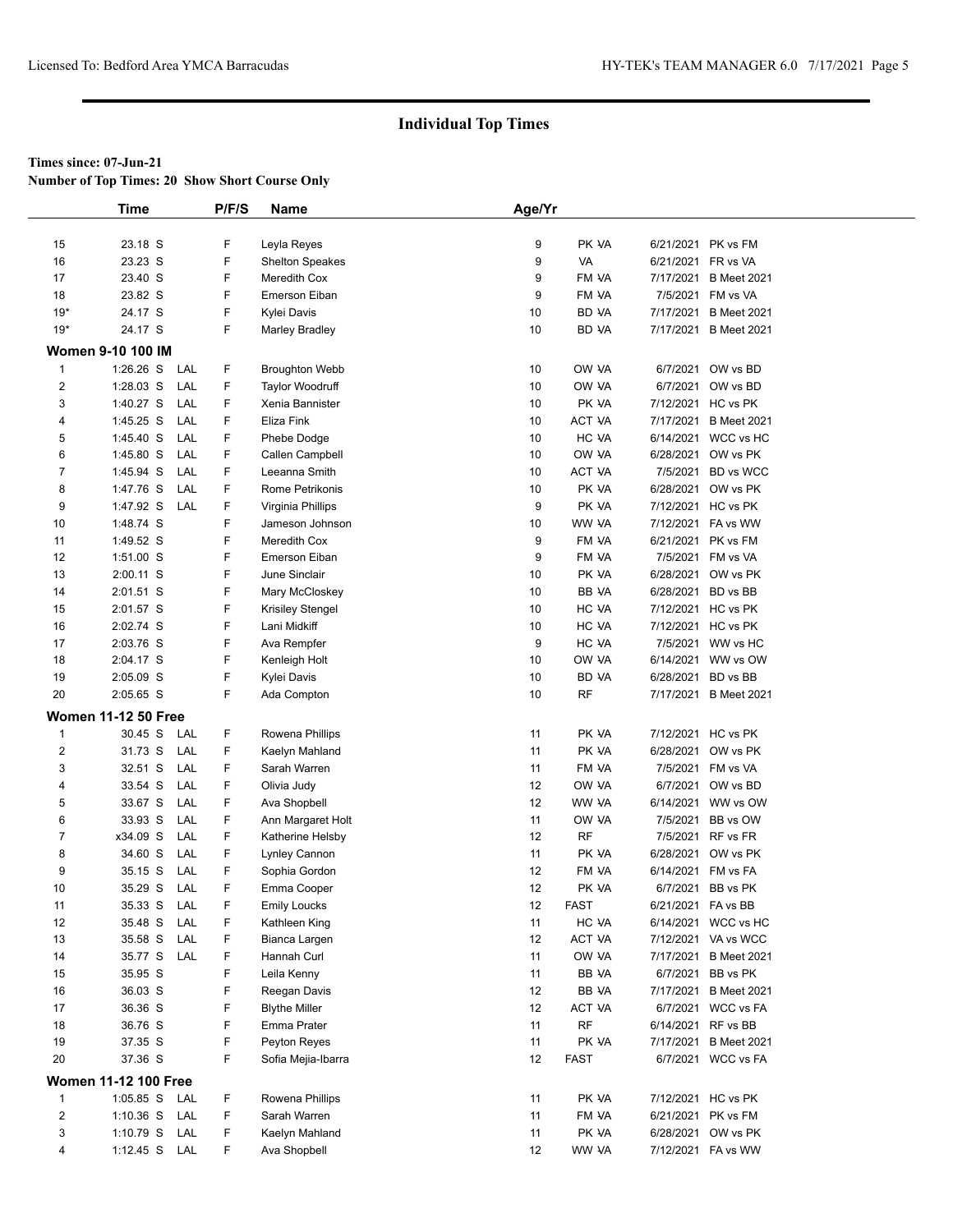**Number of Top Times: 20 Show Short Course Only**

|                | <b>Time</b>                |     | P/F/S | Name                   | Age/Yr            |             |                    |                       |
|----------------|----------------------------|-----|-------|------------------------|-------------------|-------------|--------------------|-----------------------|
|                |                            |     |       |                        |                   |             |                    |                       |
| 5              | $1:12.57$ S                | LAL | F     | Ann Margaret Holt      | 11                | OW VA       |                    | 6/21/2021 HC vs OW    |
| 6              | 1:13.02 S                  | LAL | F     | Olivia Judy            | 12                | OW VA       | 7/5/2021           | BB vs OW              |
| $\overline{7}$ | $1:16.10$ S                | LAL | F     | Kathleen King          | 11                | HC VA       |                    | 6/21/2021 HC vs OW    |
| 8              | $1:16.37$ S                | LAL | F     | Emma Cooper            | 12                | PK VA       |                    | 6/21/2021 PK vs FM    |
| 9              | $1:18.93$ S                | LAL | F     | Emma Prater            | 11                | <b>RF</b>   | 6/28/2021 VA vs RF |                       |
| 10             | $1:19.58$ S                | LAL | F     | <b>Blythe Miller</b>   | 12                | ACT VA      |                    | 7/12/2021 VA vs WCC   |
| 11             | 1:22.82 S                  |     | F     | Sofia Mejia-Ibarra     | 12                | <b>FAST</b> |                    | 7/5/2021 PK vs FA     |
| 12             | 1:23.12 S                  |     | F     | Eloise Koscielny       | 12                | PK VA       |                    | 6/14/2021 PK vs VA    |
| 13             | $1:23.21$ S                |     | F     | Leila Kenny            | 11                | BB VA       |                    | 7/5/2021 BB vs OW     |
| 14             | 1:23.33 S                  |     | F     | <b>Emily Loucks</b>    | 12                | <b>FAST</b> |                    | 7/12/2021 FA vs WW    |
| 15             | 1:23.43 S                  |     | F     | Reegan Davis           | 12                | BB VA       |                    | 7/17/2021 B Meet 2021 |
| 16             | 1:24.42 S                  |     | F     | Layla Rucker           | 12                | HC VA       |                    | 7/17/2021 B Meet 2021 |
| 17             | 1:25.65 S                  |     | F     | <b>Juliet Matthews</b> | 11                | <b>VA</b>   |                    | 7/5/2021 FM vs VA     |
| 18             | 1:26.55 S                  |     | F     | Audrey Rose Bond       | 11                | HC VA       |                    | 6/14/2021 WCC vs HC   |
| 19             | 1:27.02 S                  |     | F     | Zelynn Gustafson       | $12 \overline{ }$ | HC VA       |                    | 7/17/2021 B Meet 2021 |
| 20             | 1:27.09 S                  |     | F     | <b>Shirley Barger</b>  | 11                | <b>RF</b>   |                    | 6/7/2021 FM vs RF     |
|                | <b>Women 11-12 50 Back</b> |     |       |                        |                   |             |                    |                       |
| $\mathbf{1}$   | 34.92 S                    | LAL | F     | Rowena Phillips        | 11                | PK VA       |                    | 6/28/2021 OW vs PK    |
| 2              | 35.70 S                    | LAL | F.    | Sarah Warren           | 11                | FM VA       |                    | 7/5/2021 FM vs VA     |
| 3              | 38.20 S                    | LAL | F     | Olivia Judy            | 12                | OW VA       |                    | 7/12/2021 OW vs FM    |
| 4              | 38.47 S                    | LAL | F     | Ava Shopbell           | 12                | WW VA       |                    | 6/21/2021 BD vs WW    |
| 5              | 38.56 S                    | LAL | F     | Kaelyn Mahland         | 11                | PK VA       |                    | 7/5/2021 PK vs FA     |
| 6              | 39.01 S                    | LAL | F     | Emma Cooper            | 12                | PK VA       |                    | 6/28/2021 OW vs PK    |
| $\overline{7}$ | 41.64 S                    | LAL | F.    | Leila Kenny            | 11                | BB VA       |                    | 6/7/2021 BB vs PK     |
| 8              | 42.11 S                    | LAL | F.    | Sophia Gordon          | $12 \overline{ }$ | FM VA       |                    | 6/14/2021 FM vs FA    |
| 9              | 42.90 S                    | LAL | F     | Sofia Mejia-Ibarra     | 12                | <b>FAST</b> |                    | 7/12/2021 FA vs WW    |
| 10             | 43.12 S                    | LAL | F.    | Bianca Largen          | $12 \overline{ }$ | ACT VA      |                    | 6/21/2021 WCC vs RF   |
| 11             | 43.48 S                    | LAL | F     | Ann Margaret Holt      | 11                | OW VA       |                    | 6/21/2021 HC vs OW    |
| 12             | 43.76 S                    | LAL | F     | <b>Emily Loucks</b>    | 12                | <b>FAST</b> | 6/28/2021 FA vs FR |                       |
| 13             | 44.04 S                    | LAL | F     | <b>Blythe Miller</b>   | 12                | ACT VA      |                    | 6/28/2021 WW vs WCC   |
| 14             | 45.66 S                    |     | F     | Hannah Curl            | 11                | OW VA       |                    | 7/17/2021 B Meet 2021 |
| 15             | 46.00 S                    |     | F     | Ella Walker            | $12 \overline{ }$ | WW VA       |                    | 7/17/2021 B Meet 2021 |
| 16             | 46.27 S                    |     | F     | Kathleen King          | 11                | HC VA       |                    | 7/5/2021 WW vs HC     |
| 17             | 46.38 S                    |     | F     | Malaya Davis           | 11                | BD VA       | 7/17/2021          | <b>B</b> Meet 2021    |
| 18             | 46.66 S                    |     | F     | Emma Prater            | 11                | RF          |                    | 7/5/2021 RF vs FR     |
| 19             | 47.14 S                    |     | F     | Katelyn Lydzinski      | 12                | PK VA       |                    | 6/28/2021 OW vs PK    |
| 20             | 47.75 S                    |     | F     | Kylee Steinweg         | 11                | PK VA       |                    | 6/21/2021 PK vs FM    |
|                | Women 11-12 50 Breast      |     |       |                        |                   |             |                    |                       |
| $\mathbf{1}$   | 39.98 S                    | LAL | F     | Rowena Phillips        | 11                | PK VA       | 6/14/2021 PK vs VA |                       |
| 2              | 41.21 S                    | LAL | F     | Kaelyn Mahland         | 11                | PK VA       |                    | 6/28/2021 OW vs PK    |
| 3              | 41.52 S                    | LAL | F     | Ava Shopbell           | 12                | WW VA       |                    | 7/12/2021 FA vs WW    |
| 4              | 42.02 S                    | LAL | F     | Sarah Warren           | 11                | FM VA       |                    | 6/28/2021 HC vs FM    |
| 5              | 44.12 S                    | LAL | F     | Olivia Judy            | 12                | OW VA       |                    | 6/21/2021 HC vs OW    |
| 6              | 46.04 S                    | LAL | F     | <b>Blythe Miller</b>   | 12                | ACT VA      |                    | 7/12/2021 VA vs WCC   |
| 7              | 46.06 S                    | LAL | F     | <b>Riley Drummond</b>  | 12                | ACT VA      |                    | 7/12/2021 VA vs WCC   |
| 8              | 46.22 S                    | LAL | F     | Lynley Cannon          | 11                | PK VA       |                    | 7/12/2021 HC vs PK    |
| 9              | 46.54 S                    | LAL | F     | Sadie Schmidt          | 12                | PK VA       |                    | 6/28/2021 OW vs PK    |
| 10             | 48.04 S                    | LAL | F     | Faith Richardson       | 11                | HC VA       |                    | 7/17/2021 B Meet 2021 |
| 11             | 48.29 S                    | LAL | F     | Layla Rucker           | 12                | HC VA       |                    | 6/28/2021 HC vs FM    |
| 12             | 48.32 S                    | LAL | F     | Amani Peck             | 11                | <b>RF</b>   |                    | 7/5/2021 RF vs FR     |
| 13             | 48.87 S                    |     | F     | Hannah Curl            | 11                | OW VA       |                    | 6/7/2021 OW vs BD     |
| 14             | 49.07 S                    |     | F     | Reegan Davis           | 12                | BB VA       |                    | 7/17/2021 B Meet 2021 |
| 15             | 49.14 S                    |     | F     | Eloise Koscielny       | 12                | PK VA       | 6/14/2021 PK vs VA |                       |
| 16             | x49.93 S                   |     | F.    | Katherine Helsby       | 12                | <b>RF</b>   |                    | 7/5/2021 RF vs FR     |
|                |                            |     |       |                        |                   |             |                    |                       |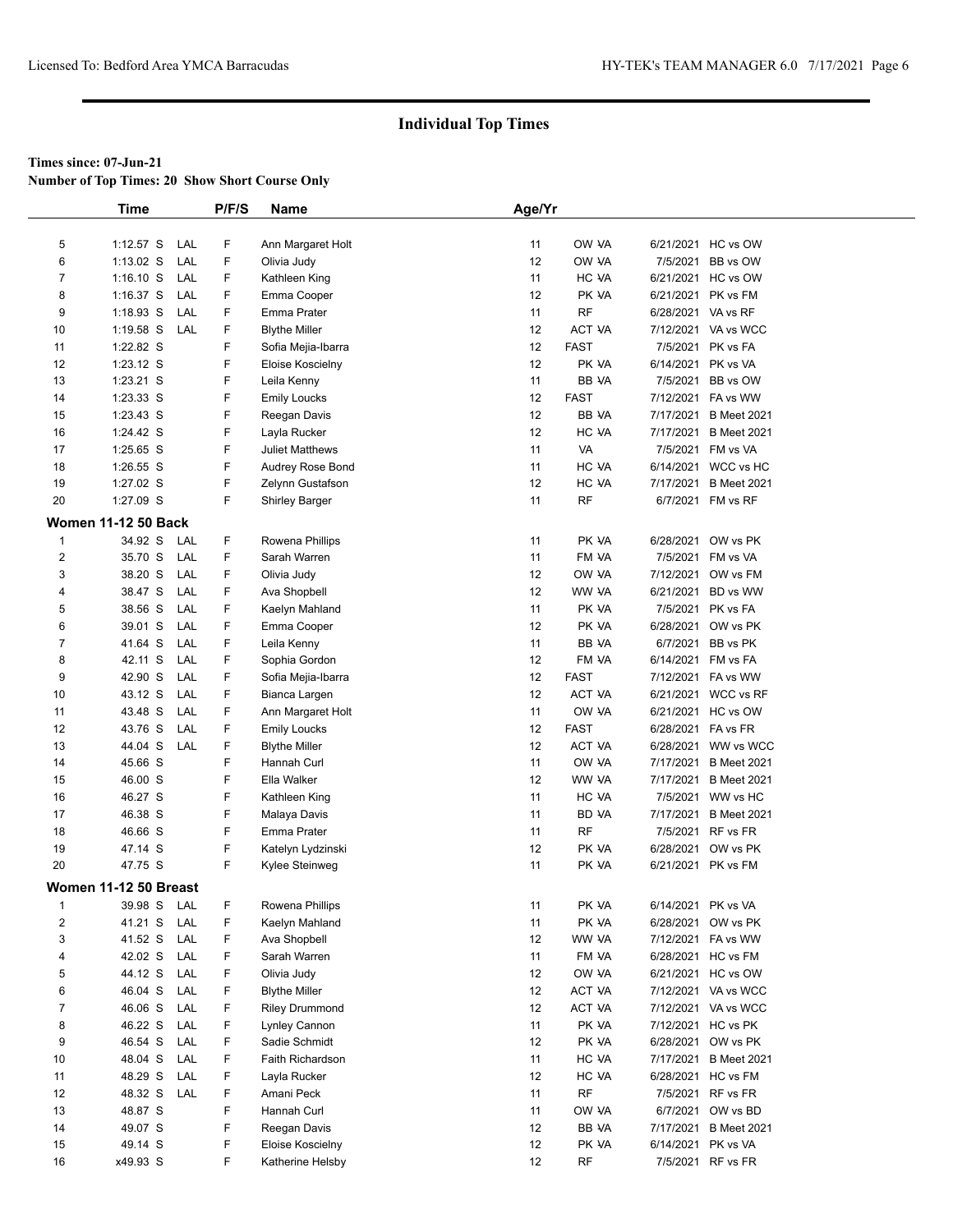**Number of Top Times: 20 Show Short Course Only**

|                         | <b>Time</b>                | P/F/S | Name                   | Age/Yr            |               |                    |                       |
|-------------------------|----------------------------|-------|------------------------|-------------------|---------------|--------------------|-----------------------|
|                         |                            |       |                        |                   |               |                    |                       |
| 17                      | 50.21 S                    | F     | Olivia Rebsamen        | $12 \overline{ }$ | PK VA         |                    | 6/14/2021 PK vs VA    |
| 18                      | 50.23 S                    | F     | Kathleen King          | 11                | HC VA         |                    | 6/14/2021 WCC vs HC   |
| 19                      | 50.33 S                    | F     | Kylee Steinweg         | 11                | PK VA         | 6/7/2021           | BB vs PK              |
| 20                      | 50.42 S                    | F.    | Julie Blair            | $12 \overline{ }$ | <b>ACT VA</b> |                    | 7/17/2021 B Meet 2021 |
|                         | <b>Women 11-12 50 Fly</b>  |       |                        |                   |               |                    |                       |
| $\mathbf{1}$            | 33.04 S LAL                | F     | Sarah Warren           | 11                | FM VA         |                    | 6/7/2021 FM vs RF     |
| $\overline{2}$          | 34.50 S<br>LAL             | F     | Rowena Phillips        | 11                | PK VA         |                    | 6/28/2021 OW vs PK    |
| 3                       | 35.62 S<br>LAL             | F     | Ava Shopbell           | 12                | WW VA         |                    | 7/12/2021 FA vs WW    |
| 4                       | 36.02 S<br>LAL             | F     | Olivia Judy            | 12                | OW VA         |                    | 6/28/2021 OW vs PK    |
| 5                       | 36.15 S<br>LAL             | F     | Kaelyn Mahland         | 11                | PK VA         |                    | 7/5/2021 PK vs FA     |
| 6                       | 37.67 S<br>LAL             | F     | Emma Cooper            | 12                | PK VA         |                    | 6/28/2021 OW vs PK    |
| 7                       | 38.42 S<br>LAL             | F     | Emma Prater            | 11                | <b>RF</b>     |                    | 6/21/2021 WCC vs RF   |
| 8                       | 38.45 S<br>LAL             | F     | Ann Margaret Holt      | 11                | OW VA         |                    | 6/7/2021 OW vs BD     |
| 9                       | 38.52 S<br>LAL             | F     | Sofia Mejia-Ibarra     | 12                | <b>FAST</b>   |                    | 7/12/2021 FA vs WW    |
| 10                      | x40.42 S<br>LAL            | F     | Katherine Helsby       | 12                | <b>RF</b>     |                    | 7/5/2021 RF vs FR     |
| 11                      | 40.78 S<br>LAL             | F     | Bianca Largen          | 12                | <b>ACT VA</b> |                    | 7/5/2021 BD vs WCC    |
| 12                      | 41.14 S<br>LAL             | F     | <b>Blythe Miller</b>   | 12                | ACT VA        |                    | 6/14/2021 WCC vs HC   |
| 13                      | 41.83 S<br>LAL             | F     | Sadie Schmidt          | $12 \overline{ }$ | PK VA         |                    | 7/12/2021 HC vs PK    |
| 14                      | 41.91 S<br>LAL             | F     | Leila Kenny            | 11                | BB VA         |                    | 6/14/2021 RF vs BB    |
| 15                      | 42.23 S                    | F     | Kathleen King          | 11                | HC VA         |                    | 7/12/2021 HC vs PK    |
| 16                      | 42.30 S                    | F     | Peyton Reyes           | 11                | PK VA         |                    | 7/17/2021 B Meet 2021 |
| 17                      | 42.73 S                    | F     | Lynley Cannon          | 11                | PK VA         | 6/14/2021 PK vs VA |                       |
| 18                      | 43.20 S                    | F     | Amani Peck             | 11                | RF            | 6/28/2021 VA vs RF |                       |
| 19                      | 43.33 S                    | F     | Eloise Koscielny       | $12 \overline{ }$ | PK VA         |                    | 6/21/2021 PK vs FM    |
| 20                      | 44.75 S                    | F.    | Hannah Curl            | 11                | OW VA         |                    | 7/5/2021 BB vs OW     |
|                         | <b>Women 11-12 100 IM</b>  |       |                        |                   |               |                    |                       |
| $\mathbf{1}$            | $1:15.30$ S<br>LAL         | F     | Rowena Phillips        | 11                | PK VA         |                    | 6/28/2021 OW vs PK    |
| $\overline{\mathbf{c}}$ | $1:16.81$ S<br>LAL         | F     | Sarah Warren           | 11                | FM VA         |                    | 6/7/2021 FM vs RF     |
| 3                       | 1:20.37 S<br>LAL           | F     | Ava Shopbell           | $12 \overline{ }$ | WW VA         |                    | 7/12/2021 FA vs WW    |
| 4                       | $1:21.35$ S<br>LAL         | F     | Kaelyn Mahland         | 11                | PK VA         |                    | 6/7/2021 BB vs PK     |
| 5                       | 1:22.28 S<br>LAL           | F     | Olivia Judy            | 12                | OW VA         |                    | 6/14/2021 WW vs OW    |
| 6                       | 1:27.62 S<br>LAL           | F     | Emma Cooper            | 12                | PK VA         | 6/14/2021 PK vs VA |                       |
| 7                       | 1:28.80 S<br>LAL           | F     | <b>Blythe Miller</b>   | 12                | <b>ACT VA</b> |                    | 6/14/2021 WCC vs HC   |
| 8                       | 1:29.95 S<br>LAL           | F     | Ann Margaret Holt      | 11                | OW VA         |                    | 6/7/2021 OW vs BD     |
| 9                       | $1:30.35$ S<br>LAL         | F.    | <b>Juliet Matthews</b> | 11                | VA            | 6/28/2021 VA vs RF |                       |
| 10                      | 1:31.39 S<br>LAL           | F     | Sofia Mejia-Ibarra     | 12                | <b>FAST</b>   |                    | 7/12/2021 FA vs WW    |
| 11                      | 1:33.68 S<br>LAL           | F     | Katherine Helsby       | 12                | <b>RF</b>     |                    | 7/5/2021 RF vs FR     |
| 12                      | 1:33.69 S<br>LAL           | F     | Amani Peck             | 11                | <b>RF</b>     |                    | 7/5/2021 RF vs FR     |
| 13                      | LAL<br>1:34.32 S           | F     | Emma Prater            | 11                | RF            | 6/28/2021 VA vs RF |                       |
| 14                      | 1:34.98 S<br>LAL           | F     | Bianca Largen          | 12                | ACT VA        |                    | 7/12/2021 VA vs WCC   |
| 15                      | $1:35.11$ S<br>LAL         | F     | Sadie Schmidt          | 12                | PK VA         |                    | 7/12/2021 HC vs PK    |
| 16                      | 1:35.35 S<br>LAL           | F     | Kathleen King          | 11                | HC VA         |                    | 6/7/2021 FR vs HC     |
| 17                      | 1:35.36 S<br>LAL           | F     | Leila Kenny            | 11                | BB VA         |                    | 7/12/2021 BB vs FR    |
| 18                      | 1:36.90 S                  | F     | Eloise Koscielny       | 12                | PK VA         |                    | 6/28/2021 OW vs PK    |
| 19                      | 1:37.17 S                  | F     | Lynley Cannon          | 11                | PK VA         |                    | 6/28/2021 OW vs PK    |
| 20                      | 1:37.95 S                  | F     | Zelynn Gustafson       | 12                | HC VA         |                    | 6/28/2021 HC vs FM    |
|                         | <b>Women 13-14 50 Free</b> |       |                        |                   |               |                    |                       |
| $\mathbf{1}$            | 28.39 S L LAL              | F.    | <b>Emily Judy</b>      | 14                | OW VA         |                    | 7/5/2021 BB vs OW     |
| $\overline{\mathbf{c}}$ | 28.62 S LAL                | F     | Emory Hill             | 13                | PK VA         |                    | 6/7/2021 BB vs PK     |
| 3                       | 29.23 S<br>LAL             | F     | Norah Daly             | 14                | OW VA         |                    | 7/12/2021 OW vs FM    |
| 4                       | 30.23 S LAL                | F.    | Abigail Schindler      | 14                | PK VA         |                    | 6/28/2021 OW vs PK    |
| 5                       | 30.67 S<br>LAL             | F     | <b>Frances Fenton</b>  | 14                | PK VA         |                    | 6/14/2021 PK vs VA    |
| 6                       | 30.72 S LAL                | F.    | Hannah Kim             | 13                | VA            | 6/28/2021 VA vs RF |                       |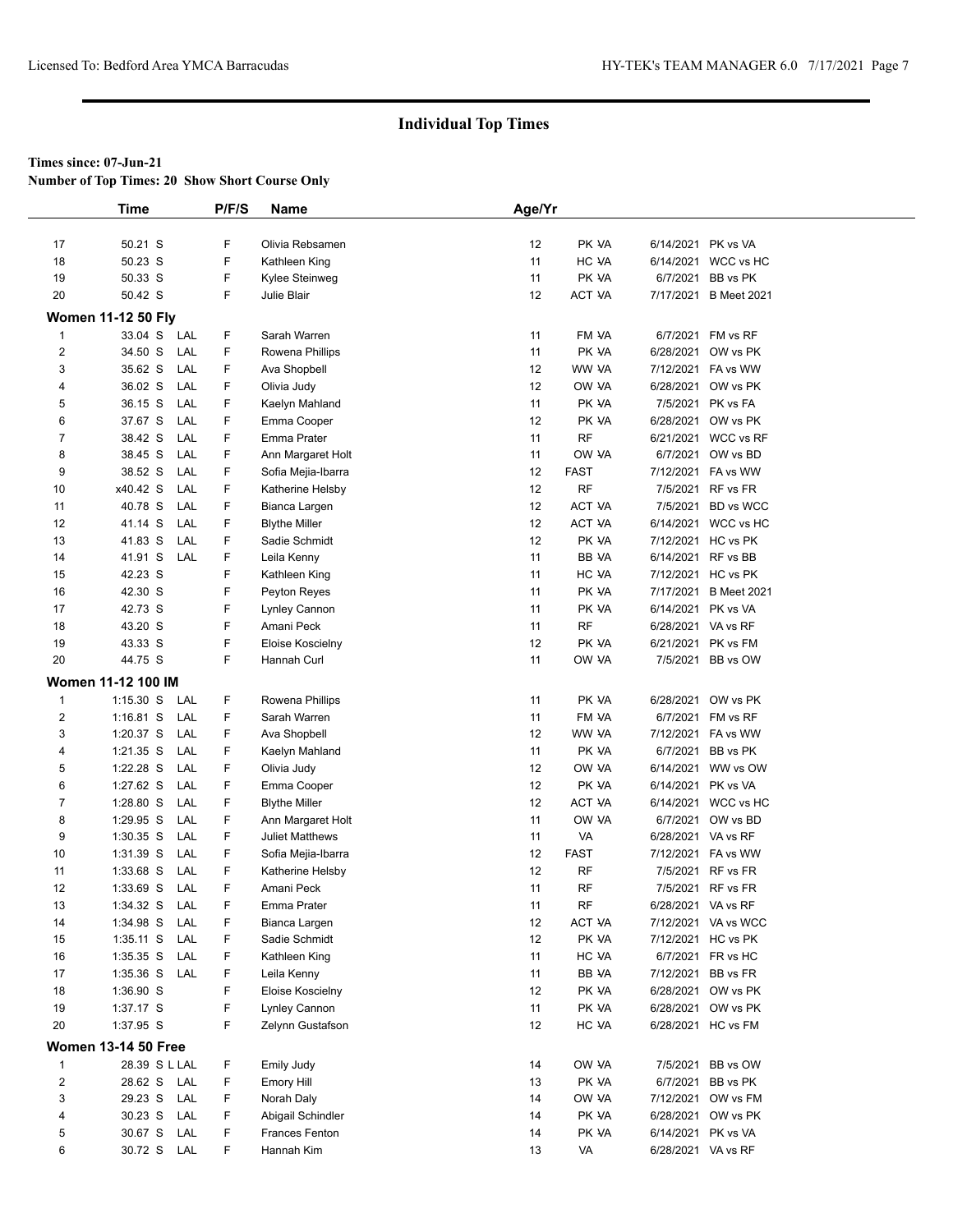**Number of Top Times: 20 Show Short Course Only**

|                | <b>Time</b>                 |     | P/F/S | Name                  | Age/Yr |              |                    |                       |
|----------------|-----------------------------|-----|-------|-----------------------|--------|--------------|--------------------|-----------------------|
|                |                             |     |       |                       |        |              |                    |                       |
| $\overline{7}$ | 30.87 S                     | LAL | F     | Avery Mahland         | 13     | PK VA        | 6/14/2021 PK vs VA |                       |
| 8              | 31.12 S                     | LAL | F     | Reese Richardson      | 13     | HC VA        | 7/12/2021 HC vs PK |                       |
| 9              | 31.84 S                     | LAL | F     | <b>Ruby Duis</b>      | 13     | HC VA        |                    | 6/28/2021 HC vs FM    |
| 10             | 32.71 S                     | LAL | F     | Adora Hampton         | 14     | OW VA        |                    | 6/7/2021 OW vs BD     |
| 11             | 32.91 S                     | LAL | F     | <b>Emily Trautman</b> | 14     | OW VA        |                    | 6/7/2021 OW vs BD     |
| 12             | 33.08 S                     | LAL | F     | Skylar Forbes         | 14     | <b>RF</b>    |                    | 7/17/2021 B Meet 2021 |
| 13             | 33.11 S                     | LAL | F     | Morgan Flamm          | 14     | FR VA        | 7/12/2021          | BB vs FR              |
| 14             | 33.15 S                     | LAL | F     | <b>Addison Bond</b>   | 13     | HC VA        |                    | 6/14/2021 WCC vs HC   |
| 15             | 33.70 S                     | LAL | F     | Amelia Goodman        | 14     | FR VA        | 7/12/2021 BB vs FR |                       |
| 16             | 33.72 S                     | LAL | F     | Dayna Northrup        | 13     | BD VA        |                    | 7/17/2021 B Meet 2021 |
| 17             | 33.88 S                     |     | F     | Sarah Peak            | 14     | <b>BD VA</b> |                    | 7/5/2021 BD vs WCC    |
| 18             | 33.94 S                     |     | F     | Alicia Kenny          | 13     | BB VA        | 7/12/2021 BB vs FR |                       |
| 19             | 34.10 S                     |     | F     | Angelina Guo          | 13     | <b>FAST</b>  |                    | 7/12/2021 FA vs WW    |
| 20             | 34.16 S                     |     | F     | Anna Mills            | 14     | HC VA        |                    | 7/5/2021 WW vs HC     |
|                |                             |     |       |                       |        |              |                    |                       |
|                | <b>Women 13-14 100 Free</b> |     |       |                       |        |              |                    |                       |
| $\mathbf{1}$   | 1:01.79 S                   | LAL | F     | <b>Emily Judy</b>     | 14     | OW VA        |                    | 6/28/2021 OW vs PK    |
| $\overline{2}$ | $1:03.26$ S                 | LAL | F     | Emory Hill            | 13     | PK VA        |                    | 6/28/2021 OW vs PK    |
| 3              | $1:04.02$ S                 | LAL | F     | Norah Daly            | 14     | OW VA        |                    | 7/5/2021 BB vs OW     |
| 4              | $1:06.36$ S                 | LAL | F     | <b>Frances Fenton</b> | 14     | PK VA        |                    | 7/12/2021 HC vs PK    |
| 5              | $1:08.41$ S                 | LAL | F     | Avery Mahland         | 13     | PK VA        |                    | 6/7/2021 BB vs PK     |
| 6              | $1:09.49$ S                 | LAL | F     | Abigail Schindler     | 14     | PK VA        | 7/12/2021 HC vs PK |                       |
| 7              | $1:11.37$ S                 | LAL | F     | Reese Richardson      | 13     | HC VA        | 7/12/2021 HC vs PK |                       |
| 8              | 1:11.88 S                   | LAL | F     | <b>Emily Trautman</b> | 14     | OW VA        |                    | 6/21/2021 HC vs OW    |
| 9              | 1:11.90 S                   | LAL | F     | <b>Ruby Duis</b>      | 13     | HC VA        |                    | 6/28/2021 HC vs FM    |
| 10             | $1:12.44$ S                 | LAL | F     | <b>Addison Bond</b>   | 13     | HC VA        |                    | 6/21/2021 HC vs OW    |
| 11             | $1:15.59$ S                 | LAL | F     | Sarah Peak            | 14     | <b>BD VA</b> | 6/28/2021 BD vs BB |                       |
| 12             | $1:16.18$ S                 | LAL | F     | Morgan Flamm          | 14     | FR VA        |                    | 7/5/2021 RF vs FR     |
| 13             | $1:16.47$ S                 | LAL | F     | Hannah Peak           | 14     | BD VA        | 6/28/2021 BD vs BB |                       |
| 14             | 1:17.20 S                   |     | F     | Anne Draper Fournier  | 13     | FM VA        |                    | 7/17/2021 B Meet 2021 |
| 15             | $1:18.15$ S                 |     | F     | Anna Mills            | 14     | HC VA        |                    | 7/5/2021 WW vs HC     |
| 16             | 1:18.78 S                   |     | F     | Alicia Kenny          | 13     | BB VA        |                    | 6/7/2021 BB vs PK     |
| 17             | $1:19.15$ S                 |     | F     | Adora Hampton         | 14     | OW VA        |                    | 7/5/2021 BB vs OW     |
| 18             | x1:20.28 S                  |     | F     | Aubrey Lydzinski      | 14     | PK VA        | 7/12/2021 HC vs PK |                       |
| 19             | $1:20.66$ S                 |     | F     | Amelia Goodman        | 14     | FR VA        | 6/28/2021 FA vs FR |                       |
| 20             | $1:21.11$ S                 |     | F     | Hannah Baker          | 14     | PK VA        |                    | 7/17/2021 B Meet 2021 |
|                | <b>Women 13-14 50 Back</b>  |     |       |                       |        |              |                    |                       |
| 1              | 32.04 S                     | LAL | F     | <b>Emily Judy</b>     | 14     | OW VA        |                    | 6/14/2021 WW vs OW    |
| $\overline{2}$ | 32.47 S LAL                 |     | F     | <b>Emory Hill</b>     | 13     | PK VA        | 7/12/2021 HC vs PK |                       |
| 3              | 33.93 S                     | LAL | F     | Norah Daly            | 14     | OW VA        |                    | 6/28/2021 OW vs PK    |
| 4              | 37.06 S                     | LAL | F     | <b>Avery Mahland</b>  | 13     | PK VA        | 6/21/2021 PK vs FM |                       |
| 5              | 37.46 S                     | LAL | F     | <b>Ruby Duis</b>      | 13     | HC VA        |                    | 6/21/2021 HC vs OW    |
| 6              | 37.54 S                     | LAL | F     | <b>Emily Trautman</b> | 14     | OW VA        |                    | 6/28/2021 OW vs PK    |
| $\overline{7}$ | 38.34 S                     | LAL | F     | Anna Mills            | 14     | HC VA        |                    | 6/21/2021 HC vs OW    |
| 8              | 38.41 S                     | LAL | F     | <b>Addison Bond</b>   | 13     | HC VA        |                    | 7/5/2021 WW vs HC     |
| 9              | 38.52 S                     | LAL | F     | Adora Hampton         | 14     | OW VA        |                    | 6/7/2021 OW vs BD     |
| 10             | 38.66 S                     | LAL | F     | Abigail Schindler     | 14     | PK VA        |                    | 7/5/2021 PK vs FA     |
| 11             | 39.33 S                     | LAL | F     | Elizabeth Bauer       | 13     | PK VA        |                    | 7/12/2021 HC vs PK    |
| 12             | 39.62 S                     | LAL | F     | Sarah Peak            | 14     | BD VA        |                    | 7/5/2021 BD vs WCC    |
| 13             | 39.71 S                     | LAL | F     | Hannah Peak           | 14     | BD VA        |                    | 7/5/2021 BD vs WCC    |
| 14             | 40.43 S                     |     | F     | Althea Albert         | 14     | PK VA        |                    | 7/17/2021 B Meet 2021 |
| 15             | 40.94 S                     |     | F     | Angelina Guo          | 13     | <b>FAST</b>  |                    | 6/7/2021 WCC vs FA    |
| 16             | 41.30 S                     |     | F     | Dayna Northrup        | 13     | BD VA        |                    | 6/21/2021 BD vs WW    |
| 17             | 41.32 S                     |     | F     | Layah Calloway        | 14     | WW VA        |                    | 7/17/2021 B Meet 2021 |
| 18             | 41.98 S                     |     | F     | Morgan Flamm          | 14     | FR VA        | 7/12/2021 BB vs FR |                       |
|                |                             |     |       |                       |        |              |                    |                       |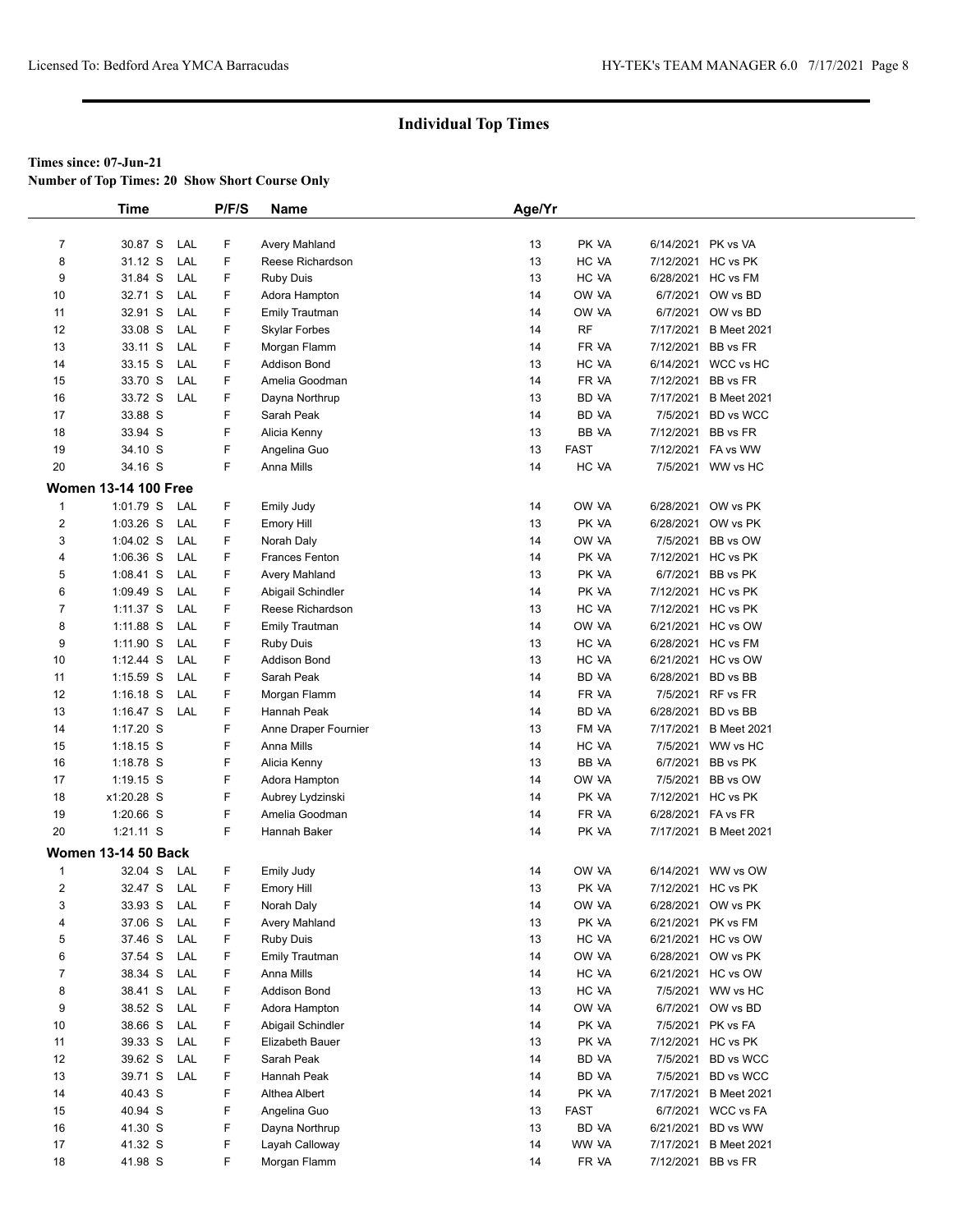**Number of Top Times: 20 Show Short Course Only**

|                         | Time                          |     | P/F/S | Name                   | Age/Yr |             |                    |                       |  |
|-------------------------|-------------------------------|-----|-------|------------------------|--------|-------------|--------------------|-----------------------|--|
|                         |                               |     |       |                        |        |             |                    |                       |  |
| 19                      | 42.19 S                       |     | F     | Reese Richardson       | 13     | HC VA       |                    | 6/14/2021 WCC vs HC   |  |
| 20                      | 42.30 S                       |     | F     | Ava Kirby              | 14     | FM VA       |                    | 7/5/2021 FM vs VA     |  |
|                         | <b>Women 13-14 100 Back</b>   |     |       |                        |        |             |                    |                       |  |
| $\mathbf{1}$            | $1:08.17$ S                   | LAL | F     | <b>Emily Judy</b>      | 14     | OW VA       | 7/12/2021          | OW vs FM              |  |
| 2                       | $1:14.85$ S                   | LAL | F.    | Norah Daly             | 14     | OW VA       | 6/28/2021          | OW vs PK              |  |
| 3                       | $1:15.83$ S                   | LAL | F     | Avery Mahland          | 13     | PK VA       | 6/28/2021          | OW vs PK              |  |
| 4                       | 1:21.94 S                     | LAL | F     | <b>Emily Trautman</b>  | 14     | OW VA       |                    | 6/7/2021 OW vs BD     |  |
| 5                       | $1:25.65$ S                   | LAL | F     | Addison Bond           | 13     | HC VA       |                    | 6/14/2021 WCC vs HC   |  |
| 6                       | $1:27.05$ S                   | LAL | F     | Adora Hampton          | 14     | OW VA       | 7/5/2021           | BB vs OW              |  |
| $\overline{7}$          | $1:29.05$ S                   | LAL | F     | Hannah Peak            | 14     | BD VA       |                    | 6/14/2021 FR vs BD    |  |
| 8                       | $1:30.12$ S                   | LAL | F     | Anna Mills             | 14     | HC VA       | 6/14/2021          | WCC vs HC             |  |
| 9                       | 1:31.29 S                     | LAL | F     | Ava Kirby              | 14     | FM VA       | 7/5/2021           | FM vs VA              |  |
| 10                      | $1:31.81$ S                   | LAL | F     | Sarah Peak             | 14     | BD VA       |                    | 6/14/2021 FR vs BD    |  |
| 11                      | 1:33.05 S                     |     | F.    | <b>Beatrice Blair</b>  | 13     | <b>FAST</b> | 7/17/2021          | <b>B</b> Meet 2021    |  |
| 12                      | 1:36.93 S                     |     | F     | Katie Martin           | 14     | OW VA       | 7/17/2021          | <b>B</b> Meet 2021    |  |
| 13                      | 1:38.10 S                     |     | F     | Paige Neylon           | 13     | HC VA       |                    | 7/12/2021 HC vs PK    |  |
| 14                      | 1:38.11 S                     |     | F     | <b>Breezy Knight</b>   | 13     | BB VA       | 7/5/2021           | BB vs OW              |  |
| 15                      | 1:39.28 S                     |     | F     | Angelina Guo           | 13     | <b>FAST</b> |                    | 6/28/2021 FA vs FR    |  |
| 16                      | 1:40.08 S                     |     | F     | Aubrey Lydzinski       | 14     | PK VA       |                    | 6/28/2021 OW vs PK    |  |
| 17                      | $1:40.61$ S                   |     | F     | <b>Charlotte Morse</b> | 13     | OW VA       |                    | 7/12/2021 OW vs FM    |  |
| 18                      | 1:40.65 S                     |     | F     | Kylie Kauffman         | 13     | <b>FAST</b> |                    | 7/12/2021 FA vs WW    |  |
| 19                      | 1:41.02 S                     |     | F     | <b>Chole Keith</b>     | 13     | FM VA       |                    | 7/5/2021 FM vs VA     |  |
| 20                      | 1:41.70 S                     |     | F     | Clara Eaton            | 13     | FM VA       |                    | 7/5/2021 FM vs VA     |  |
|                         | Women 13-14 50 Breast         |     |       |                        |        |             |                    |                       |  |
| $\mathbf{1}$            | 37.94 S                       | LAL | F     | <b>Frances Fenton</b>  | 14     | PK VA       |                    | 7/12/2021 HC vs PK    |  |
| $\overline{\mathbf{c}}$ | 38.00 S                       | LAL | F     | <b>Emily Judy</b>      | 14     | OW VA       | 6/21/2021          | HC vs OW              |  |
| 3                       | 40.57 S                       | LAL | F     | Hannah Kim             | 13     | VA          | 6/28/2021 VA vs RF |                       |  |
| 4                       | 40.61 S                       | LAL | F     | Norah Daly             | 14     | OW VA       | 7/5/2021           | BB vs OW              |  |
| 5                       | 41.01 S                       | LAL | F     | <b>Ruby Duis</b>       | 13     | HC VA       | 7/12/2021          | HC vs PK              |  |
| 6                       | 41.72 S                       | LAL | F     | Avery Mahland          | 13     | PK VA       | 6/7/2021           | BB vs PK              |  |
| $\overline{7}$          | 44.06 S                       | LAL | F     | Althea Albert          | 14     | PK VA       | 7/17/2021          | <b>B</b> Meet 2021    |  |
| 8                       | 44.73 S                       | LAL | F     | Elizabeth Bauer        | 13     | PK VA       | 6/28/2021          | OW vs PK              |  |
| 9                       | 45.16 S                       | LAL | F     | <b>Skylar Forbes</b>   | 14     | <b>RF</b>   | 7/17/2021          | <b>B</b> Meet 2021    |  |
| 10                      | 45.37 S                       | LAL | F     | Adora Hampton          | 14     | OW VA       | 6/14/2021          | WW vs OW              |  |
| 11                      | 45.65 S                       | LAL | F     | Dayna Northrup         | 13     | BD VA       | 7/17/2021          | <b>B</b> Meet 2021    |  |
| 12                      | 45.71 S                       | LAL | F     | Kielyn Newsom          | 14     | HC VA       |                    | 7/12/2021 HC vs PK    |  |
| 13                      | 46.08 S                       | LAL | F     | Morgan Flamm           | 14     | FR VA       | 6/21/2021 FR vs VA |                       |  |
| 14                      | 46.31 S                       | LAL | F     | Anne Draper Fournier   | 13     | FM VA       |                    | 6/28/2021 HC vs FM    |  |
| 15                      | 47.22 S                       |     | F     | <b>Beatrice Blair</b>  | 13     | <b>FAST</b> | 6/21/2021 FA vs BB |                       |  |
| 16                      | 47.31 S                       |     | F     | <b>Hadley Pafford</b>  | 14     | HC VA       |                    | 7/17/2021 B Meet 2021 |  |
| 17                      | 47.39 S                       |     | F     | Anna Mills             | 14     | HC VA       |                    | 6/28/2021 HC vs FM    |  |
| 18                      | 47.62 S                       |     | F     | Hannah Baker           | 14     | PK VA       |                    | 7/12/2021 HC vs PK    |  |
| 19                      | 48.26 S                       |     | F     | Anna Grace McCloskey   | 13     | BB VA       | 7/12/2021          | BB vs FR              |  |
| 20                      | 49.01 S                       |     | F     | Abby Newcomb           | 14     | FR VA       |                    | 7/5/2021 RF vs FR     |  |
|                         | <b>Women 13-14 100 Breast</b> |     |       |                        |        |             |                    |                       |  |
| $\mathbf{1}$            | 1:21.90 S LAL                 |     | F     | <b>Frances Fenton</b>  | 14     | PK VA       |                    | 6/28/2021 OW vs PK    |  |
| $\overline{2}$          | 1:22.19 S LAL                 |     | F     | <b>Emily Judy</b>      | 14     | OW VA       |                    | 6/28/2021 OW vs PK    |  |
| 3                       | $1:30.82$ S                   | LAL | F     | Hannah Kim             | 13     | VA          |                    | 6/28/2021 VA vs RF    |  |
| 4                       | $1:31.49$ S                   | LAL | F     | Norah Daly             | 14     | OW VA       |                    | 6/7/2021 OW vs BD     |  |
| 5                       | 1:31.82 S LAL                 |     | F     | Avery Mahland          | 13     | PK VA       |                    | 6/28/2021 OW vs PK    |  |
| 6                       | 1:32.27 S LAL                 |     | F.    | <b>Ruby Duis</b>       | 13     | HC VA       |                    | 7/12/2021 HC vs PK    |  |
| $\overline{7}$          | 1:39.07 S                     | LAL | F     | Ava Kirby              | 14     | FM VA       |                    | 7/12/2021 OW vs FM    |  |
| 8                       | 1:40.17 S LAL                 |     | F.    | Morgan Flamm           | 14     | FR VA       | 6/28/2021 FA vs FR |                       |  |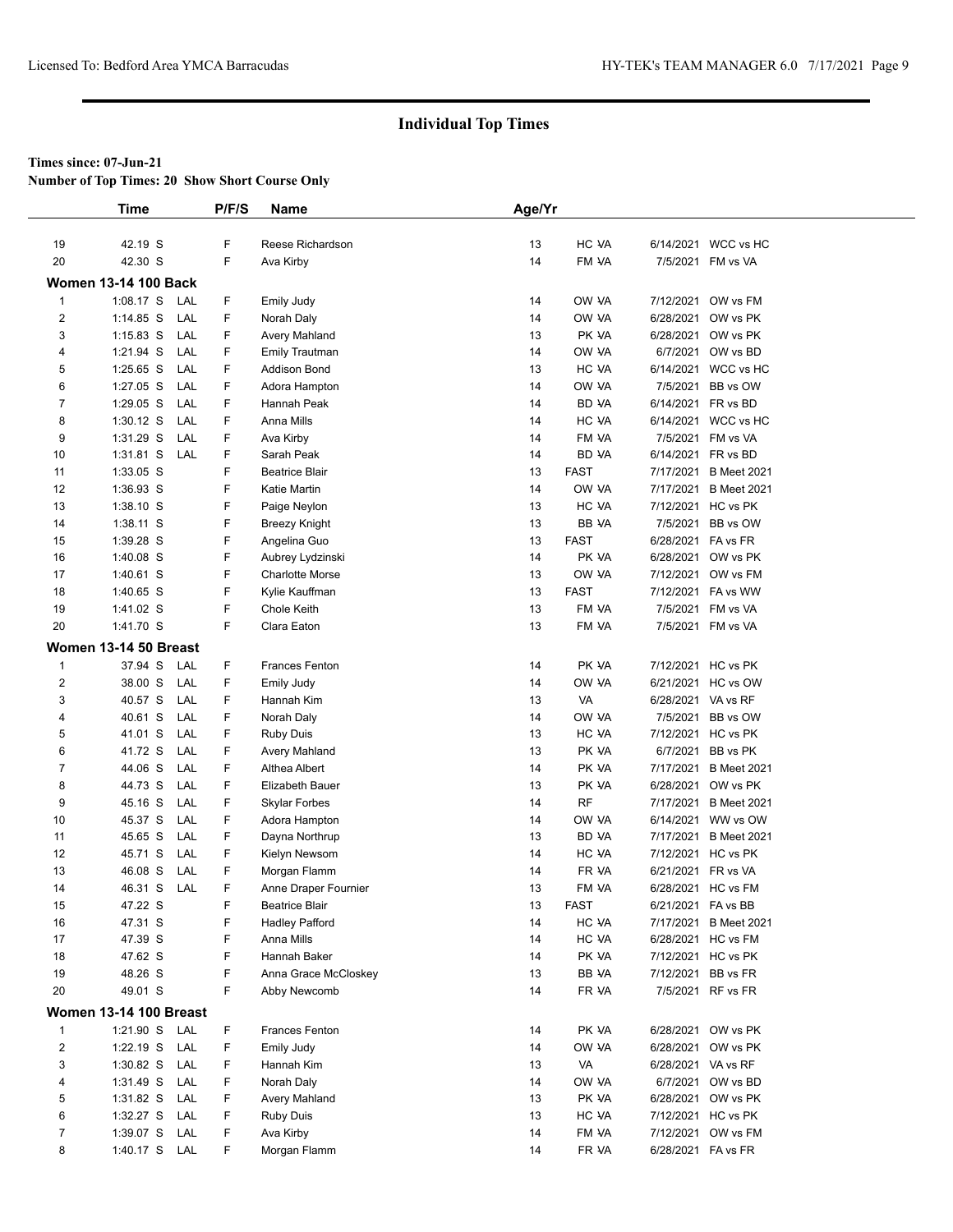**Number of Top Times: 20 Show Short Course Only**

|                         | <b>Time</b>                | P/F/S | <b>Name</b>           | Age/Yr |              |                    |                       |
|-------------------------|----------------------------|-------|-----------------------|--------|--------------|--------------------|-----------------------|
|                         |                            |       |                       |        |              |                    |                       |
| 9                       | 1:42.19 S<br>LAL           | F     | Hannah Baker          | 14     | PK VA        |                    | 6/28/2021 OW vs PK    |
| 10                      | 1:42.24 S<br>LAL           | F     | Adora Hampton         | 14     | OW VA        |                    | 7/12/2021 OW vs FM    |
| 11                      | 1:42.49 S<br>LAL           | F     | Anne Draper Fournier  | 13     | FM VA        |                    | 7/17/2021 B Meet 2021 |
| 12                      | 1:43.03 S<br>LAL           | F.    | Kielyn Newsom         | 14     | HC VA        |                    | 6/21/2021 HC vs OW    |
| 13                      | 1:43.38 S<br>LAL           | F     | Althea Albert         | 14     | PK VA        |                    | 7/12/2021 HC vs PK    |
| 14                      | 1:44.02 S<br>LAL           | F     | Elizabeth Bauer       | 13     | PK VA        |                    | 7/12/2021 HC vs PK    |
| 15                      | 1:44.67 S<br>LAL           | F     | <b>Beatrice Blair</b> | 13     | <b>FAST</b>  |                    | 7/17/2021 B Meet 2021 |
| 16                      | 1:44.81 S<br>LAL           | F     | Hannah Peak           | 14     | <b>BD VA</b> |                    | 7/5/2021 BD vs WCC    |
| 17                      | 1:47.19 S                  | F     | <b>Hadley Pafford</b> | 14     | HC VA        |                    | 7/5/2021 WW vs HC     |
| 18                      | 1:47.87 S                  | F     | Abby Newcomb          | 14     | FR VA        | 6/21/2021 FR vs VA |                       |
| 19                      | 1:47.93 S                  | F     | Sarah Peak            | 14     | BD VA        |                    | 6/14/2021 FR vs BD    |
| 20                      | 1:48.21 S                  | F.    | Anna Grace McCloskey  | 13     | BB VA        |                    | 7/12/2021 BB vs FR    |
|                         | <b>Women 13-14 50 Fly</b>  |       |                       |        |              |                    |                       |
| $\mathbf{1}$            | 31.25 S<br>LAL             | F     | <b>Emory Hill</b>     | 13     | PK VA        |                    | 6/7/2021 BB vs PK     |
| $\overline{\mathbf{c}}$ | 32.37 S<br>LAL             | F     | <b>Emily Judy</b>     | 14     | OW VA        |                    | 7/5/2021 BB vs OW     |
| 3                       | 32.63 S<br>LAL             | F     | Frances Fenton        | 14     | PK VA        |                    | 6/28/2021 OW vs PK    |
| 4                       | 33.69 S<br>LAL             | F     | Norah Daly            | 14     | OW VA        |                    | 6/14/2021 WW vs OW    |
| 5                       | 34.77 S<br>LAL             | F     | Abigail Schindler     | 14     | PK VA        |                    | 7/5/2021 PK vs FA     |
| 6                       | 36.00 S<br>LAL             | F     | Adora Hampton         | 14     | OW VA        |                    | 7/5/2021 BB vs OW     |
| $\overline{7}$          | 36.93 S<br>LAL             | F     | Reese Richardson      | 13     | HC VA        |                    | 6/14/2021 WCC vs HC   |
| 8                       | 36.97 S<br>LAL             | F     | <b>Addison Bond</b>   | 13     | HC VA        |                    | 6/7/2021 FR vs HC     |
| 9                       | 37.78 S<br>LAL             | F     | Avery Mahland         | 13     | PK VA        |                    | 7/5/2021 PK vs FA     |
| 10                      | 38.20 S<br>LAL             | F     | Dayna Northrup        | 13     | BD VA        |                    | 7/17/2021 B Meet 2021 |
| 11                      | 38.35 S<br>LAL             | F     | Alicia Kenny          | 13     | <b>BB VA</b> | 7/12/2021 BB vs FR |                       |
| 12                      | 38.77 S<br>LAL             | F     | Amelia Goodman        | 14     | FR VA        | 6/28/2021 FA vs FR |                       |
| 13                      | 38.90 S<br>LAL             | F     | Morgan Flamm          | 14     | FR VA        |                    | 7/5/2021 RF vs FR     |
| 14                      | 39.70 S<br>LAL             | F     | Sarah Peak            | 14     | <b>BD VA</b> |                    | 7/5/2021 BD vs WCC    |
| 15                      | 40.04 S                    | F     | <b>Emily Trautman</b> | 14     | OW VA        |                    | 6/7/2021 OW vs BD     |
| 16                      | 40.95 S                    | F     | Layah Calloway        | 14     | WW VA        |                    | 7/17/2021 B Meet 2021 |
| 17                      | x41.02 S                   | F     | Aubrey Lydzinski      | 14     | PK VA        |                    | 7/12/2021 HC vs PK    |
| 18                      | 43.02 S                    | F     | Kylie Kauffman        | 13     | <b>FAST</b>  |                    | 7/17/2021 B Meet 2021 |
| 19                      | 43.10 S                    | F     | Hannah Peak           | 14     | BD VA        |                    | 7/5/2021 BD vs WCC    |
| 20                      | 43.26 S                    | F     | Johanna Jurgovan      | 13     | PK VA        |                    | 7/12/2021 HC vs PK    |
|                         | <b>Women 13-14 100 Fly</b> |       |                       |        |              |                    |                       |
| $\mathbf{1}$            | $1:10.68$ S<br>LAL         | F     | <b>Emory Hill</b>     | 13     | PK VA        |                    | 7/12/2021 HC vs PK    |
| $\overline{c}$          | 1:10.72 $S$<br>LAL         | F     | <b>Emily Judy</b>     | 14     | OW VA        |                    | 6/28/2021 OW vs PK    |
| 3                       | $1:11.81$ S<br>LAL         | F     | <b>Frances Fenton</b> | 14     | PK VA        |                    | 6/28/2021 OW vs PK    |
| 4                       | $1:16.56$ S<br>LAL         | F.    | Norah Daly            | 14     | OW VA        |                    | 7/12/2021 OW vs FM    |
| 5                       | LAL<br>$1:19.36$ S         | F     | Hannah Kim            | 13     | VA           |                    | 7/12/2021 VA vs WCC   |
| 6                       | 1:19.95 S<br>LAL           | F     | Avery Mahland         | 13     | PK VA        |                    | 7/12/2021 HC vs PK    |
| 7                       | $1:20.38$ S<br>LAL         | F     | Addison Bond          | 13     | HC VA        |                    | 6/21/2021 HC vs OW    |
| 8                       | 1:29.41 S<br>LAL           | F     | <b>Emily Trautman</b> | 14     | OW VA        |                    | 6/21/2021 HC vs OW    |
| 9                       | LAL<br>$1:29.51$ S         | F     | Reese Richardson      | 13     | HC VA        |                    | 6/28/2021 HC vs FM    |
| 10                      | $1:32.63$ S<br>LAL         | F     | Adora Hampton         | 14     | OW VA        |                    | 6/28/2021 OW vs PK    |
| 11                      | 1:33.92 S<br>LAL           | F     | Sarah Peak            | 14     | BD VA        |                    | 6/7/2021 OW vs BD     |
| 12                      | 1:38.74 S<br>LAL           | F     | Hannah Peak           | 14     | BD VA        |                    | 6/14/2021 FR vs BD    |
| 13                      | 1:39.80 S<br>LAL           | F     | Ava Kirby             | 14     | FM VA        |                    | 6/14/2021 FM vs FA    |
| 14                      | 1:42.86 S<br>LAL           | F     | <b>Beatrice Blair</b> | 13     | <b>FAST</b>  |                    | 6/14/2021 FM vs FA    |
| 15                      | 1:46.56 S                  | F     | Anne Draper Fournier  | 13     | FM VA        |                    | 6/7/2021 FM vs RF     |
| 16                      | 2:00.45 S                  | F     | Jordan Calle          | 13     | WW VA        |                    | 7/12/2021 FA vs WW    |
| 17                      | 2:09.61 S                  | F     | Layah Calloway        | 14     | WW VA        |                    | 6/14/2021 WW vs OW    |
|                         | Women 13-14 100 IM         |       |                       |        |              |                    |                       |
| $\mathbf{1}$            | 1:09.65 S LAL              | F.    | <b>Emily Judy</b>     | 14     | OW VA        |                    | 6/28/2021 OW vs PK    |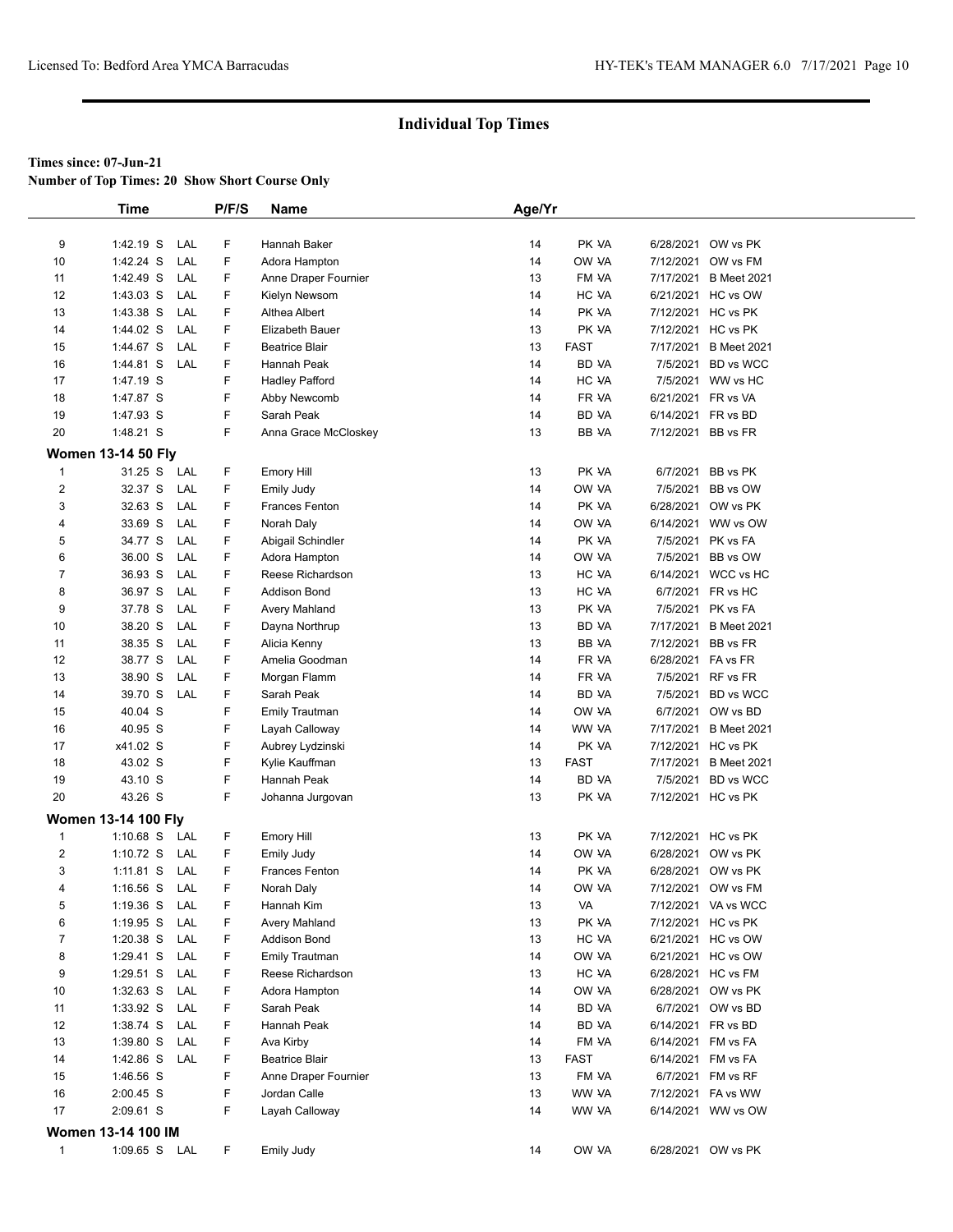**Number of Top Times: 20 Show Short Course Only**

|                         | <b>Time</b> |     | P/F/S | Name                    | Age/Yr |             |                    |                       |
|-------------------------|-------------|-----|-------|-------------------------|--------|-------------|--------------------|-----------------------|
|                         |             |     |       |                         |        |             |                    |                       |
| $\overline{\mathbf{c}}$ | $1:12.92$ S | LAL | F     | <b>Emory Hill</b>       | 13     | PK VA       |                    | 7/12/2021 HC vs PK    |
| 3                       | $1:15.34$ S | LAL | F     | Norah Daly              | 14     | OW VA       |                    | 6/7/2021 OW vs BD     |
| 4                       | 1:16.80 S   | LAL | F     | <b>Frances Fenton</b>   | 14     | PK VA       |                    | 6/7/2021 BB vs PK     |
| 5                       | $1:19.25$ S | LAL | F     | Avery Mahland           | 13     | PK VA       |                    | 7/12/2021 HC vs PK    |
| 6                       | $1:20.55$ S | LAL | F     | Hannah Kim              | 13     | VA          |                    | 7/12/2021 VA vs WCC   |
| $\overline{7}$          | 1:22.44 S   | LAL | F     | <b>Ruby Duis</b>        | 13     | HC VA       |                    | 7/12/2021 HC vs PK    |
| 8                       | $1:26.58$ S | LAL | F     | Reese Richardson        | 13     | HC VA       |                    | 6/28/2021 HC vs FM    |
| 9                       | 1:26.91 S   | LAL | F.    | Anna Mills              | 14     | HC VA       |                    | 6/28/2021 HC vs FM    |
| 10                      | $1:27.17$ S | LAL | F     | Adora Hampton           | 14     | OW VA       |                    | 6/7/2021 OW vs BD     |
| 11                      | 1:27.44 S   | LAL | F     | <b>Addison Bond</b>     | 13     | HC VA       |                    | 6/7/2021 FR vs HC     |
| 12                      | 1:27.62 S   | LAL | F     | Sarah Peak              | 14     | BD VA       |                    | 7/5/2021 BD vs WCC    |
| 13                      | 1:27.65 S   | LAL | F     | Morgan Flamm            | 14     | FR VA       | 6/28/2021 FA vs FR |                       |
| 14                      | $1:28.15$ S | LAL | F     | Hannah Peak             | 14     | BD VA       |                    | 7/5/2021 BD vs WCC    |
| 15                      | 1:28.73 S   | LAL | F.    | Elizabeth Bauer         | 13     | PK VA       |                    | 6/28/2021 OW vs PK    |
| 16                      | 1:29.44 S   | LAL | F     | <b>Emily Trautman</b>   | 14     | OW VA       |                    | 7/5/2021 BB vs OW     |
| 17                      | $1:29.63$ S | LAL | F     | <b>Beatrice Blair</b>   | 13     | <b>FAST</b> |                    | 7/17/2021 B Meet 2021 |
| 18                      | $1:30.03$ S | LAL | F     | Ava Kirby               | 14     | FM VA       |                    | 6/7/2021 FM vs RF     |
| 19                      | $1:31.15$ S |     | F     | Anne Draper Fournier    | 13     | FM VA       |                    | 7/17/2021 B Meet 2021 |
| 20                      | 1:31.46 S   |     | F     | Alicia Kenny            | 13     | BB VA       |                    | 7/5/2021 BB vs OW     |
| Women                   | 50 Free     |     |       |                         |        |             |                    |                       |
| $\mathbf{1}$            | 28.21 S     | LAL | F     | Kaitlyn Bauer           | 16     | PK VA       |                    | 6/28/2021 OW vs PK    |
| $\overline{2}$          | 29.17 S     | LAL | F.    | Ellie Eckert            | 18     | OW VA       |                    | 6/28/2021 OW vs PK    |
| 3                       | 29.58 S     | LAL | F     | Grace Warren            | 17     | FM VA       | 6/14/2021 FM vs FA |                       |
| 4                       | 30.15 S     | LAL | F     | <b>Brie Olson</b>       | 16     | FM VA       |                    | 7/12/2021 OW vs FM    |
| 5                       | 30.74 S     | LAL | F     | Caroline Russell        | 17     | PK VA       |                    | 6/21/2021 PK vs FM    |
| 6                       | 30.79 S     | LAL | F     | Abbey Walker            | 17     | FM VA       |                    | 7/17/2021 B Meet 2021 |
| $\overline{7}$          | 30.91 S     | LAL | F     | Mirela Lynch            | 19     | PK VA       |                    | 6/28/2021 OW vs PK    |
| 8                       | 31.15 S     | LAL | F     | Helen Sommardahl        | 18     | OW VA       |                    | 6/28/2021 OW vs PK    |
| 9                       | 31.31 S     |     | F     | <b>Caroline Falwell</b> | 16     | WW VA       |                    | 7/12/2021 FA vs WW    |
| 10                      | 31.43 S     |     | F     | Rachel Searwar          | 15     | WW VA       |                    | 7/17/2021 B Meet 2021 |
| 11                      | 31.53 S     |     | F     | <b>Taryn Harvey</b>     | 16     | HC VA       |                    | 6/21/2021 HC vs OW    |
| 12                      | 31.67 S     |     | F     | Libbie Sommardahl       | 15     | OW VA       |                    | 7/12/2021 OW vs FM    |
| 13                      | 31.71 S     |     | F     | Caroline Marotta        | 17     | PK VA       |                    | 7/5/2021 PK vs FA     |
| 14                      | 31.77 S     |     | F     | Eujine Kim              | 17     | VA          | 6/28/2021 VA vs RF |                       |
| 15                      | 31.90 S     |     | F     | Arleigh Wagoner         | 16     | HC VA       |                    | 7/5/2021 WW vs HC     |
| 16                      | 32.16 S     |     | F     | Rylee Champney          | 15     | HC VA       |                    | 7/12/2021 HC vs PK    |
| 17                      | 32.31 S     |     | F     | <b>Hadley Hunt</b>      | 15     | WW VA       |                    | 7/17/2021 B Meet 2021 |
| 18                      | 32.33 S     |     | F     | Catherine Thomas        | 16     | FR VA       | 6/21/2021 FR vs VA |                       |
| 19                      | 32.44 S     |     | F     | Kendra Aukland          | 15     | VA          |                    | 7/12/2021 VA vs WCC   |
| 20                      | 32.50 S     |     | F     | Lacey Miller            | 15     | ACT VA      |                    | 6/7/2021 WCC vs FA    |
| Women                   | 100 Free    |     |       |                         |        |             |                    |                       |
| $\mathbf{1}$            | $1:01.90$ S | LAL | F     | Kaitlyn Bauer           | 16     | PK VA       |                    | 6/28/2021 OW vs PK    |
| $\overline{2}$          | $1:02.07$ S | LAL | F     | Ellie Eckert            | 18     | OW VA       |                    | 6/7/2021 OW vs BD     |
| 3                       | $1:03.42$ S | LAL | F     | Grace Warren            | 17     | FM VA       |                    | 6/7/2021 FM vs RF     |
| 4                       | $1:05.29$ S | LAL | F     | Caroline Russell        | 17     | PK VA       |                    | 6/28/2021 OW vs PK    |
| 5                       | $1:06.65$ S | LAL | F     | Caroline Falwell        | 16     | WW VA       |                    | 6/21/2021 BD vs WW    |
| 6                       | 1:07.85 S   | LAL | F     | Caroline Marotta        | 17     | PK VA       |                    | 7/12/2021 HC vs PK    |
| $\overline{7}$          | 1:08.11 S   |     | F     | Emily Hansen            | 17     | WW VA       |                    | 7/5/2021 WW vs HC     |
| 8                       | 1:08.91 S   |     | F     | Rachel Searwar          | 15     | WW VA       |                    | 7/17/2021 B Meet 2021 |
| 9                       | 1:09.09 S   |     | F     | Abbey Walker            | 17     | FM VA       |                    | 7/17/2021 B Meet 2021 |
| 10                      | 1:09.20 S   |     | F     | Natalie Rogers          | 18     | OW VA       |                    | 6/28/2021 OW vs PK    |
| 11                      | 1:09.99 S   |     | F     | Eujine Kim              | 17     | VA          | 6/28/2021 VA vs RF |                       |
| 12                      | $1:10.17$ S |     | F     | Arleigh Wagoner         | 16     | HC VA       |                    | 7/12/2021 HC vs PK    |
| 13                      | $1:11.13$ S |     | F     | <b>Skylar McCurley</b>  | 17     | OW VA       |                    | 6/28/2021 OW vs PK    |
|                         |             |     |       |                         |        |             |                    |                       |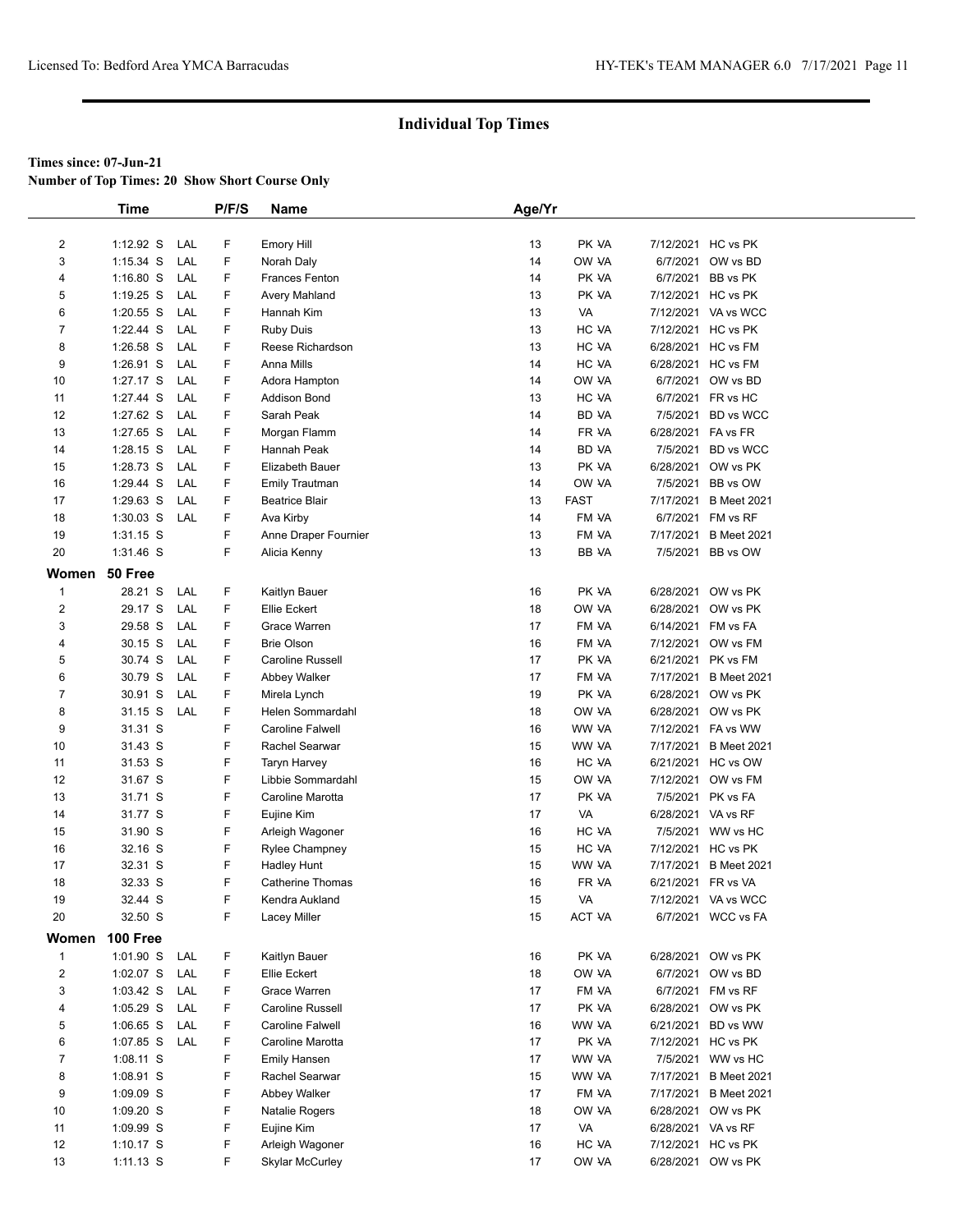**Number of Top Times: 20 Show Short Course Only**

|                | <b>Time</b> |     | P/F/S | <b>Name</b>             | Age/Yr |        |           |                     |
|----------------|-------------|-----|-------|-------------------------|--------|--------|-----------|---------------------|
|                |             |     |       |                         |        |        |           |                     |
| 14             | $1:12.54$ S |     | F     | Kendra Aukland          | 15     | VA     |           | 7/5/2021 FM vs VA   |
| 15             | $1:12.91$ S |     | F     | Libbie Sommardahl       | 15     | OW VA  | 7/12/2021 | OW vs FM            |
| 16             | x1:13.20 S  |     | F     | Lauren Helsby           | 18     | RF     | 7/5/2021  | RF vs FR            |
| 17             | $1:13.26$ S |     | F     | Lacey Miller            | 15     | ACT VA | 7/5/2021  | BD vs WCC           |
| 18             | 1:13.49 S   |     | F     | <b>Catherine Thomas</b> | 16     | FR VA  | 6/28/2021 | FA vs FR            |
| 19             | $1:13.62$ S |     | F     | Rylee Champney          | 15     | HC VA  |           | 6/28/2021 HC vs FM  |
| $20\,$         | 1:13.72 S   |     | F     | Aidan Delahunt          | 17     | FM VA  |           | 7/12/2021 OW vs FM  |
| Women          | 50 Back     |     |       |                         |        |        |           |                     |
| $\mathbf{1}$   | 33.49 S     | LAL | F     | Grace Warren            | 17     | FM VA  | 7/12/2021 | OW vs FM            |
| $\overline{2}$ | 33.52 S     | LAL | F     | Caroline Russell        | 17     | PK VA  | 6/28/2021 | OW vs PK            |
| 3              | 34.33 S     | LAL | F     | Katie Salmon            | 18     | PK VA  |           | 7/12/2021 HC vs PK  |
| 4              | 35.33 S     | LAL | F     | <b>Caroline Falwell</b> | 16     | WW VA  | 6/21/2021 | BD vs WW            |
| 5              | 36.10 S     | LAL | F     | Sophie Dodge            | 17     | HC VA  | 6/21/2021 | HC vs OW            |
| 6              | 36.82 S     |     | F     | Lily Jablonski          | 15     | OW VA  | 6/7/2021  | OW vs BD            |
| $\overline{7}$ | 37.03 S     |     | F     | Rebekah Weisenstein     | 15     | WW VA  |           | 6/7/2021 VA vs WW   |
| 8              | 37.05 S     |     | F     | Taryn Harvey            | 16     | HC VA  |           | 6/21/2021 HC vs OW  |
| 9              | 37.32 S     |     | F     | Ella Tinsley            | 16     | HC VA  |           | 7/12/2021 HC vs PK  |
| 10             | 37.34 S     |     | F     | <b>Catherine Thomas</b> | 16     | FR VA  | 6/14/2021 | FR vs BD            |
| 11             | 37.38 S     |     | F     | Libbie Sommardahl       | 15     | OW VA  | 6/28/2021 | OW vs PK            |
| 12             | 37.86 S     |     | F     | Arleigh Wagoner         | 16     | HC VA  |           | 6/28/2021 HC vs FM  |
| 13             | 38.61 S     |     | F     | Helen Sommardahl        | 18     | OW VA  | 6/14/2021 | WW vs OW            |
| 14             | 38.65 S     |     | F     | Rachel Searwar          | 15     | WW VA  | 7/12/2021 | FA vs WW            |
| 15             | 38.84 S     |     | F     | Holly Koudelka          | 18     | PK VA  |           | 7/12/2021 HC vs PK  |
| 16             | 39.20 S     |     | F     | <b>Rylee Champney</b>   | 15     | HC VA  | 6/14/2021 | WCC vs HC           |
| 17             | x39.38 S    |     | F     | Megan Helsby            | 16     | RF     | 7/5/2021  | RF vs FR            |
| 18             | 39.46 S     |     | F     | Anna Kate Dodge         | 15     | HC VA  |           | 6/28/2021 HC vs FM  |
| 19             | 40.08 S     |     | F     | Sydney Glass            | 16     | WW VA  |           | 7/12/2021 FA vs WW  |
| 20             | 40.18 S     |     | F     | Hannah Aukland          | 15     | VA     |           | 7/12/2021 VA vs WCC |
| Women          | 100 Back    |     |       |                         |        |        |           |                     |
| $1*$           | 1:11.94 S   | LAL | F     | Grace Warren            | 17     | FM VA  | 7/12/2021 | OW vs FM            |
| $1*$           | 1:11.94 S   | LAL | F.    | Caroline Russell        | 17     | PK VA  |           | 6/14/2021 PK vs VA  |
| 3              | $1:15.41$ S | LAL | F     | <b>Caroline Falwell</b> | 16     | WW VA  | 6/21/2021 | BD vs WW            |
| 4              | $1:15.88$ S | LAL | F     | Ellie Eckert            | 18     | OW VA  | 6/14/2021 | WW vs OW            |
| 5              | $1:16.23$ S | LAL | F.    | Katie Salmon            | 18     | PK VA  | 6/28/2021 | OW vs PK            |
| 6              | $1:19.91$ S | LAL | F.    | <b>Emily Hansen</b>     | 17     | WW VA  | 6/14/2021 | WW vs OW            |
| 7              | 1:19.98 S   | LAL | F     | Sophie Dodge            | 17     | HC VA  | 7/12/2021 | HC vs PK            |
| 8              | 1:20.71 S   |     | F     | Lily Jablonski          | 15     | OW VA  | 6/7/2021  | OW vs BD            |
| 9              | 1:21.99 S   |     | F     | Hadley Hunt             | 15     | WW VA  | 7/17/2021 | <b>B</b> Meet 2021  |
| 10             | $1:22.03$ S |     | F     | Ella Tinsley            | 16     | HC VA  | 6/28/2021 | HC vs FM            |
| 11             | 1:22.07 S   |     | F     | Rachel Searwar          | 15     | WW VA  | 7/17/2021 | <b>B</b> Meet 2021  |
| 12             | 1:23.59 S   |     | F     | Libbie Sommardahl       | 15     | OW VA  | 7/17/2021 | <b>B</b> Meet 2021  |
| 13             | 1:24.36 S   |     | F     | Rebekah Weisenstein     | 15     | WW VA  | 7/17/2021 | <b>B</b> Meet 2021  |
| 14             | 1:25.20 S   |     | F     | Taryn Harvey            | 16     | HC VA  | 7/5/2021  | WW vs HC            |
| 15             | $1:26.23$ S |     | F     | Helen Sommardahl        | 18     | OW VA  | 7/17/2021 | <b>B Meet 2021</b>  |
| 16             | 1:27.90 S   |     | F     | Anna Kate Dodge         | 15     | HC VA  | 7/17/2021 | <b>B</b> Meet 2021  |
| 17             | 1:27.95 S   |     | F     | <b>Skylar McCurley</b>  | 17     | OW VA  | 7/5/2021  | BB vs OW            |
| 18             | 1:28.43 S   |     | F     | <b>Rylee Champney</b>   | 15     | HC VA  |           | 6/14/2021 WCC vs HC |
| 19             | 1:29.87 S   |     | F     | Elizabeth Eskridge      | 16     | PK VA  | 6/14/2021 | PK vs VA            |
| 20             | 1:31.23 S   |     | F     | Holly Koudelka          | 18     | PK VA  |           | 6/21/2021 PK vs FM  |
| Women          | 50 Breast   |     |       |                         |        |        |           |                     |
| 1              | 36.97 S     | LAL | F     | Caroline Marotta        | 17     | PK VA  |           | 6/28/2021 OW vs PK  |
| $\overline{c}$ | 37.80 S     | LAL | F     | Caroline Falwell        | 16     | WW VA  | 6/21/2021 | BD vs WW            |
| 3              | 38.49 S LAL |     | F.    | Ellie Eckert            | 18     | OW VA  |           | 6/21/2021 HC vs OW  |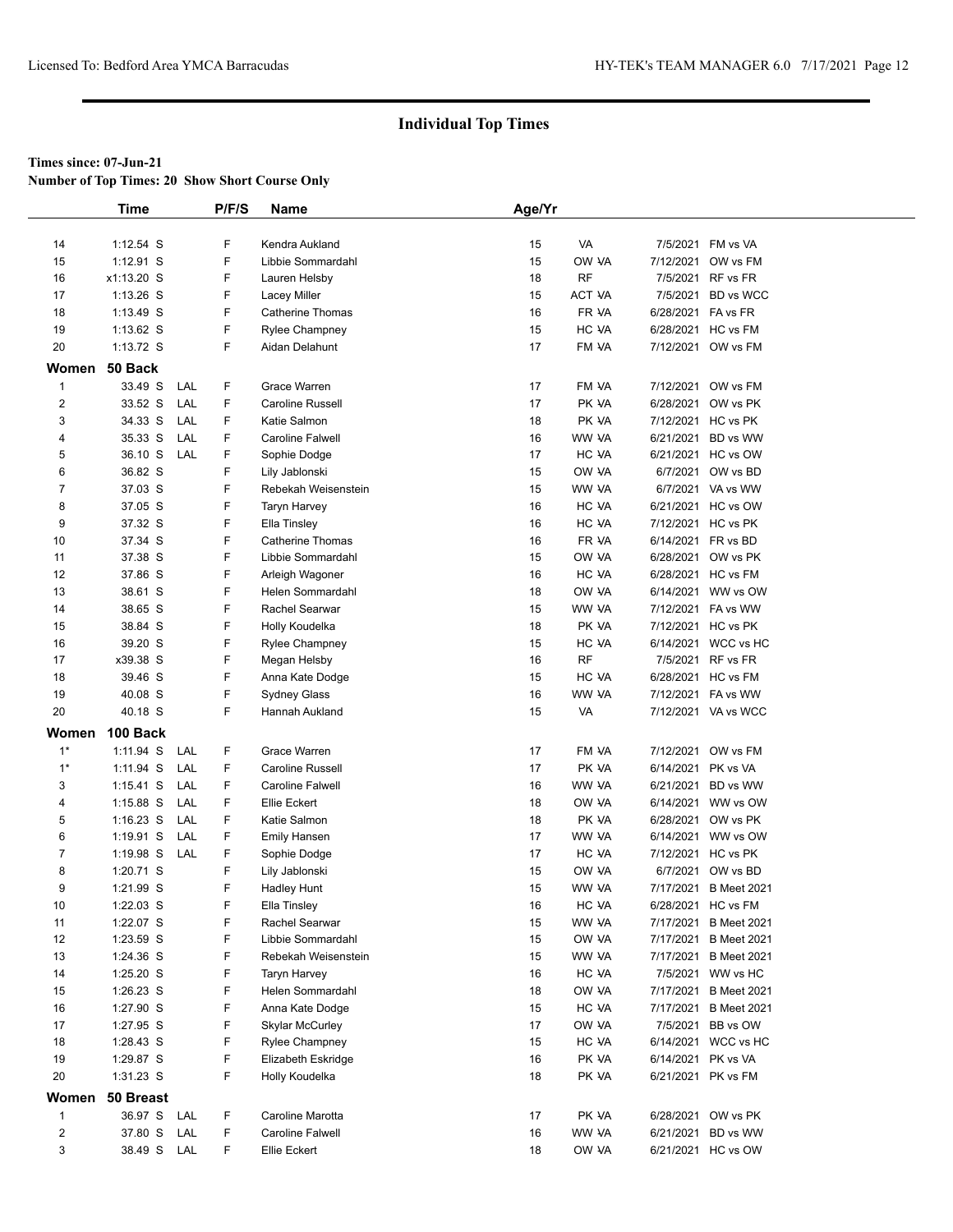**Number of Top Times: 20 Show Short Course Only**

|                | <b>Time</b>            |     | P/F/S  | <b>Name</b>                             | Age/Yr   |                |                        |                       |
|----------------|------------------------|-----|--------|-----------------------------------------|----------|----------------|------------------------|-----------------------|
|                |                        |     |        |                                         |          |                |                        |                       |
| 4              | 38.76 S                | LAL | F      | Arleigh Wagoner                         | 16       | HC VA          |                        | 7/12/2021 HC vs PK    |
| 5              | 38.98 S                | LAL | F      | Natalie Rogers                          | 18       | OW VA          |                        | 6/28/2021 OW vs PK    |
| 6              | 39.10 S                | LAL | F      | Lily Jablonski                          | 15       | OW VA          | 6/28/2021              | OW vs PK              |
| $\overline{7}$ | 40.05 S                | LAL | F      | <b>Emily Hansen</b>                     | 17       | WW VA          |                        | 7/5/2021 WW vs HC     |
| 8              | 40.69 S                | LAL | F      | Payton Heimbach                         | 15       | <b>FAST</b>    | 7/5/2021               | PK vs FA              |
| 9              | 40.72 S                | LAL | F      | <b>Brie Olson</b>                       | 16       | FM VA          | 6/21/2021              | PK vs FM              |
| 10             | 41.41 S                | LAL | F      | Skylar McCurley                         | 17       | OW VA          | 7/12/2021              | OW vs FM              |
| 11             | 41.52 S                | LAL | F      | Lacey Miller                            | 15       | ACT VA         | 7/5/2021               | <b>BD</b> vs WCC      |
| 12             | 41.61 S                | LAL | F      | Isabella Davis                          | 15       | WW VA          | 6/21/2021              | BD vs WW              |
| 13             | 41.65 S                | LAL | F      | Hannah Pettyjohn                        | 17       | HC VA          |                        | 6/28/2021 HC vs FM    |
| 14             | 42.48 S                |     | F      | <b>Marisol Helms</b>                    | 16       | BB VA          | 6/7/2021               | BB vs PK              |
| 15             | 42.57 S                |     | F      | Miriam Amos                             | 17       | BD VA          | 6/28/2021              | BD vs BB              |
| 16             | 42.58 S                |     | F      | Aidan Delahunt                          | 17       | FM VA          |                        | 7/12/2021 OW vs FM    |
| 17             | 42.61 S                |     | F      | Rachel Searwar                          | 15       | WW VA          | 7/12/2021              | FA vs WW              |
| $18*$          | 43.25 S                |     | F      | Caroline Russell                        | 17       | PK VA          |                        | 7/5/2021 PK vs FA     |
| $18*$          | 43.25 S                |     | F      | <b>Madison Bivens</b>                   | 16       | HC VA          |                        | 6/28/2021 HC vs FM    |
| 20             | 43.50 S                |     | F      | Eujine Kim                              | 17       | VA             | 6/28/2021 VA vs RF     |                       |
| Women          | 100 Breast             |     |        |                                         |          |                |                        |                       |
| $\mathbf{1}$   | $1:19.20$ S            | LAL | F      | Caroline Marotta                        | 17       | PK VA          |                        | 6/28/2021 OW vs PK    |
| $\overline{c}$ | $1:20.91$ S            | LAL | F      | Ellie Eckert                            | 18       | OW VA          |                        | 6/28/2021 OW vs PK    |
| 3              | $1:21.17$ S            | LAL | F      | <b>Caroline Falwell</b>                 | 16       | WW VA          | 6/14/2021              | WW vs OW              |
| 4              | $1:25.08$ S            | LAL | F      | Arleigh Wagoner                         | 16       | HC VA          |                        | 7/5/2021 WW vs HC     |
| 5              | 1:25.47 S              | LAL | F      | Natalie Rogers                          | 18       | OW VA          |                        | 6/28/2021 OW vs PK    |
| 6              | $1:29.06$ S            | LAL | F      | Payton Heimbach                         | 15       | <b>FAST</b>    | 7/12/2021              | FA vs WW              |
| $\overline{7}$ | 1:30.56 S              | LAL | F      | Lacey Miller                            | 15       | ACT VA         | 6/28/2021              | WW vs WCC             |
| 8              | 1:31.02 S              | LAL | F      | <b>Skylar McCurley</b>                  | 17       | OW VA          | 6/28/2021              | OW vs PK              |
|                |                        | LAL | F      |                                         | 17       | PK VA          | 6/14/2021              | PK vs VA              |
| 9              | 1:31.07 S              | LAL | F      | Caroline Russell                        |          | OW VA          |                        | 6/14/2021 WW vs OW    |
| 10<br>11       | 1:31.52 S              | LAL | F      | Lily Jablonski<br><b>Isabella Davis</b> | 15<br>15 | WW VA          |                        | BD vs WW              |
| 12             | 1:32.77 S<br>1:33.17 S | LAL | F      |                                         | 17       | <b>BD VA</b>   | 6/21/2021<br>7/5/2021  | <b>BD</b> vs WCC      |
| 13             | $1:33.31$ S            | LAL | F      | Miriam Amos                             | 17       | HC VA          | 7/17/2021              | <b>B</b> Meet 2021    |
| 14             | 1:33.48 S              | LAL | F      | Hannah Pettyjohn<br><b>Emily Hansen</b> | 17       | WW VA          | 6/28/2021              | WW vs WCC             |
|                |                        |     | F      |                                         |          | FM VA          |                        |                       |
| 15             | 1:33.70 S<br>1:33.75 S | LAL | F      | <b>Brie Olson</b>                       | 16       |                | 6/14/2021<br>6/14/2021 | FM vs FA              |
| 16             |                        | LAL | F      | <b>Madison Bivens</b>                   | 16       | HC VA<br>FM VA |                        | WCC vs HC             |
| 17             | 1:34.94 S              |     |        | Aidan Delahunt                          | 17       |                | 7/17/2021              | <b>B Meet 2021</b>    |
| 18             | 1:36.07 S              |     | F      | Rachel Searwar                          | 15       | WW VA          | 6/28/2021              | WW vs WCC<br>BB vs PK |
| 19             | 1:36.15 S              |     | F<br>F | <b>Marisol Helms</b>                    | 16       | BB VA          | 6/7/2021               |                       |
| 20             | 1:37.28 S              |     |        | Suzanne Anderson                        | 18       | RF             |                        | 7/5/2021 RF vs FR     |
| Women 50 Fly   |                        |     |        |                                         |          |                |                        |                       |
| $\mathbf 1$    | 30.47 S                | LAL | F      | Kaitlyn Bauer                           | 16       | PK VA          | 6/28/2021              | OW vs PK              |
| $\overline{2}$ | 32.77 S                | LAL | F      | Grace Warren                            | 17       | FM VA          | 7/5/2021               | FM vs VA              |
| 3              | 33.48 S                | LAL | F      | Caroline Russell                        | 17       | PK VA          | 7/5/2021               | PK vs FA              |
| 4              | 33.59 S                | LAL | F      | <b>Emily Hansen</b>                     | 17       | WW VA          | 6/14/2021              | WW vs OW              |
| 5              | 34.09 S                | LAL | F      | <b>Catherine Thomas</b>                 | 16       | FR VA          | 7/12/2021              | BB vs FR              |
| 6              | 34.14 S                | LAL | F      | Lily Jablonski                          | 15       | OW VA          | 7/12/2021              | OW vs FM              |
| $\overline{7}$ | 34.25 S                | LAL | F      | Caroline Falwell                        | 16       | WW VA          |                        | 7/12/2021 FA vs WW    |
| 8              | 34.29 S                | LAL | F      | Mirela Lynch                            | 19       | PK VA          |                        | 6/28/2021 OW vs PK    |
| 9              | 34.51 S                | LAL | F      | Abbey Walker                            | 17       | FM VA          | 7/12/2021              | OW vs FM              |
| 10             | 35.27 S                |     | F      | Taryn Harvey                            | 16       | HC VA          | 7/17/2021              | <b>B</b> Meet 2021    |
| 11             | 35.55 S                |     | F      | Lauren Eby                              | 17       | ACT VA         |                        | 6/21/2021 WCC vs RF   |
| 12             | 35.84 S                |     | F      | Helen Sommardahl                        | 18       | OW VA          | 6/28/2021              | OW vs PK              |
| 13             | 36.20 S                |     | F      | Kirsten Steffens                        | 15       | <b>RF</b>      | 7/12/2021              | RF vs BD              |
| 14             | 36.49 S                |     | F      | Rachel Searwar                          | 15       | WW VA          |                        | 7/12/2021 FA vs WW    |
| 15             | 37.17 S                |     | F      | Anna Kate Dodge                         | 15       | HC VA          | 7/17/2021              | <b>B</b> Meet 2021    |
|                |                        |     |        |                                         |          |                |                        |                       |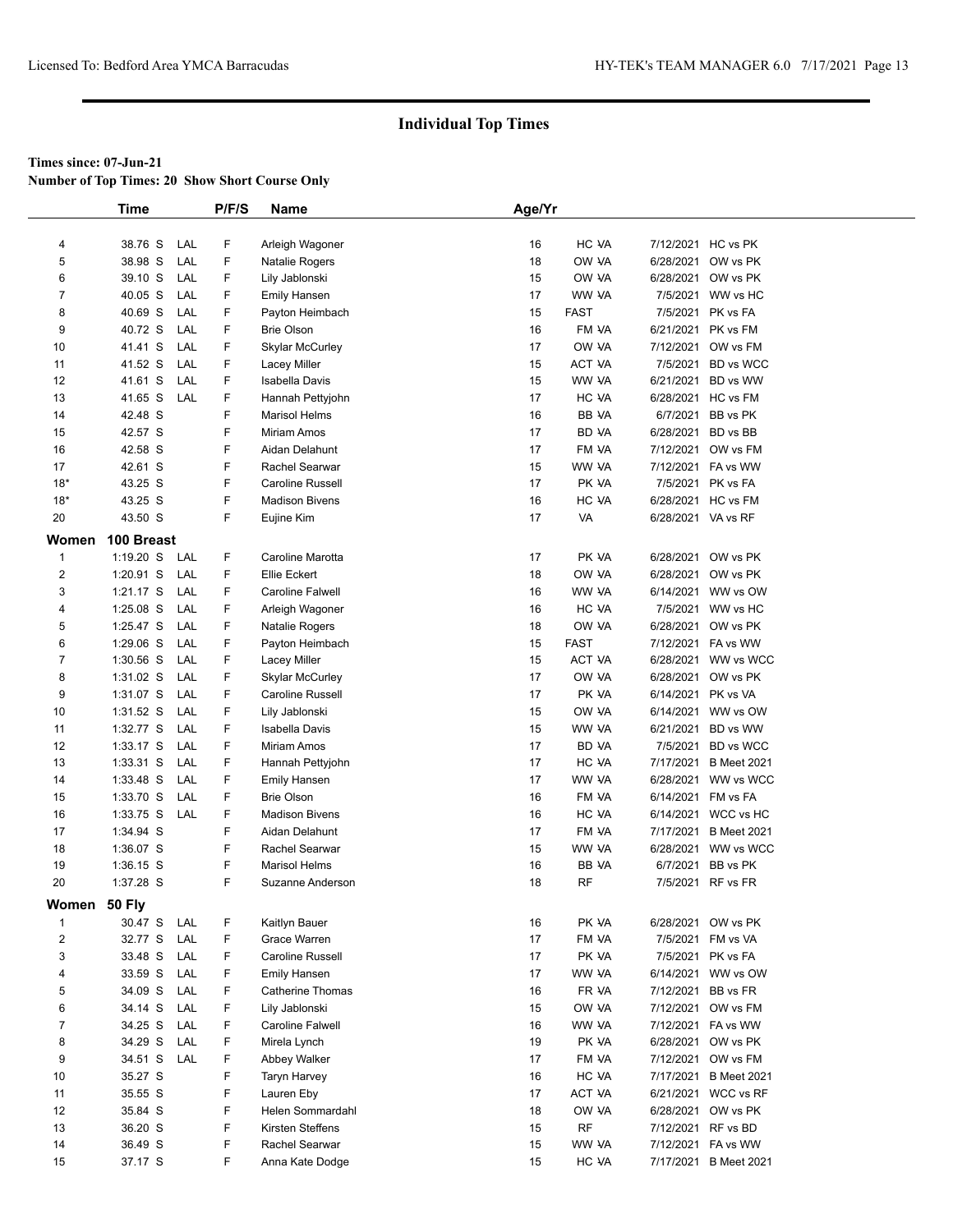**Number of Top Times: 20 Show Short Course Only**

|                         | <b>Time</b>           |     | P/F/S | <b>Name</b>             | Age/Yr |               |                       |
|-------------------------|-----------------------|-----|-------|-------------------------|--------|---------------|-----------------------|
|                         |                       |     |       |                         |        |               |                       |
| 16                      | x37.39 S              |     | F     | Lauren Helsby           | 18     | RF            | 7/5/2021 RF vs FR     |
| 17                      | 37.94 S               |     | F     | <b>Lacey Miller</b>     | 15     | <b>ACT VA</b> | 6/28/2021 WW vs WCC   |
| 18                      | 38.04 S               |     | F     | <b>Ellen Phillips</b>   | 16     | HC VA         | 7/12/2021 HC vs PK    |
| 19                      | 38.30 S               |     | F     | Arleigh Wagoner         | 16     | HC VA         | 6/14/2021 WCC vs HC   |
| 20                      | 38.66 S               |     | F     | Libbie Sommardahl       | 15     | OW VA         | 6/28/2021 OW vs PK    |
|                         |                       |     |       |                         |        |               |                       |
| Women                   | <b>100 Fly</b>        |     |       |                         |        |               |                       |
| $\mathbf{1}$            | $1:06.09$ S           | LAL | F     | Kaitlyn Bauer           | 16     | PK VA         | 7/12/2021 HC vs PK    |
| $\overline{2}$          | $1:10.32$ S           | LAL | F     | Grace Warren            | 17     | FM VA         | 6/7/2021 FM vs RF     |
| 3                       | 1:11.68 S             | LAL | F     | Caroline Russell        | 17     | PK VA         | 6/28/2021 OW vs PK    |
| 4                       | $1:15.96$ S           | LAL | F     | Caroline Marotta        | 17     | PK VA         | 6/28/2021 OW vs PK    |
| 5                       | $1:16.32$ S           | LAL | F     | <b>Caroline Falwell</b> | 16     | WW VA         | 6/14/2021 WW vs OW    |
| 6                       | 1:23.37 S             |     | F     | Lauren Eby              | 17     | ACT VA        | 6/21/2021 WCC vs RF   |
| $\overline{7}$          | 1:24.02 S             |     | F     | <b>Hadley Hunt</b>      | 15     | WW VA         | 7/17/2021 B Meet 2021 |
| 8                       | 1:24.34 S             |     | F     | Lily Jablonski          | 15     | OW VA         | 6/21/2021 HC vs OW    |
| 9                       | 1:25.01 S             |     | F     | Helen Sommardahl        | 18     | OW VA         | 7/17/2021 B Meet 2021 |
| 10                      | $1:26.69$ S           |     | F     | <b>Skylar McCurley</b>  | 17     | OW VA         | 7/12/2021 OW vs FM    |
| 11                      | 1:27.46 S             |     | F     | Kirsten Steffens        | 15     | <b>RF</b>     | 7/12/2021 RF vs BD    |
| 12                      | 1:28.36 S             |     | F     | <b>Madison Bivens</b>   | 16     | HC VA         | 6/21/2021 HC vs OW    |
| 13                      | 1:29.48 S             |     | F     | <b>Marisol Helms</b>    | 16     | BB VA         | 6/14/2021 RF vs BB    |
| 14                      | 1:30.67 S             |     | F     | <b>Emily Hansen</b>     | 17     | WW VA         | 6/28/2021 WW vs WCC   |
| 15                      | 1:31.05 S             |     | F     | Lacey Miller            | 15     | ACT VA        | 6/14/2021 WCC vs HC   |
| 16                      | 1:31.55 S             |     | F     | <b>Ellen Phillips</b>   | 16     | HC VA         | 7/12/2021 HC vs PK    |
| 17                      | 1:32.57 S             |     | F     | Payton Heimbach         | 15     | <b>FAST</b>   | 7/12/2021 FA vs WW    |
| 18                      | 1:32.87 S             |     | F     | Rachel Searwar          | 15     | WW VA         | 6/14/2021 WW vs OW    |
| 19                      | 1:33.58 S             |     | F     | Rebekah Weisenstein     | 15     | WW VA         | 7/12/2021 FA vs WW    |
| 20                      | 1:34.92 S             |     | F     | Isabella Davis          | 15     | WW VA         | 7/5/2021 WW vs HC     |
|                         |                       |     |       |                         |        |               |                       |
| Women                   | 100 IM                |     |       |                         |        |               |                       |
| $\mathbf 1$             | $1:12.14$ S           | LAL | F     | Kaitlyn Bauer           | 16     | PK VA         | 6/28/2021 OW vs PK    |
| $\overline{c}$          | $1:13.45$ S           | LAL | F     | Ellie Eckert            | 18     | OW VA         | 6/28/2021 OW vs PK    |
| 3                       | $1:13.95$ S           | LAL | F     | Caroline Marotta        | 17     | PK VA         | 6/28/2021 OW vs PK    |
| 4                       | 1:14.70 S             | LAL | F     | Grace Warren            | 17     | FM VA         | 6/28/2021 HC vs FM    |
| 5                       | 1:14.97 S             | LAL | F     | Caroline Falwell        | 16     | WW VA         | 7/12/2021 FA vs WW    |
| 6                       | $1:15.14$ S           | LAL | F     | Caroline Russell        | 17     | PK VA         | 6/21/2021 PK vs FM    |
| 7                       | $1:16.08$ S           | LAL | F     | <b>Emily Hansen</b>     | 17     | WW VA         | 6/14/2021 WW vs OW    |
| 8                       | $1:17.80$ S           | LAL | F     | Arleigh Wagoner         | 16     | HC VA         | 7/12/2021 HC vs PK    |
| 9                       | $1:19.25$ S           | LAL | F     | Lily Jablonski          | 15     | OW VA         | 6/21/2021 HC vs OW    |
| 10                      | $1:19.93$ S           | LAL | F     | Natalie Rogers          | 18     | OW VA         | 7/12/2021 OW vs FM    |
| 11                      | 1:20.30 S             |     | F     | <b>Catherine Thomas</b> | 16     | FR VA         | 6/21/2021 FR vs VA    |
| 12                      | 1:20.73 S             |     | F     | Eujine Kim              | 17     | VA            | 7/12/2021 VA vs WCC   |
| 13                      | 1:21.25 S             |     | F     | Abbey Walker            | 17     | FM VA         | 7/17/2021 B Meet 2021 |
| 14                      | 1:21.67 S             |     | F     | <b>Skylar McCurley</b>  | 17     | OW VA         | 7/12/2021 OW vs FM    |
| 15                      | 1:23.54 S             |     | F     | Lauren Eby              | 17     | ACT VA        | 6/21/2021 WCC vs RF   |
| 16                      | 1:23.79 S             |     | F     | Rachel Searwar          | 15     | WW VA         | 6/14/2021 WW vs OW    |
| 17                      | 1:24.17 S             |     | F     | Ella Tinsley            | 16     | HC VA         | 7/17/2021 B Meet 2021 |
| 18                      | 1:24.20 S             |     | F     | Lacey Miller            | 15     | ACT VA        | 7/5/2021 BD vs WCC    |
| 19                      | x1:26.13 S            |     | F     | Lauren Helsby           | 18     | RF            | 7/5/2021 RF vs FR     |
| 20                      | x1:26.88 S            |     | F     | Megan Helsby            | 16     | <b>RF</b>     | 7/5/2021 RF vs FR     |
|                         |                       |     |       |                         |        |               |                       |
|                         | Men 8 & Under 25 Free |     |       |                         |        |               |                       |
| $\mathbf 1$             | 16.97 S LAL           |     | F     | Owen Marks              | 8      | BB VA         | 7/5/2021 BB vs OW     |
| $\overline{\mathbf{c}}$ | 17.09 S               | LAL | F     | Austin Woodruff         | 8      | OW VA         | 7/5/2021 BB vs OW     |
| 3                       | 18.30 S               | LAL | F     | Mac Morrison            | 8      | OW VA         | 7/12/2021 OW vs FM    |
| 4                       | 18.63 S               | LAL | F     | Santiago Mejia-Ibarra   | 8      | <b>FAST</b>   | 7/5/2021 PK vs FA     |
| 5                       | 19.08 S LAL           |     | F     | Drew Bowman             | 8      | FM VA         | 7/5/2021 FM vs VA     |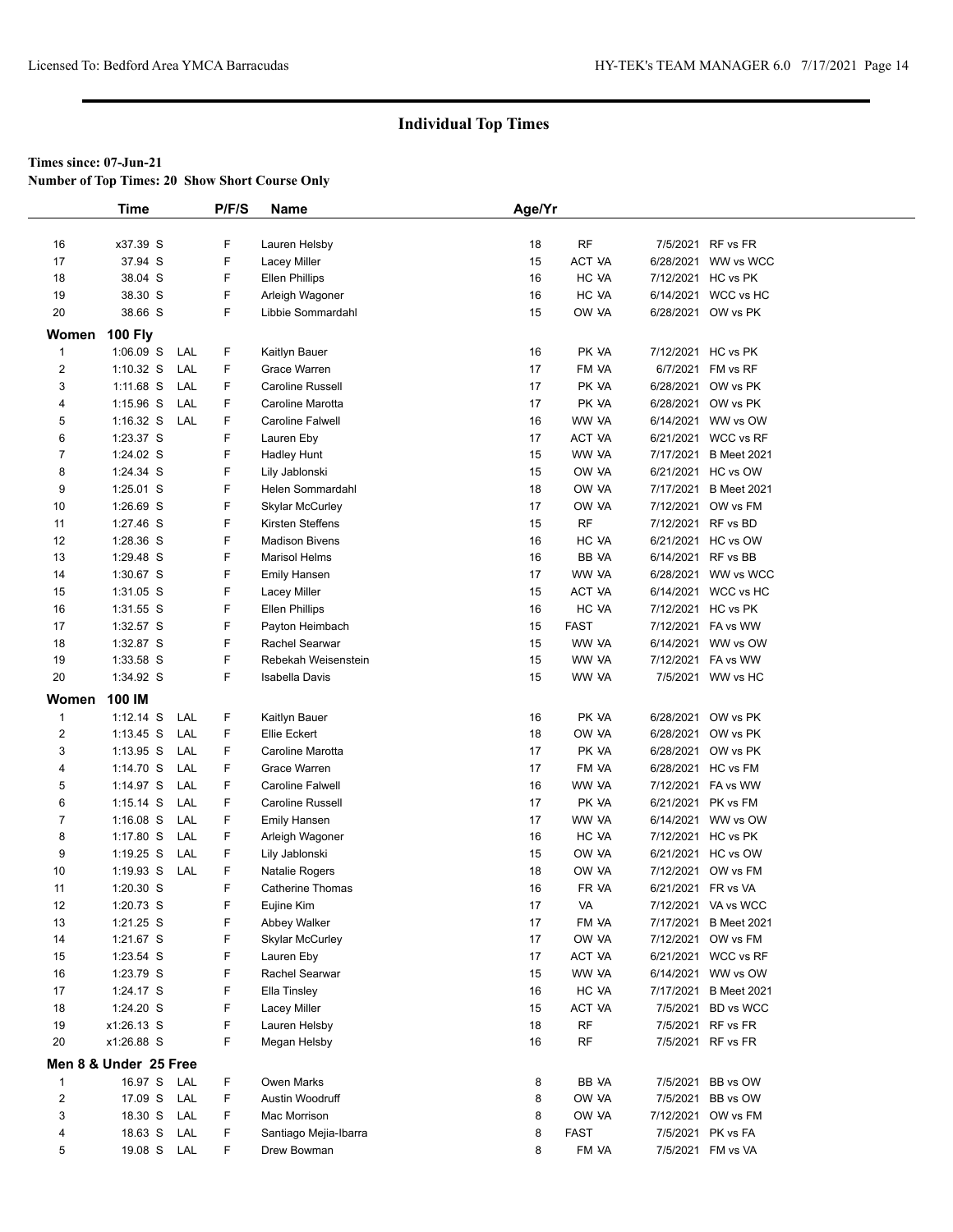**Number of Top Times: 20 Show Short Course Only**

|                | <b>Time</b>           |            | P/F/S | <b>Name</b>                           | Age/Yr         |                    |                    |                                          |
|----------------|-----------------------|------------|-------|---------------------------------------|----------------|--------------------|--------------------|------------------------------------------|
|                |                       |            |       |                                       |                |                    |                    |                                          |
| 6              | 19.43 S               | LAL        | F     | <b>Drew Carpenter</b>                 | $\overline{7}$ | PK VA              | 6/7/2021           | BB vs PK                                 |
| $\overline{7}$ | 19.53 S               | LAL        | F     | <b>Walker Williams</b>                | $\overline{7}$ | PK VA              | 6/14/2021          | PK vs VA                                 |
| 8              | 19.79 S               | LAL        | F     | Noah Leger                            | 8              | OW VA              |                    | 6/21/2021 HC vs OW                       |
| 9              | 20.87 S               | LAL        | F     | Kj Davis                              | 8              | BD VA              | 6/28/2021          | BD vs BB                                 |
| 10             | 20.91 S               | LAL        | F     | Jaxen Smith                           | 8              | BD VA              |                    | 7/17/2021 B Meet 2021                    |
| 11             | 21.03 S               | LAL        | F     | Wes Fischer                           | 8              | PK VA              |                    | 6/28/2021 OW vs PK                       |
| 12             | 21.49 S               | LAL        | F     | Clayton Cox                           | 8              | OW VA              | 6/14/2021          | WW vs OW                                 |
| 13             | 21.53 S               | LAL        | F     | <b>Tobin Smith</b>                    | 8              | HC VA              | 7/12/2021          | HC vs PK                                 |
| 14             | 21.54 S               | LAL        | F     | Khole Smith                           | 8              | <b>RF</b>          | 7/17/2021          | <b>B</b> Meet 2021                       |
| 15             | 21.57 S               | LAL        | F     | Carter Kappler                        | 8              | HC VA              |                    | 7/12/2021 HC vs PK                       |
| 16             | 21.86 S               |            | F     | Covi Sinclair                         | 8              | PK VA              |                    | 6/28/2021 OW vs PK                       |
| 17             | 22.17 S               |            | F     | Lawson McSwain                        | $\overline{7}$ | PK VA              |                    | 6/21/2021 PK vs FM                       |
| 18             | 22.39 S               |            | F     | Jacob Childrey                        | 8              | HC VA              | 7/17/2021          | <b>B</b> Meet 2021                       |
| 19             | 22.70 S               |            | F     | Mason Sloan                           | 8              | OW VA              | 6/28/2021          | OW vs PK                                 |
| 20             | 22.92 S               |            | F     | Harper Grannell                       | 8              | <b>RF</b>          | 7/12/2021 RF vs BD |                                          |
|                | Men 8 & Under 50 Free |            |       |                                       |                |                    |                    |                                          |
| $\mathbf{1}$   | 37.93 S               | LAL        | F     | Austin Woodruff                       | 8              | OW VA              | 7/5/2021           | BB vs OW                                 |
| $\overline{2}$ | 40.71 S               | LAL        | F     | Owen Marks                            | 8              | BB VA              | 7/5/2021           | BB vs OW                                 |
| 3              | 40.74 S               | LAL        | F     |                                       | 8              | <b>FAST</b>        |                    | 6/7/2021 WCC vs FA                       |
| 4              | 41.23 S               | LAL        | F     | Santiago Mejia-Ibarra<br>Mac Morrison | 8              | OW VA              |                    | 7/12/2021 OW vs FM                       |
| 5              | 42.33 S               | LAL        | F     | Noah Leger                            | 8              | OW VA              |                    | 6/21/2021 HC vs OW                       |
|                | 42.86 S               | LAL        | F     |                                       | $\overline{7}$ | PK VA              |                    | 7/5/2021 PK vs FA                        |
| 6<br>7         | 44.76 S               | LAL        | F     | <b>Drew Carpenter</b><br>Drew Bowman  | 8              | FM VA              | 6/28/2021          | HC vs FM                                 |
|                |                       | LAL        | F     |                                       | 7              |                    | 6/14/2021 PK vs VA |                                          |
| 8              | 46.44 S               |            | F     | <b>Walker Williams</b>                |                | PK VA              |                    |                                          |
| 9<br>10        | 48.26 S<br>48.96 S    | LAL<br>LAL | F     | Clayton Cox<br>Khole Smith            | 8<br>8         | OW VA<br><b>RF</b> | 7/12/2021 RF vs BD | 6/28/2021 OW vs PK                       |
|                |                       |            | F     |                                       |                |                    |                    |                                          |
| 11<br>12       | 49.41 S<br>49.72 S    |            | F     | Wes Fischer<br>Jaxen Smith            | 8<br>8         | PK VA<br>BD VA     | 7/17/2021          | 7/12/2021 HC vs PK<br><b>B</b> Meet 2021 |
| 13             | 49.77 S               |            | F     | Jacob Childrey                        | 8              | HC VA              | 7/17/2021          | <b>B</b> Meet 2021                       |
| $14*$          | 49.97 S               |            | F     | Lawson McSwain                        | 7              | PK VA              |                    | 7/12/2021 HC vs PK                       |
| $14*$          | 49.97 S               |            | F     | Carter Kappler                        | 8              | HC VA              |                    | 7/12/2021 HC vs PK                       |
| 16             | 50.21 S               |            | F     | Kj Davis                              | 8              | BD VA              | 7/5/2021           | <b>BD</b> vs WCC                         |
| 17             | 52.23 S               |            | F     | Cash Annas                            | 8              | BD VA              | 6/21/2021          | BD vs WW                                 |
| 18             | 52.39 S               |            | F     | <b>Mason Patterson</b>                | 8              | HC VA              |                    | 7/5/2021 WW vs HC                        |
| 19             | 52.76 S               |            | F     | <b>Miles Petrikonis</b>               | 8              | PK VA              |                    | 7/12/2021 HC vs PK                       |
| 20             | 52.88 S               |            | F     | <b>Patrick Williams</b>               | 8              | RF                 | 7/12/2021 RF vs BD |                                          |
|                |                       |            |       |                                       |                |                    |                    |                                          |
|                | Men 8 & Under 25 Back |            |       |                                       |                |                    |                    |                                          |
| $\mathbf{1}$   | 20.76 S LAL           |            | F     | Austin Woodruff                       | 8              | OW VA              |                    | 6/21/2021 HC vs OW                       |
| 2              | 23.75 S               | LAL        | F     | Noah Leger                            | 8              | OW VA              |                    | 7/5/2021 BB vs OW                        |
| 3              | 24.07 S               | LAL        | F     | Cash Annas                            | 8              | <b>BD VA</b>       | 6/21/2021          | BD vs WW                                 |
| 4              | 24.41 S               | LAL        | F     | Santiago Mejia-Ibarra                 | 8              | <b>FAST</b>        |                    | 7/12/2021 FA vs WW                       |
| 5              | 24.57 S               | LAL        | F     | Drew Bowman                           | 8              | FM VA              |                    | 7/5/2021 FM vs VA                        |
| 6              | 24.58 S               | LAL        | F     | Owen Marks                            | 8              | BB VA              |                    | 6/7/2021 BB vs PK                        |
| 7              | 24.61 S               | LAL        | F     | <b>Drew Carpenter</b>                 | 7              | PK VA              | 7/12/2021          | HC vs PK                                 |
| 8              | 25.41 S               | LAL        | F     | Mason Sloan                           | 8              | OW VA              |                    | 7/12/2021 OW vs FM                       |
| 9              | 25.56 S               | LAL        | F     | Clayton Cox                           | 8              | OW VA              |                    | 6/28/2021 OW vs PK                       |
| $10*$          | 25.74 S               | LAL        | F     | <b>Tobin Smith</b>                    | 8              | HC VA              |                    | 6/21/2021 HC vs OW                       |
| $10*$          | 25.74 S               | LAL        | F     | Mac Morrison                          | 8              | OW VA              |                    | 6/21/2021 HC vs OW                       |
| 12             | 26.12 S               | LAL        | F     | <b>Walker Williams</b>                | $\overline{7}$ | PK VA              | 6/14/2021 PK vs VA |                                          |
| 13             | 26.35 S               | LAL        | F     | Carter Kappler                        | 8              | HC VA              |                    | 7/12/2021 HC vs PK                       |
| 14             | 26.50 S               | LAL        | F     | Noah Todd                             | 8              | <b>FAST</b>        | 6/21/2021 FA vs BB |                                          |
| 15             | 27.67 S               | LAL        | F     | Kj Davis                              | 8              | BD VA              | 6/28/2021 BD vs BB |                                          |
| 16             | 28.24 S               |            | F     | Harper Grannell                       | 8              | <b>RF</b>          | 7/17/2021          | <b>B Meet 2021</b>                       |
| 17             | 28.81 S               |            | F     | <b>Mason Patterson</b>                | 8              | HC VA              |                    | 6/28/2021 HC vs FM                       |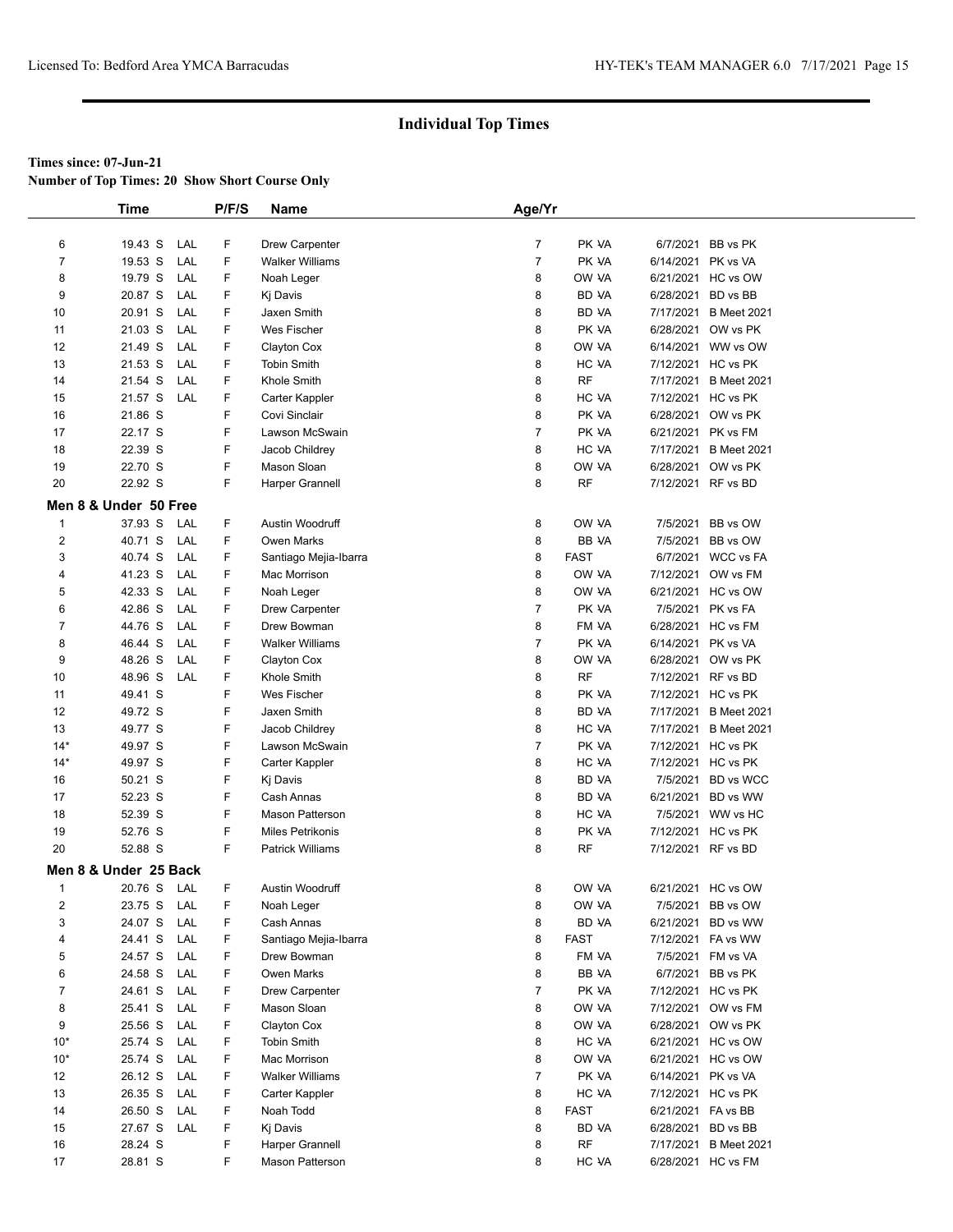**Number of Top Times: 20 Show Short Course Only**

|                | <b>Time</b>             | P/F/S | Name                    | Age/Yr         |              |                       |
|----------------|-------------------------|-------|-------------------------|----------------|--------------|-----------------------|
|                |                         |       |                         |                |              |                       |
| 18             | 29.37 S                 | F     | Luke Albert             | $\overline{7}$ | PK VA        | 7/17/2021 B Meet 2021 |
| 19             | 29.48 S                 | F     | <b>Patrick Williams</b> | 8              | <b>RF</b>    | 7/5/2021 RF vs FR     |
| 20             | 29.67 S                 | F     | <b>Wes Fischer</b>      | 8              | PK VA        | 6/28/2021 OW vs PK    |
|                | Men 8 & Under 25 Breast |       |                         |                |              |                       |
| $\mathbf{1}$   | 24.59 S<br>LAL          | F     | Owen Marks              | 8              | BB VA        | 6/7/2021 BB vs PK     |
| 2              | 25.29 S<br>LAL          | F.    | Austin Woodruff         | 8              | OW VA        | 6/7/2021 OW vs BD     |
| 3              | 26.04 S<br>LAL          | F.    | Noah Leger              | 8              | OW VA        | 6/28/2021 OW vs PK    |
| 4              | LAL<br>26.19 S          | F     | Drew Bowman             | 8              | FM VA        | 6/28/2021 HC vs FM    |
| 5              | LAL<br>26.23 S          | F     | Santiago Mejia-Ibarra   | 8              | <b>FAST</b>  | 7/5/2021 PK vs FA     |
| 6              | 28.22 S<br>LAL          | F     | Grayson Steinweg        | 8              | PK VA        | 6/21/2021 PK vs FM    |
| $\overline{7}$ | 30.30 S<br>LAL          | F     | Lawson McSwain          | $\overline{7}$ | PK VA        | 6/28/2021 OW vs PK    |
| 8              | 30.57 S<br>LAL          | F     | Covi Sinclair           | 8              | PK VA        | 7/12/2021 HC vs PK    |
| 9              | 31.28 S                 | F     | Clayton Cox             | 8              | OW VA        | 7/5/2021 BB vs OW     |
| 10             | 32.25 S                 | F     | Jameson Curl            | 8              | OW VA        | 6/7/2021 OW vs BD     |
| 11             | 32.28 S                 | F     | Ryan Mezzano            | $\overline{7}$ | PK VA        | 7/5/2021 PK vs FA     |
| 12             | 32.77 S                 | F     | <b>Tye Perault</b>      | 8              | HC VA        | 7/17/2021 B Meet 2021 |
| 13             | 32.81 S                 | F     | William Hansen          | 8              | PK VA        | 7/5/2021 PK vs FA     |
| 14             | 33.15 S                 | F     | Cash Annas              | 8              | <b>BD VA</b> | 7/5/2021 BD vs WCC    |
| 15             | 33.20 S                 | F     | Mason DiBrango          | 7              | HC VA        | 7/17/2021 B Meet 2021 |
| 16             | 33.98 S                 | F     | Jacob Childrey          | 8              | HC VA        | 7/17/2021 B Meet 2021 |
| 17             | 34.77 S                 | F     | Mason Patterson         | 8              | HC VA        | 6/14/2021 WCC vs HC   |
| 18             | 34.80 S                 | F     | Mac Morrison            | 8              | OW VA        | 7/5/2021 BB vs OW     |
| 19             | 34.91 S                 | F     | Anderson Holt           | $\overline{7}$ | OW VA        | 6/7/2021 OW vs BD     |
| 20             | 35.21 S                 | F     | <b>William Marotta</b>  | 8              | PK VA        | 7/5/2021 PK vs FA     |
|                | Men 8 & Under 25 Fly    |       |                         |                |              |                       |
| $\mathbf{1}$   | 19.80 S<br>LAL          | F     | Mac Morrison            | 8              | OW VA        | 6/21/2021 HC vs OW    |
| $\overline{2}$ | 19.90 S<br>LAL          | F     | Austin Woodruff         | 8              | OW VA        | 6/21/2021 HC vs OW    |
| 3              | 20.19 S<br>LAL          | F     | Owen Marks              | 8              | BB VA        | 6/7/2021 BB vs PK     |
| 4              | LAL<br>21.48 S          | F.    | Santiago Mejia-Ibarra   | 8              | <b>FAST</b>  | 6/7/2021 WCC vs FA    |
| 5              | LAL<br>21.73 S          | F     | Noah Leger              | 8              | OW VA        | 6/7/2021 OW vs BD     |
| 6              | 23.79 S<br>LAL          | F     | <b>Drew Carpenter</b>   | $\overline{7}$ | PK VA        | 6/28/2021 OW vs PK    |
| 7              | 25.73 S<br>LAL          | F.    | Covi Sinclair           | 8              | PK VA        | 7/12/2021 HC vs PK    |
| 8              | 25.88 S<br>LAL          | F.    | Clayton Cox             | 8              | OW VA        | 6/7/2021 OW vs BD     |
| 9              | 26.00 S<br>LAL          | F.    | Mason Sloan             | 8              | OW VA        | 7/12/2021 OW vs FM    |
| 10             | LAL<br>26.02 S          | F.    | <b>Walker Williams</b>  | 7              | PK VA        | 6/28/2021 OW vs PK    |
| 11             | 26.41 S<br>LAL          | F     | Drew Bowman             | 8              | FM VA        | 6/28/2021 HC vs FM    |
| 12             | 26.64 S<br>LAL          | F     | Cash Annas              | 8              | BD VA        | 6/21/2021 BD vs WW    |
| 13             | 26.96 S<br>LAL          | F     | Jameson Curl            | 8              | OW VA        | 6/14/2021 WW vs OW    |
| 14             | 27.21 S LAL             | F     | Friedrich Jurgovan      | 8              | PK VA        | 7/12/2021 HC vs PK    |
| 15             | 29.10 S                 | F     | Mason Patterson         | 8              | HC VA        | 6/7/2021 FR vs HC     |
| 16             | 29.72 S                 | F     | William Marotta         | 8              | PK VA        | 7/12/2021 HC vs PK    |
| 17             | 30.16 S                 | F     | Harper Grannell         | 8              | <b>RF</b>    | 7/17/2021 B Meet 2021 |
| 18             | 31.57 S                 | F     | Mason DiBrango          | 7              | HC VA        | 7/17/2021 B Meet 2021 |
| 19             | 33.74 S                 | F     | Compton Bobby           | 7              | <b>RF</b>    | 7/12/2021 RF vs BD    |
| 20             | 34.14 S                 | F     | Grayson Steinweg        | 8              | PK VA        | 6/21/2021 PK vs FM    |
|                | Men 8 & Under 100 IM    |       |                         |                |              |                       |
| $\mathbf{1}$   | 1:41.79 S<br>LAL        | F     | Austin Woodruff         | 8              | OW VA        | 7/12/2021 OW vs FM    |
| $\overline{2}$ | 1:46.79 S<br>LAL        | F     | Noah Leger              | 8              | OW VA        | 7/12/2021 OW vs FM    |
| 3              | 1:47.93 S<br>LAL        | F     | Santiago Mejia-Ibarra   | 8              | <b>FAST</b>  | 7/5/2021 PK vs FA     |
| 4              | 1:53.19 S<br>LAL        | F     | Owen Marks              | 8              | BB VA        | 7/5/2021 BB vs OW     |
| 5              | LAL<br>1:57.73 S        | F.    | Drew Bowman             | 8              | FM VA        | 6/28/2021 HC vs FM    |
| 6              | 2:00.74 S<br>LAL        | F     | Mac Morrison            | 8              | OW VA        | 7/5/2021 BB vs OW     |
| $\overline{7}$ | 2:09.32 S LAL           | F.    | Cash Annas              | 8              | BD VA        | 7/5/2021 BD vs WCC    |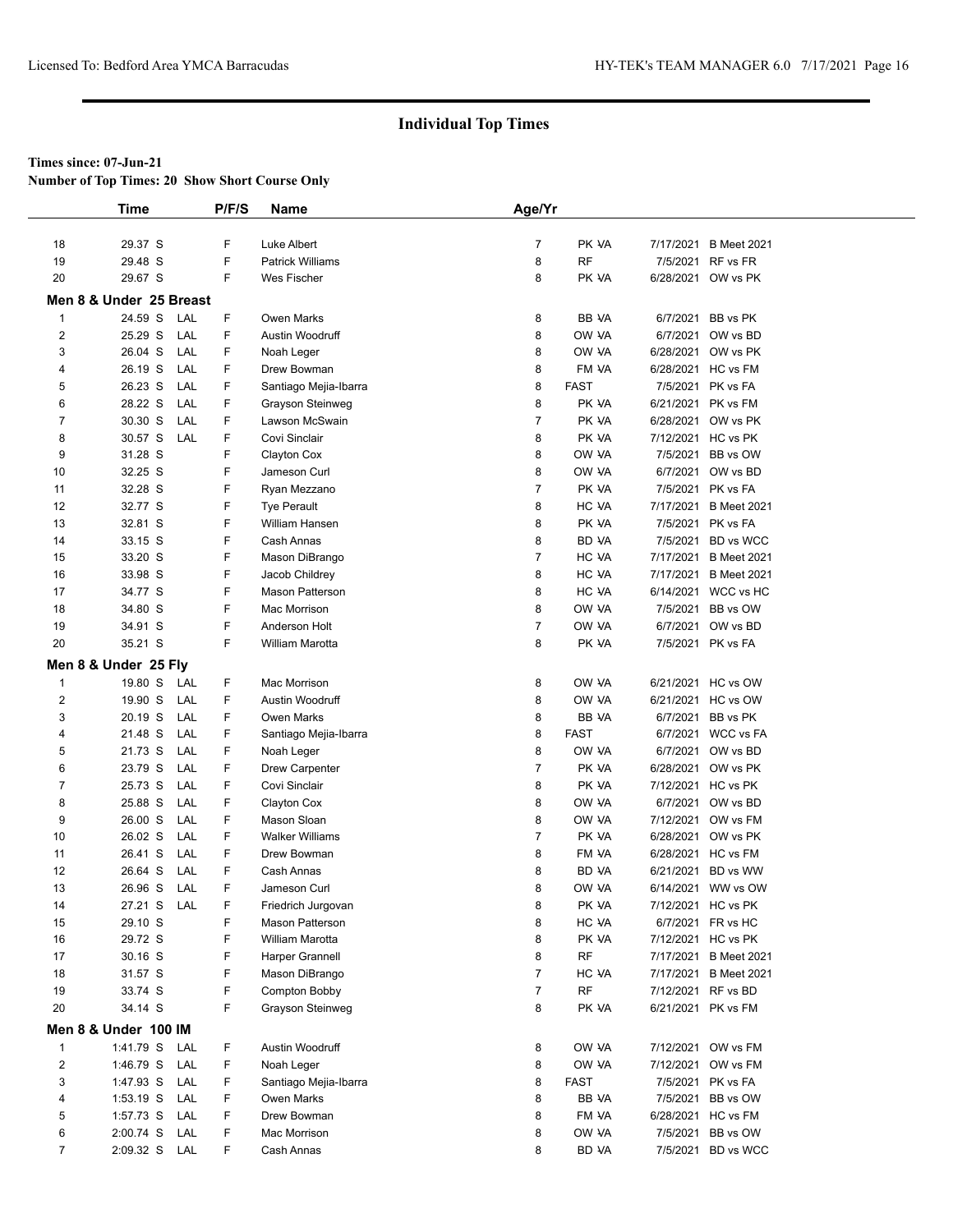**Number of Top Times: 20 Show Short Course Only**

|                | <b>Time</b>             |     | P/F/S | Name                     | Age/Yr         |             |                    |                       |  |
|----------------|-------------------------|-----|-------|--------------------------|----------------|-------------|--------------------|-----------------------|--|
|                |                         |     |       |                          |                |             |                    |                       |  |
| 8              | $2:14.08$ S             | LAL | F     | Lawson McSwain           | $\overline{7}$ | PK VA       | 7/12/2021 HC vs PK |                       |  |
| 9              | $2:15.50$ S             | LAL | F     | Covi Sinclair            | 8              | PK VA       | 7/12/2021 HC vs PK |                       |  |
| 10             | 2:20.59 S               | LAL | F     | <b>Mason Patterson</b>   | 8              | HC VA       |                    | 7/5/2021 WW vs HC     |  |
| 11             | 2:22.44 S               | LAL | F     | <b>Patrick Williams</b>  | 8              | <b>RF</b>   | 7/12/2021 RF vs BD |                       |  |
| 12             | $2:25.05$ S             | LAL | F     | Jameson Curl             | 8              | OW VA       |                    | 6/28/2021 OW vs PK    |  |
| 13             | 2:30.40 S               |     | F     | Mason DiBrango           | $\overline{7}$ | HC VA       |                    | 7/17/2021 B Meet 2021 |  |
| 14             | 2:38.19 S               |     | F     | Anderson Holt            | $\overline{7}$ | OW VA       |                    | 7/17/2021 B Meet 2021 |  |
| 15             | 2:41.03 S               |     | F     | Compton Bobby            | $\overline{7}$ | <b>RF</b>   | 7/17/2021          | <b>B</b> Meet 2021    |  |
| 16             | 2:45.25 S               |     | F     | Henry Blair              | 8              | <b>FAST</b> | 6/21/2021 FA vs BB |                       |  |
|                | <b>Men 9-10 25 Free</b> |     |       |                          |                |             |                    |                       |  |
| $\mathbf{1}$   | 15.08 S                 | LAL | F     | David Roberts            | 10             | PK VA       | 6/14/2021 PK vs VA |                       |  |
| 2              | 15.22 S                 | LAL | F     | Owen Williams            | 10             | PK VA       |                    | 7/5/2021 PK vs FA     |  |
| 3              | 15.43 S                 | LAL | F     | <b>Mitchell Rogers</b>   | 10             | OW VA       |                    | 6/28/2021 OW vs PK    |  |
| 4              | 15.90 S                 | LAL | F     | Bowen Hunt               | 10             | WW VA       |                    | 7/12/2021 FA vs WW    |  |
| 5              | 16.03 S                 | LAL | F     | <b>William Peck</b>      | 10             | <b>RF</b>   | 7/12/2021 RF vs BD |                       |  |
| 6              | 16.48 S                 | LAL | F     | <b>Brody Wall</b>        | 10             | HC VA       | 7/12/2021 HC vs PK |                       |  |
| $\overline{7}$ | 16.83 S                 | LAL | F     | Sam Edwards              | 10             | OW VA       |                    | 6/21/2021 HC vs OW    |  |
| 8              | 17.20 S                 | LAL | F     | Caleb Wu                 | 10             | FM VA       | 6/21/2021 PK vs FM |                       |  |
| 9              | 17.27 S                 | LAL | F     | Nate Smith               | 10             | FM VA       |                    | 7/12/2021 OW vs FM    |  |
| 10             | 17.28 S                 | LAL | F     | Liam Loper               | 10             | PK VA       | 7/12/2021 HC vs PK |                       |  |
| 11             | 17.29 S                 | LAL | F     | Julian Adams             | 10             | PK VA       | 6/14/2021 PK vs VA |                       |  |
| 12             | 17.37 S                 | LAL | F     | <b>Grant Manning</b>     | 10             | VA          |                    | 7/5/2021 FM vs VA     |  |
| 13             | 17.65 S                 |     | F     | Colin Mandell            | 9              | PK VA       | 7/12/2021 HC vs PK |                       |  |
| 14             | 18.32 S                 |     | F     | Daniel Gustafson         | 9              | HC VA       | 7/12/2021 HC vs PK |                       |  |
| 15             | 18.48 S                 |     | F     | Jonathan Korby           | 10             | VA          |                    | 7/17/2021 B Meet 2021 |  |
| 16             | 18.84 S                 |     | F     | Zachary Bauer            | 9              | PK VA       | 6/21/2021 PK vs FM |                       |  |
| 17             | 18.87 S                 |     | F     | John Eaton               | 10             | FM VA       |                    | 7/17/2021 B Meet 2021 |  |
| 18             | 18.88 S                 |     | F     | Clay Newcomb             | 9              | FR VA       |                    | 7/17/2021 B Meet 2021 |  |
| 19             | 19.01 S                 |     | F     | <b>Bryce Hampton</b>     | 10             | OW VA       |                    | 6/14/2021 WW vs OW    |  |
| 20             | 19.02 S                 |     | F     | William Largen           | 9              | ACT VA      |                    | 7/5/2021 BD vs WCC    |  |
|                |                         |     |       |                          |                |             |                    |                       |  |
|                | <b>Men 9-10 50 Free</b> |     |       |                          |                |             |                    |                       |  |
| $\mathbf{1}$   | 32.58 S                 | LAL | F     | David Roberts            | 10             | PK VA       | 7/12/2021 HC vs PK |                       |  |
| $\overline{2}$ | 33.45 S                 | LAL | F     | <b>Mitchell Rogers</b>   | 10             | OW VA       |                    | 6/14/2021 WW vs OW    |  |
| 3              | 34.15 S                 | LAL | F     | Owen Williams            | 10             | PK VA       | 6/14/2021 PK vs VA |                       |  |
| 4              | 34.21 S                 | LAL | F     | Bowen Hunt               | 10             | WW VA       |                    | 7/12/2021 FA vs WW    |  |
| 5              | 36.23 S                 | LAL | F     | Caleb Wu                 | 10             | FM VA       | 6/14/2021 FM vs FA |                       |  |
| 6              | 37.00 S                 | LAL | F     | <b>William Peck</b>      | 10             | RF          | 6/28/2021 VA vs RF |                       |  |
| $\overline{7}$ | 37.08 S                 | LAL | F     | Sam Edwards              | 10             | OW VA       |                    | 6/28/2021 OW vs PK    |  |
| 8              | 38.13 S                 | LAL | F     | <b>Brody Wall</b>        | 10             | HC VA       |                    | 7/17/2021 B Meet 2021 |  |
| 9              | 38.77 S                 | LAL | F     | Nate Smith               | 10             | FM VA       |                    | 7/12/2021 OW vs FM    |  |
| 10             | 38.85 S                 | LAL | F     | Colt Kirby               | 10             | FM VA       |                    | 7/12/2021 OW vs FM    |  |
| 11             | 39.05 S                 | LAL | F     | Zachary Bauer            | 9              | PK VA       |                    | 6/28/2021 OW vs PK    |  |
| 12             | 39.60 S                 |     | F     | Aidan Moss               | 9              | BB VA       |                    | 6/7/2021 BB vs PK     |  |
| 13             | 39.78 S                 |     | F     | Liam Loper               | 10             | PK VA       |                    | 7/17/2021 B Meet 2021 |  |
| 14             | 40.19 S                 |     | F     | <b>Grant Manning</b>     | 10             | VA          |                    | 7/12/2021 VA vs WCC   |  |
| 15             | 40.79 S                 |     | F     | Colin Mandell            | 9              | PK VA       |                    | 7/5/2021 PK vs FA     |  |
| 16             | 41.10 S                 |     | F     | <b>Bryce Hampton</b>     | 10             | OW VA       |                    | 7/17/2021 B Meet 2021 |  |
| 17             | 41.88 S                 |     | F     | William Largen           | 9              | ACT VA      |                    | 7/5/2021 BD vs WCC    |  |
| 18             | 42.16 S                 |     | F     | Julian Adams             | 10             | PK VA       | 6/21/2021 PK vs FM |                       |  |
| 19             | 42.77 S                 |     | F     | <b>Braedon Carpenter</b> | 10             | PK VA       |                    | 6/7/2021 BB vs PK     |  |
| 20             | 44.22 S                 |     | F     | Jonathan Korby           | 10             | VA          | 6/28/2021 VA vs RF |                       |  |
|                | <b>Men 9-10 25 Back</b> |     |       |                          |                |             |                    |                       |  |
| $\mathbf{1}$   | 18.68 S LAL             |     | F.    | Owen Williams            | 10             | PK VA       |                    | 6/28/2021 OW vs PK    |  |
|                |                         |     |       |                          |                |             |                    |                       |  |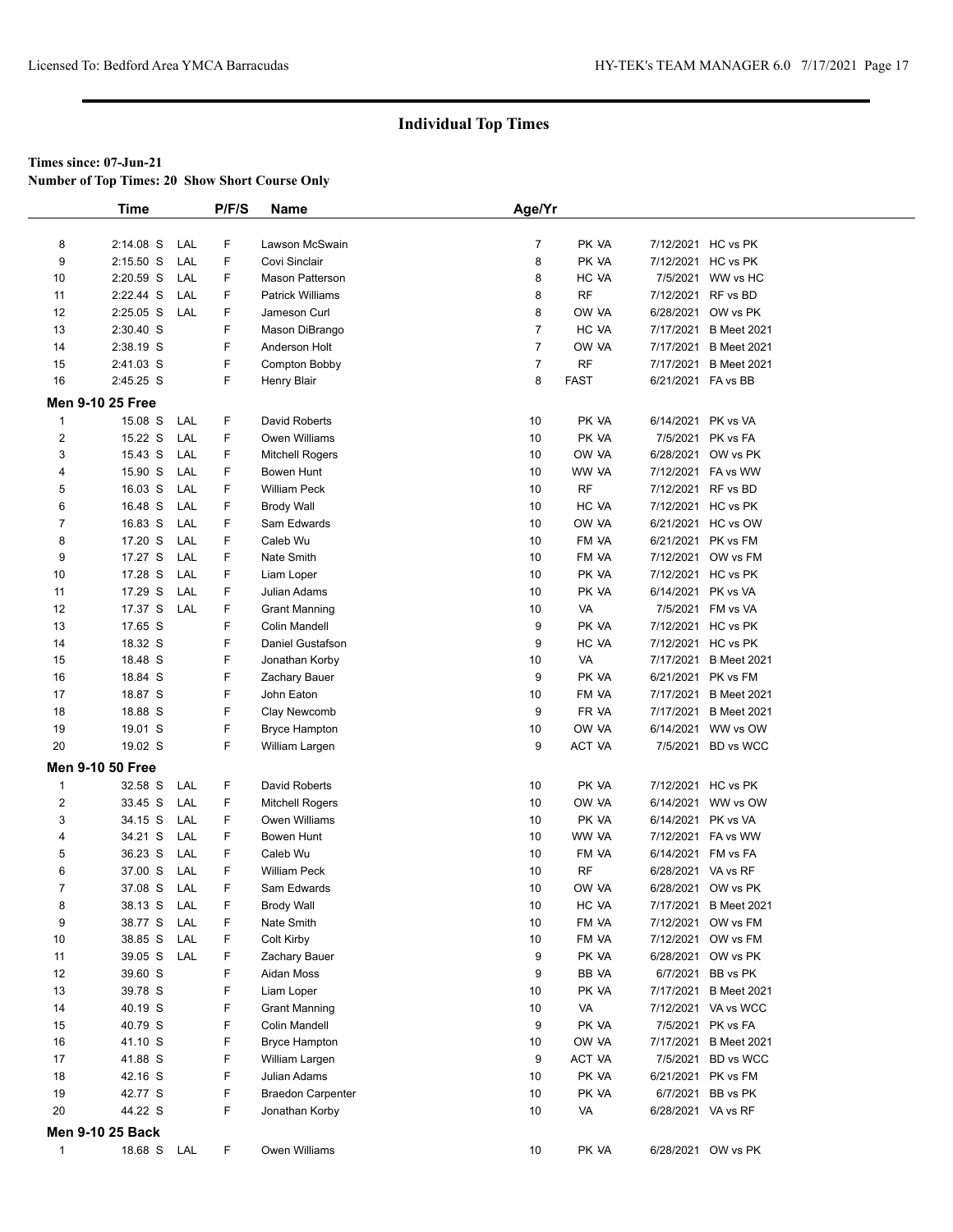**Number of Top Times: 20 Show Short Course Only**

|                           | <b>Time</b> |     | P/F/S | Name                     | Age/Yr |           |                    |                       |
|---------------------------|-------------|-----|-------|--------------------------|--------|-----------|--------------------|-----------------------|
|                           |             |     |       |                          |        |           |                    |                       |
| $\overline{c}$            | 18.84 S     | LAL | F     | Sam Edwards              | 10     | OW VA     |                    | 6/28/2021 OW vs PK    |
| 3                         | 19.21 S     | LAL | F     | David Roberts            | 10     | PK VA     | 6/14/2021 PK vs VA |                       |
| 4                         | 19.31 S     | LAL | F     | Mitchell Rogers          | 10     | OW VA     |                    | 7/5/2021 BB vs OW     |
| 5                         | 19.61 S     | LAL | F     | Bowen Hunt               | 10     | WW VA     |                    | 7/12/2021 FA vs WW    |
| 6                         | 20.61 S     | LAL | F     | Caleb Wu                 | 10     | FM VA     | 6/21/2021 PK vs FM |                       |
| $\overline{7}$            | 21.45 S     | LAL | F     | Colin Mandell            | 9      | PK VA     |                    | 6/28/2021 OW vs PK    |
| 8                         | 22.08 S     | LAL | F     | Colt Kirby               | 10     | FM VA     |                    | 7/12/2021 OW vs FM    |
| 9                         | 22.18 S     | LAL | F     | Aidan Moss               | 9      | BB VA     |                    | 6/7/2021 BB vs PK     |
| 10                        | 22.26 S     | LAL | F     | <b>Bryce Hampton</b>     | 10     | OW VA     |                    | 6/7/2021 OW vs BD     |
| 11                        | 23.06 S     | LAL | F     | <b>Brody Wall</b>        | 10     | HC VA     |                    | 7/17/2021 B Meet 2021 |
| 12                        | 23.58 S     |     | F     | Liam Loper               | 10     | PK VA     |                    | 7/17/2021 B Meet 2021 |
| 13                        | 23.64 S     |     | F     | Jackson Barksdale        | 9      | FM VA     | 6/28/2021 HC vs FM |                       |
| 14                        | 23.76 S     |     | F     | Nate Smith               | 10     | FM VA     |                    | 6/28/2021 HC vs FM    |
| 15                        | 23.84 S     |     | F     | Zachary Bauer            | 9      | PK VA     |                    | 7/5/2021 PK vs FA     |
| 16                        | 23.86 S     |     | F     | Jonathan Pillai          | 10     | FM VA     |                    | 7/5/2021 FM vs VA     |
| 17                        | 23.97 S     |     | F     | <b>Grant Manning</b>     | 10     | VA        | 6/28/2021 VA vs RF |                       |
| 18                        | 24.66 S     |     | F     | John Eaton               | 10     | FM VA     |                    | 7/17/2021 B Meet 2021 |
| 19                        | 24.97 S     |     | F     | <b>Braedon Carpenter</b> | 10     | PK VA     |                    | 7/5/2021 PK vs FA     |
| 20                        | 25.40 S     |     | F     | Bax Wolanski             | 9      | BB VA     | 7/12/2021 BB vs FR |                       |
| <b>Men 9-10 25 Breast</b> |             |     |       |                          |        |           |                    |                       |
| $\mathbf{1}$              | 20.13 S     | LAL | F     | Caleb Wu                 | 10     | FM VA     |                    | 7/12/2021 OW vs FM    |
| $\overline{2}$            | 20.17 S     | LAL | F     | Mitchell Rogers          | 10     | OW VA     |                    | 6/21/2021 HC vs OW    |
| 3                         | 22.06 S     | LAL | F     | Owen Williams            | 10     | PK VA     | 7/12/2021 HC vs PK |                       |
| 4                         | 22.35 S     | LAL | F     | Sam Edwards              | 10     | OW VA     |                    | 6/28/2021 OW vs PK    |
| 5                         | 22.72 S     | LAL | F     | Daniel Gustafson         | 9      | HC VA     | 7/12/2021 HC vs PK |                       |
| 6                         | 22.84 S     | LAL | F     | <b>William Peck</b>      | 10     | <b>RF</b> | 6/28/2021 VA vs RF |                       |
| $\overline{7}$            | 23.26 S     | LAL | F     | Bowen Hunt               | 10     | WW VA     |                    | 7/5/2021 WW vs HC     |
| 8                         | 23.56 S     | LAL | F     | <b>Braedon Carpenter</b> | 10     | PK VA     | 7/12/2021 HC vs PK |                       |
| 9                         | 23.80 S     | LAL | F     | <b>Grant Manning</b>     | 10     | VA        | 6/28/2021 VA vs RF |                       |
| 10                        | 23.93 S     | LAL | F     | Nate Smith               | 10     | FM VA     | 6/14/2021 FM vs FA |                       |
| 11                        | 24.39 S     |     | F     | <b>Thomas Sigler</b>     | 9      | BB VA     |                    | 7/17/2021 B Meet 2021 |
| 12                        | 24.51 S     |     | F     | Colt Kirby               | 10     | FM VA     |                    | 7/5/2021 FM vs VA     |
| 13                        | 25.26 S     |     | F     | John Eaton               | 10     | FM VA     |                    | 7/5/2021 FM vs VA     |
| 14                        | 25.37 S     |     | F     | Jonathan Korby           | 10     | VA        |                    | 7/17/2021 B Meet 2021 |
| 15                        | 25.39 S     |     | F     | Grayson Latham           | 10     | PK VA     | 7/12/2021 HC vs PK |                       |
| $16*$                     | 25.55 S     |     | F     | Clay Newcomb             | 9      | FR VA     |                    | 7/17/2021 B Meet 2021 |
| $16*$                     | 25.55 S     |     | F     | Zachary Bauer            | 9      | PK VA     |                    | 6/28/2021 OW vs PK    |
| 18                        | 27.48 S     |     | F     | James Mabery             | 10     | PK VA     | 7/12/2021 HC vs PK |                       |
| 19                        | 28.36 S     |     |       | <b>Bryce Hampton</b>     | 10     | OW VA     |                    | 6/28/2021 OW vs PK    |
| 20                        | 28.63 S     |     | F     | Aidan Moss               | 9      | BB VA     |                    | 6/7/2021 BB vs PK     |
| Men 9-10 25 Fly           |             |     |       |                          |        |           |                    |                       |
| $\mathbf{1}$              | 16.17 S     | LAL | F     | David Roberts            | 10     | PK VA     |                    | 6/7/2021 BB vs PK     |
| $\overline{2}$            | 16.46 S     | LAL | F     | <b>Mitchell Rogers</b>   | 10     | OW VA     |                    | 7/12/2021 OW vs FM    |
| 3                         | 16.86 S     | LAL | F     | Owen Williams            | 10     | PK VA     |                    | 6/28/2021 OW vs PK    |
| 4                         | 17.95 S     | LAL | F     | Bowen Hunt               | 10     | WW VA     |                    | 6/28/2021 WW vs WCC   |
| 5                         | 18.34 S     | LAL | F     | Caleb Wu                 | 10     | FM VA     |                    | 7/12/2021 OW vs FM    |
| 6                         | 19.17 S     | LAL | F     | Sam Edwards              | 10     | OW VA     |                    | 6/14/2021 WW vs OW    |
| $\overline{7}$            | 19.70 S     | LAL | F     | Colt Kirby               | 10     | FM VA     | 6/14/2021 FM vs FA |                       |
| 8                         | 20.22 S     | LAL | F     | William Peck             | 10     | RF        | 7/12/2021 RF vs BD |                       |
| 9                         | 20.65 S     | LAL | F     | <b>Bryce Hampton</b>     | 10     | OW VA     |                    | 7/17/2021 B Meet 2021 |
| 10                        | 20.76 S     | LAL | F     | Colin Mandell            | 9      | PK VA     |                    | 6/28/2021 OW vs PK    |
| 11                        | 20.95 S     | LAL | F     | <b>Grant Manning</b>     | 10     | VA        | 6/28/2021 VA vs RF |                       |
| 12                        | 21.70 S     |     | F     | Peter Houck              | 9      | PK VA     |                    | 7/12/2021 HC vs PK    |
| 13                        | 21.92 S     |     | F     | <b>Thomas Sigler</b>     | 9      | BB VA     | 7/12/2021 BB vs FR |                       |
|                           |             |     |       |                          |        |           |                    |                       |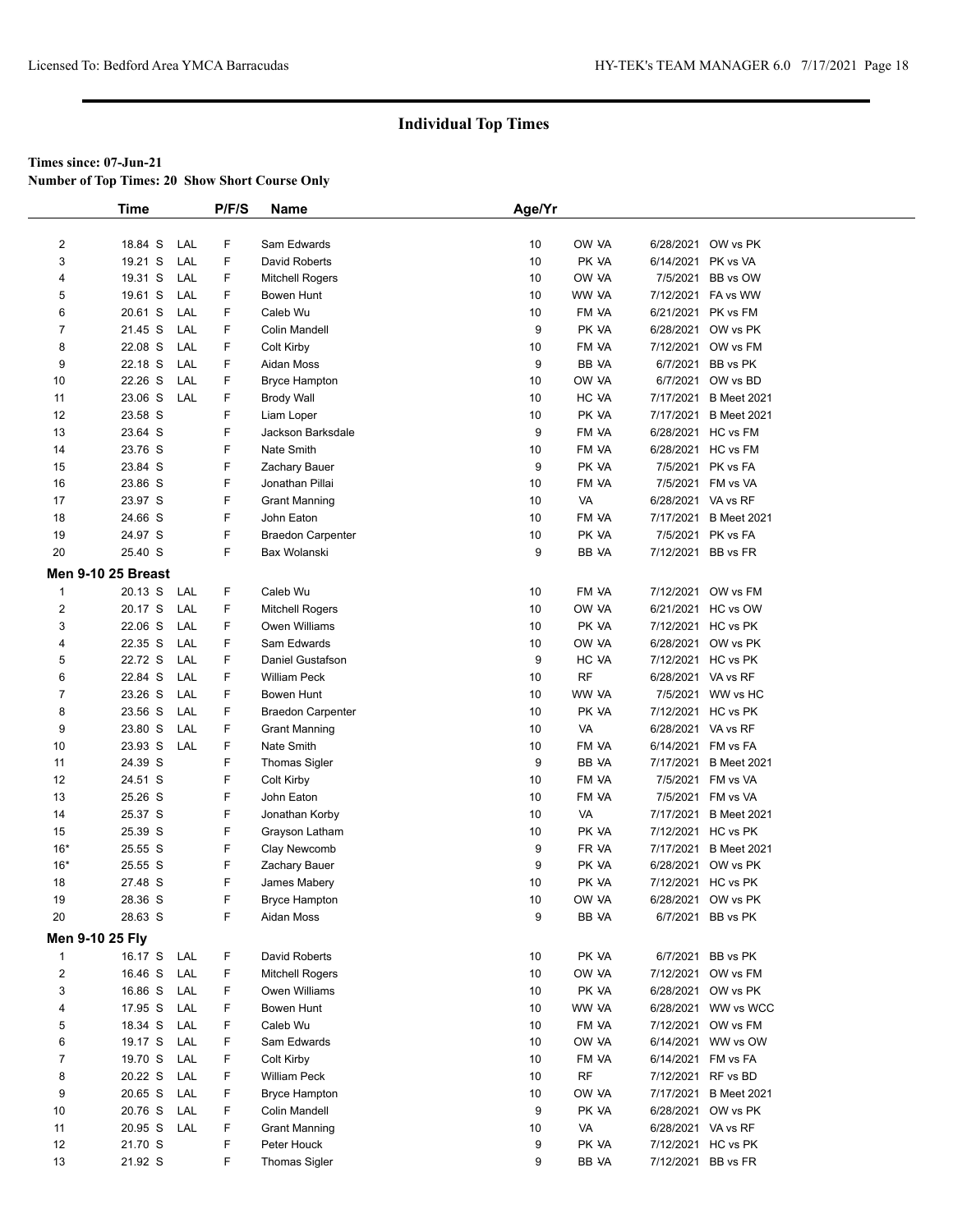**Number of Top Times: 20 Show Short Course Only**

|              | <b>Time</b>        |     | P/F/S | Name                     | Age/Yr |               |                    |                       |  |
|--------------|--------------------|-----|-------|--------------------------|--------|---------------|--------------------|-----------------------|--|
|              |                    |     |       |                          |        |               |                    |                       |  |
| 14           | 22.00 S            |     | F     | Aidan Moss               | 9      | BB VA         | 6/21/2021 FA vs BB |                       |  |
| 15           | 22.36 S            |     | F     | Julian Adams             | 10     | PK VA         | 6/21/2021 PK vs FM |                       |  |
| 16           | 22.74 S            |     | F     | Nate Smith               | 10     | FM VA         | 7/12/2021          | OW vs FM              |  |
| 17           | 22.93 S            |     | F     | Liam Loper               | 10     | PK VA         | 7/17/2021          | <b>B</b> Meet 2021    |  |
| 18           | 24.55 S            |     | F     | Jackson Barksdale        | 9      | FM VA         | 7/17/2021          | <b>B</b> Meet 2021    |  |
| 19           | 24.66 S            |     | F     | Zachary Bauer            | 9      | PK VA         | 6/14/2021 PK vs VA |                       |  |
| 20           | 25.10 S            |     | F     | William Largen           | 9      | ACT VA        |                    | 6/28/2021 WW vs WCC   |  |
|              | Men 9-10 100 IM    |     |       |                          |        |               |                    |                       |  |
| $\mathbf{1}$ | $1:21.64$ S        | LAL | F.    | <b>Mitchell Rogers</b>   | 10     | OW VA         |                    | 6/7/2021 OW vs BD     |  |
| 2            | $1:28.38$ S        | LAL | F     | David Roberts            | 10     | PK VA         | 6/14/2021          | PK vs VA              |  |
| 3            | 1:28.84 S          | LAL | F     | Caleb Wu                 | 10     | FM VA         | 7/12/2021          | OW vs FM              |  |
| 4            | 1:29.04 S          | LAL | F     | Owen Williams            | 10     | PK VA         | 7/12/2021          | HC vs PK              |  |
| 5            | $1:32.28$ S        | LAL | F     | Sam Edwards              | 10     | OW VA         | 7/12/2021          | OW vs FM              |  |
| 6            | $1:36.53$ S        | LAL | F     | Bowen Hunt               | 10     | WW VA         |                    | 7/12/2021 FA vs WW    |  |
| 7            | 1:38.36 S          | LAL | F     | Colt Kirby               | 10     | FM VA         | 7/12/2021          | OW vs FM              |  |
| 8            | 1:39.45 S          | LAL | F     | William Peck             | 10     | <b>RF</b>     | 7/12/2021 RF vs BD |                       |  |
| 9            | 1:41.58 S          | LAL | F     | Zachary Bauer            | 9      | PK VA         | 6/28/2021          | OW vs PK              |  |
| 10           | 1:47.06 S          | LAL | F.    | William Largen           | 9      | <b>ACT VA</b> |                    | 6/14/2021 WCC vs HC   |  |
| 11           | $1:47.12$ S        | LAL | F     | <b>Thomas Sigler</b>     | 9      | BB VA         | 7/17/2021          | <b>B</b> Meet 2021    |  |
| 12           | 1:47.25 S          | LAL | F     | <b>Bryce Hampton</b>     | 10     | OW VA         | 7/17/2021          | <b>B</b> Meet 2021    |  |
| 13           | 1:47.59 S          | LAL | F     | <b>Aidan Moss</b>        | 9      | BB VA         | 6/14/2021 RF vs BB |                       |  |
| 14           | 1:48.54 S          |     | F     | <b>Grant Manning</b>     | 10     | VA            | 6/28/2021 VA vs RF |                       |  |
| 15           | 1:51.98 S          |     | F     | Jonathan Korby           | 10     | VA            |                    | 7/12/2021 VA vs WCC   |  |
| 16           | 1:53.73 S          |     | F     | <b>Braedon Carpenter</b> | 10     | PK VA         | 6/28/2021          | OW vs PK              |  |
| 17           | 1:56.15 S          |     | F     | Daniel Gustafson         | 9      | HC VA         | 7/17/2021          | <b>B</b> Meet 2021    |  |
| 18           | 2:06.96 S          |     | F     | Jackson Barksdale        | 9      | FM VA         |                    | 7/5/2021 FM vs VA     |  |
| 19           | 2:13.04 S          |     | F     | <b>Wyatt Matthews</b>    | 10     | ACT VA        | 7/5/2021           | <b>BD</b> vs WCC      |  |
| 20           | 2:19.29 S          |     | F.    | Zac Matthews             | 9      | <b>ACT VA</b> |                    | 7/12/2021 VA vs WCC   |  |
|              |                    |     |       |                          |        |               |                    |                       |  |
|              | Men 11-12 50 Free  |     |       |                          |        |               |                    |                       |  |
| $\mathbf 1$  | 28.38 S            | LAL | F     | Graham Woodruff          | 12     | OW VA         |                    | 6/28/2021 OW vs PK    |  |
| 2            | 29.35 S            | LAL | F     | Luke Hottle              | 12     | OW VA         | 7/12/2021          | OW vs FM              |  |
| 3            | 30.60 S            | LAL | F.    | <b>Hudson Rice</b>       | 12     | HC VA         |                    | 6/14/2021 WCC vs HC   |  |
| 4            | 31.11 S            | LAL | F     | Logan Wright             | 12     | WW VA         |                    | 7/12/2021 FA vs WW    |  |
| 5            | 31.32 S            | LAL | F.    | Jackson Carpenter        | 11     | PK VA         |                    | 7/5/2021 PK vs FA     |  |
| 6            | 31.73 S            | LAL | F     | Benjamin Kobek           | 12     | <b>FAST</b>   |                    | 7/12/2021 FA vs WW    |  |
| 7            | 32.35 S            | LAL | F     | Adam Wells               | 11     | HC VA         | 7/12/2021 HC vs PK |                       |  |
| 8            | 32.43 S            | LAL | F     | William Hoffman          | 12     | PK VA         | 7/12/2021 HC vs PK |                       |  |
| 9            | 32.63 S            | LAL | F.    | <b>Broderick Nelson</b>  | 11     | FM VA         | 6/28/2021 HC vs FM |                       |  |
| 10           | 32.86 S            | LAL | F     | Luke Morrison            | 11     | OW VA         |                    | 6/28/2021 OW vs PK    |  |
| 11           | 33.05 S            | LAL | F     | Samuel Roberts           | 12     | PK VA         |                    | 7/5/2021 PK vs FA     |  |
| 12           | 33.39 S            | LAL | F     | Joshua Edwards           | 12     | OW VA         |                    | 6/14/2021 WW vs OW    |  |
| 13           | 33.63 S            | LAL | F     | Dean Albert              | 12     | PK VA         | 7/12/2021 HC vs PK |                       |  |
| 14           | 33.94 S            | LAL | F     | Haven Manning            | 12     | VA            |                    | 7/5/2021 FM vs VA     |  |
| 15           | 34.36 S            | LAL | F     | Cole Campbell            | 12     | ACT VA        |                    | 7/12/2021 VA vs WCC   |  |
| 16           | 35.05 S            | LAL | F     | Tee Thornton             | 12     | HC VA         |                    | 6/21/2021 HC vs OW    |  |
| 17           | 35.10 S LAL        |     | F     | <b>Tanner Malone</b>     | 11     | VA            |                    | 7/12/2021 VA vs WCC   |  |
| 18           | 36.00 S            |     | F     | Hill Gooch               | 12     | FM VA         |                    | 7/5/2021 FM vs VA     |  |
| 19           | 36.28 S            |     | F     | David Matthews           | 12     | PK VA         |                    | 7/17/2021 B Meet 2021 |  |
| 20           | 36.32 S            |     | F     | Jacob Leger              | 12     | OW VA         |                    | 7/12/2021 OW vs FM    |  |
|              | Men 11-12 100 Free |     |       |                          |        |               |                    |                       |  |
| $\mathbf{1}$ | $1:03.08$ S        | LAL | F     | Graham Woodruff          | 12     | OW VA         |                    | 6/28/2021 OW vs PK    |  |
| 2            | $1:06.94$ S        | LAL | F     | Luke Hottle              | 12     | OW VA         |                    | 6/21/2021 HC vs OW    |  |
| 3            | 1:07.03 S LAL      |     | F     | Jackson Carpenter        | 11     | PK VA         |                    | 6/28/2021 OW vs PK    |  |
|              |                    |     |       |                          |        |               |                    |                       |  |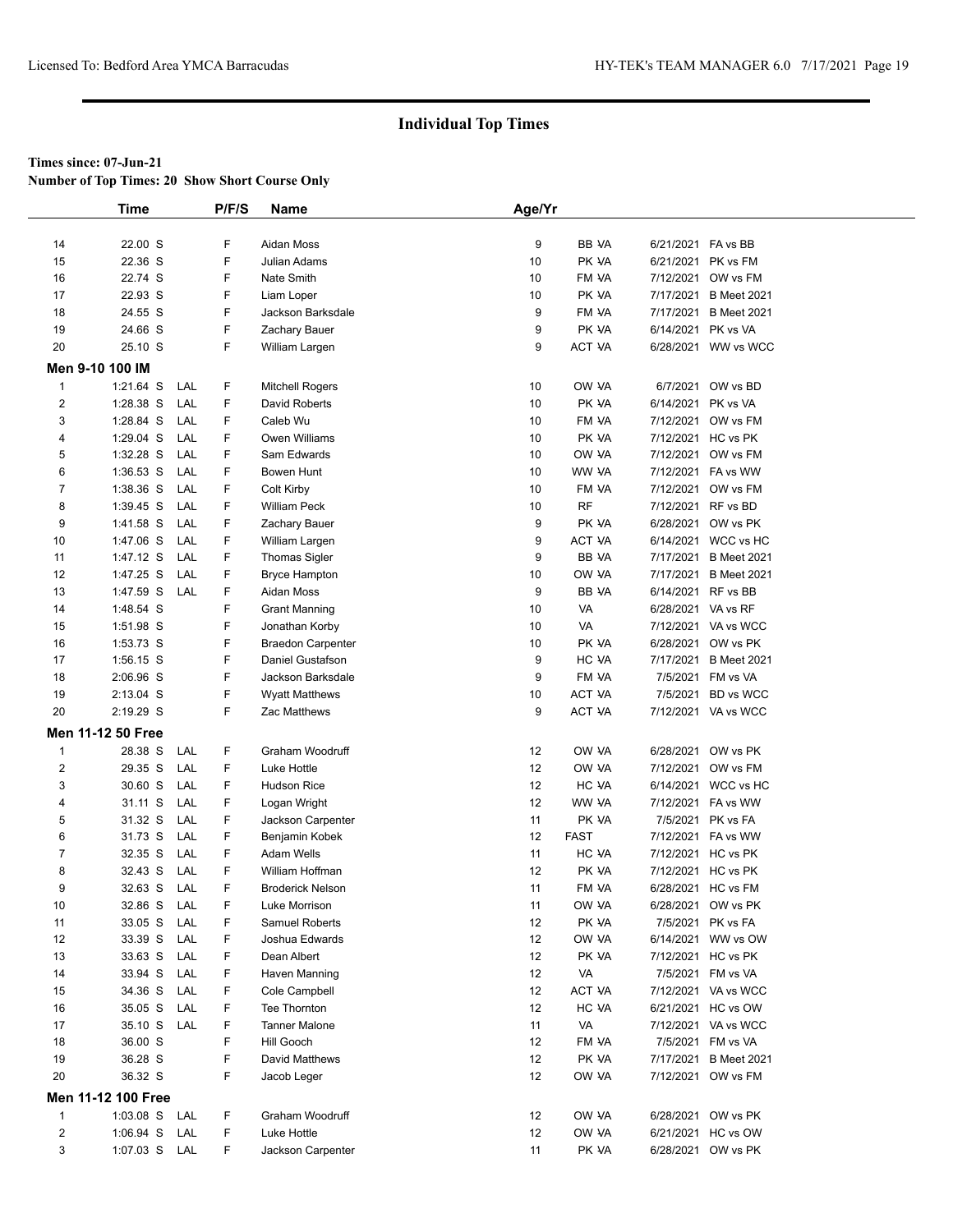**Number of Top Times: 20 Show Short Course Only**

|                | <b>Time</b>                |     | P/F/S  | Name                    | Age/Yr |             |                    |                       |
|----------------|----------------------------|-----|--------|-------------------------|--------|-------------|--------------------|-----------------------|
|                |                            |     |        |                         |        |             |                    |                       |
| 4              | 1:07.47 S                  | LAL | F      | <b>Hudson Rice</b>      | 12     | HC VA       |                    | 6/14/2021 WCC vs HC   |
| 5              | $1:10.34$ S                | LAL | F      | <b>Broderick Nelson</b> | 11     | FM VA       | 6/14/2021 FM vs FA |                       |
| 6              | 1:11.57 S                  | LAL | F      | Haven Manning           | 12     | VA          |                    | 7/12/2021 VA vs WCC   |
| $\overline{7}$ | 1:13.14 S                  | LAL | F      | Benjamin Kobek          | 12     | <b>FAST</b> | 6/21/2021 FA vs BB |                       |
| 8              | 1:13.79 S                  | LAL | F      | Adam Wells              | 11     | HC VA       |                    | 7/12/2021 HC vs PK    |
| 9              | $1:14.20$ S                | LAL | F      | Luke Morrison           | 11     | OW VA       |                    | 6/28/2021 OW vs PK    |
| 10             | 1:15.11 S                  | LAL | F      | William Hoffman         | 12     | PK VA       |                    | 7/12/2021 HC vs PK    |
| 11             | $1:16.53$ S                | LAL | F      | Joshua Edwards          | 12     | OW VA       |                    | 6/7/2021 OW vs BD     |
| 12             | $1:16.55$ S                | LAL | F      | Samuel Roberts          | 12     | PK VA       |                    | 6/21/2021 PK vs FM    |
| 13             | 1:17.67 S                  | LAL | F      | Cole Campbell           | 12     | ACT VA      |                    | 6/28/2021 WW vs WCC   |
| 14             | $1:20.41$ S                | LAL | F      | Hill Gooch              | 12     | FM VA       |                    | 7/5/2021 FM vs VA     |
| 15             | 1:21.86 S                  |     | F      | Jeb Milam               | 11     | PK VA       |                    | 7/5/2021 PK vs FA     |
| 16             | 1:22.38 S                  |     | F      | Dean Albert             | 12     | PK VA       |                    | 6/21/2021 PK vs FM    |
| 17             | $1:22.43$ S                |     | F      | David Matthews          | 12     | PK VA       |                    | 6/28/2021 OW vs PK    |
| 18             | 1:22.88 S                  |     | F      | Jacob Leger             | 12     | OW VA       |                    | 7/12/2021 OW vs FM    |
| 19             | 1:22.98 S                  |     | F      | Logan Wright            | 12     | WW VA       |                    | 6/7/2021 VA vs WW     |
| 20             | 1:23.92 S                  |     | F      | <b>Tanner Malone</b>    | 11     | VA          |                    | 7/5/2021 FM vs VA     |
|                |                            |     |        |                         |        |             |                    |                       |
|                | Men 11-12 50 Back          |     |        |                         |        |             |                    |                       |
| $\mathbf{1}$   | 34.32 S                    | LAL | F      | Graham Woodruff         | 12     | OW VA       |                    | 7/12/2021 OW vs FM    |
| $\overline{2}$ | 36.65 S                    | LAL | F      | Jackson Carpenter       | 11     | PK VA       |                    | 6/28/2021 OW vs PK    |
| 3              | 37.28 S                    | LAL | F      | Luke Hottle             | 12     | OW VA       |                    | 6/14/2021 WW vs OW    |
| 4              | 37.99 S                    | LAL | F      | Benjamin Kobek          | 12     | <b>FAST</b> |                    | 6/14/2021 FM vs FA    |
| 5              | 38.19 S                    | LAL | F.     | Luke Morrison           | 11     | OW VA       |                    | 6/28/2021 OW vs PK    |
| 6              | 38.35 S                    | LAL | F      | <b>Hudson Rice</b>      | 12     | HC VA       |                    | 6/7/2021 FR vs HC     |
| $\overline{7}$ | 38.72 S                    | LAL | F      | Samuel Roberts          | 12     | PK VA       |                    | 7/5/2021 PK vs FA     |
| 8              | 39.40 S                    | LAL | F      | Haven Manning           | 12     | VA          |                    | 7/5/2021 FM vs VA     |
| 9              | 41.01 S                    | LAL | F      | Hill Gooch              | 12     | FM VA       | 6/14/2021 FM vs FA |                       |
| 10             | 41.75 S                    | LAL | F      | Joshua Edwards          | 12     | OW VA       |                    | 6/7/2021 OW vs BD     |
| 11             | 42.20 S                    | LAL | F      | Jacob Leger             | 12     | OW VA       |                    | 6/7/2021 OW vs BD     |
| 12             | 42.29 S                    | LAL | F      | <b>Broderick Nelson</b> | 11     | FM VA       |                    | 7/5/2021 FM vs VA     |
| 13             | 42.43 S                    | LAL | F      | Dean Albert             | 12     | PK VA       |                    | 7/12/2021 HC vs PK    |
| 14             | 43.57 S                    | LAL | F      | Cole Campbell           | 12     | ACT VA      |                    | 6/28/2021 WW vs WCC   |
| 15             | 44.27 S                    | LAL | F      | Jeb Milam               | 11     | PK VA       | 6/21/2021          | PK vs FM              |
| 16             | 45.08 S                    | LAL | F      | Miles DelBene           | 11     | HC VA       | 7/17/2021          | <b>B</b> Meet 2021    |
| 17             | 45.52 S                    |     | F      | Owen Porter             | 11     | OW VA       | 7/17/2021          | <b>B</b> Meet 2021    |
| 18             | 45.94 S                    |     | F      | David Matthews          | 12     | PK VA       |                    | 7/17/2021 B Meet 2021 |
| 19             | x46.70 S                   |     | F      | Landon Harrington       | 11     | FM VA       | 7/17/2021          | <b>B</b> Meet 2021    |
| 20             | 46.99 S                    |     | F.     | <b>Tyler Stickle</b>    | 12     | VA          |                    | 7/5/2021 FM vs VA     |
|                | <b>Men 11-12 50 Breast</b> |     |        |                         |        |             |                    |                       |
| $\overline{1}$ | 38.05 S                    | LAL | F      | Luke Hottle             | 12     | OW VA       |                    | 6/28/2021 OW vs PK    |
| $\overline{2}$ | 39.52 S                    | LAL | F      | <b>Hudson Rice</b>      | 12     | HC VA       |                    | 6/28/2021 HC vs FM    |
| 3              | 40.22 S                    | LAL | F      | <b>Broderick Nelson</b> | 11     | FM VA       |                    | 7/5/2021 FM vs VA     |
| 4              | 40.39 S                    | LAL | F      | Haven Manning           | 12     | VA          |                    | 7/5/2021 FM vs VA     |
| 5              | 42.69 S                    | LAL | F      | Graham Woodruff         | 12     | OW VA       |                    | 6/7/2021 OW vs BD     |
|                |                            | LAL | F      | William Hoffman         |        |             |                    |                       |
| 6              | 43.40 S                    |     |        |                         | 12     | PK VA       |                    | 7/12/2021 HC vs PK    |
| $\overline{7}$ | 43.60 S<br>44.47 S         | LAL | F      | Benjamin Kobek          | 12     | <b>FAST</b> |                    | 7/12/2021 FA vs WW    |
| 8              |                            | LAL | F<br>F | Logan Wright            | 12     | WW VA       |                    | 7/12/2021 FA vs WW    |
| 9              | 44.84 S                    | LAL |        | Jackson Carpenter       | 11     | PK VA       |                    | 7/5/2021 PK vs FA     |
| 10             | 44.88 S                    | LAL | F      | Joshua Edwards          | 12     | OW VA       |                    | 6/28/2021 OW vs PK    |
| 11             | 45.63 S                    | LAL | F      | <b>Tanner Malone</b>    | 11     | VA          |                    | 7/5/2021 FM vs VA     |
| 12             | 46.21 S                    | LAL | F      | Adam Wells              | 11     | HC VA       |                    | 6/7/2021 FR vs HC     |
| 13             | 46.87 S                    | LAL | F      | Cole Campbell           | 12     | ACT VA      |                    | 7/12/2021 VA vs WCC   |
| 14             | 46.92 S                    | LAL | F      | Dean Albert             | 12     | PK VA       |                    | 7/12/2021 HC vs PK    |
| 15             | 47.11 S                    | LAL | F      | Owen Porter             | 11     | OW VA       |                    | 6/7/2021 OW vs BD     |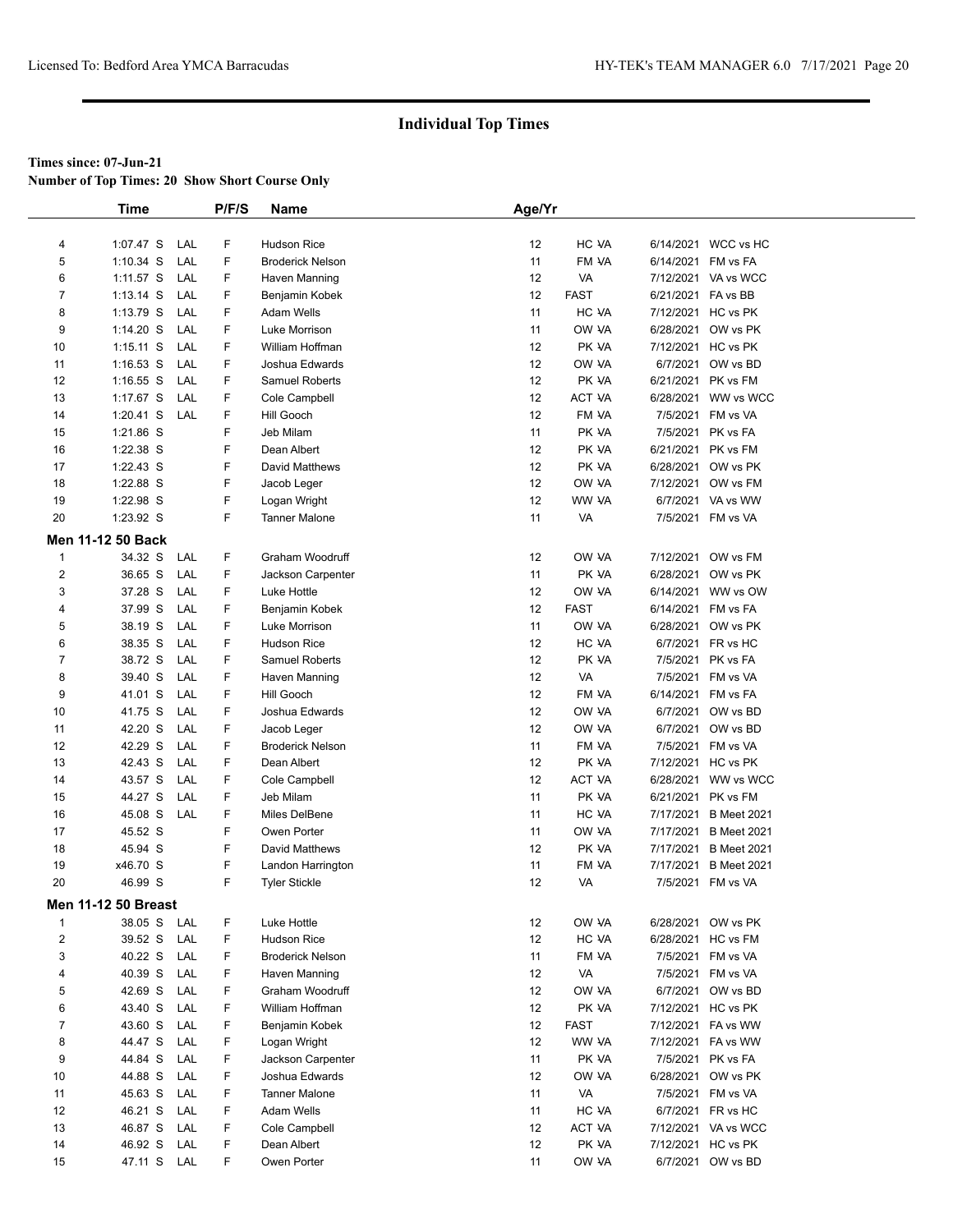**Number of Top Times: 20 Show Short Course Only**

|                | <b>Time</b>              |     | P/F/S  | Name                       | Age/Yr   |                |                    |                                             |  |
|----------------|--------------------------|-----|--------|----------------------------|----------|----------------|--------------------|---------------------------------------------|--|
|                |                          |     |        |                            |          |                |                    |                                             |  |
| 16             | 48.22 S                  | LAL | F      | Jeb Milam                  | 11       | PK VA          |                    | 6/7/2021 BB vs PK                           |  |
| 17             | 48.42 S                  | LAL | F      | Luke Morrison              | 11       | OW VA          |                    | 6/14/2021 WW vs OW                          |  |
| 18             | 48.65 S                  | LAL | F      | David Matthews             | 12       | PK VA          |                    | 6/28/2021 OW vs PK                          |  |
| 19             | 49.29 S                  | LAL | F      | Jet Benson                 | 11       | HC VA          |                    | 7/12/2021 HC vs PK                          |  |
| 20             | 50.46 S                  |     | F      | Seth Fischer               | 11       | PK VA          |                    | 7/12/2021 HC vs PK                          |  |
|                | Men 11-12 50 Fly         |     |        |                            |          |                |                    |                                             |  |
| $\mathbf{1}$   | 32.05 S                  | LAL | F      | Luke Hottle                | 12       | OW VA          |                    | 6/28/2021 OW vs PK                          |  |
| $\overline{2}$ | 33.56 S                  | LAL | F      | Jackson Carpenter          | 11       | PK VA          |                    | 7/12/2021 HC vs PK                          |  |
| 3              | 33.59 S                  | LAL | F      | <b>Hudson Rice</b>         | 12       | HC VA          |                    | 6/21/2021 HC vs OW                          |  |
| 4              | 34.24 S                  | LAL | F      | Graham Woodruff            | 12       | OW VA          |                    | 6/7/2021 OW vs BD                           |  |
| 5              | 35.04 S                  | LAL | F      | <b>Broderick Nelson</b>    | 11       | FM VA          |                    | 6/7/2021 FM vs RF                           |  |
| 6              | 36.72 S                  | LAL | F.     | Samuel Roberts             | 12       | PK VA          |                    | 6/21/2021 PK vs FM                          |  |
| $\overline{7}$ | 36.84 S                  | LAL | F      | Haven Manning              | 12       | VA             | 6/28/2021 VA vs RF |                                             |  |
| 8              | 37.18 S                  | LAL | F      | Luke Morrison              | 11       | OW VA          |                    | 7/5/2021 BB vs OW                           |  |
| 9              | 37.57 S                  | LAL | F      | Logan Wright               | 12       | WW VA          |                    | 7/12/2021 FA vs WW                          |  |
| 10             | 38.84 S                  | LAL | F      | Benjamin Kobek             | 12       | <b>FAST</b>    |                    | 7/12/2021 FA vs WW                          |  |
| 11             | 38.85 S                  | LAL | F      | Joshua Edwards             | 12       | OW VA          |                    | 6/28/2021 OW vs PK                          |  |
| 12             | 42.63 S                  | LAL | F      | <b>Adam Wells</b>          | 11       | HC VA          |                    | 6/28/2021 HC vs FM                          |  |
| 13             | 42.72 S                  | LAL | F      | <b>Tanner Malone</b>       | 11       | VA             | 6/21/2021 FR vs VA |                                             |  |
| 14             | 43.22 S                  | LAL | F      | Jacob Leger                | 12       | OW VA          |                    | 7/12/2021 OW vs FM                          |  |
| 15             | 43.40 S                  | LAL | F      | <b>Grady Tryall</b>        | 12       | <b>FAST</b>    | 7/17/2021          | <b>B</b> Meet 2021                          |  |
| 16             | 43.76 S                  |     | F      | Miles DelBene              | 11       | HC VA          |                    | 7/17/2021 B Meet 2021                       |  |
| 17             | 44.02 S                  |     | F      | Jeb Milam                  | 11       | PK VA          |                    | 7/12/2021 HC vs PK                          |  |
| 18             | 47.47 S                  |     | F      | Xavier Bannister           | 12       | PK VA          | 7/17/2021          | <b>B</b> Meet 2021                          |  |
| 19             | 48.62 S                  |     | F      | Nikko Guanzon              | 12       | BB VA          | 6/21/2021 FA vs BB |                                             |  |
| 20             | 48.88 S                  |     | F      | <b>Tyler Stickle</b>       | 12       | VA             | 6/21/2021 FR vs VA |                                             |  |
|                | Men 11-12 100 IM         |     |        |                            |          |                |                    |                                             |  |
| $\mathbf{1}$   | $1:13.15$ S              | LAL | F      | Luke Hottle                | 12       | OW VA          |                    | 6/28/2021 OW vs PK                          |  |
| $\overline{2}$ | $1:14.13$ S              | LAL | F      | Graham Woodruff            | 12       | OW VA          |                    | 6/21/2021 HC vs OW                          |  |
| 3              | $1:15.58$ S              | LAL | F      | <b>Hudson Rice</b>         | 12       | HC VA          |                    | 6/21/2021 HC vs OW                          |  |
| 4              | $1:17.46$ S              | LAL | F      | Jackson Carpenter          | 11       | PK VA          |                    | 7/12/2021 HC vs PK                          |  |
| 5              | 1:21.84 S                | LAL | F      | <b>Broderick Nelson</b>    | 11       | FM VA          |                    | 6/7/2021 FM vs RF                           |  |
| 6              | 1:25.55 S                | LAL | F      | Logan Wright               | 12       | WW VA          |                    | 7/12/2021 FA vs WW                          |  |
| $\overline{7}$ | 1:25.67 S                | LAL | F      | Luke Morrison              | 11       | OW VA          |                    | 7/12/2021 OW vs FM                          |  |
| 8              | $1:26.16$ S              | LAL | F      | Samuel Roberts             | 12       | PK VA          | 6/14/2021 PK vs VA |                                             |  |
| 9              | $1:29.05$ S              | LAL | F      | Joshua Edwards             | 12       | OW VA          |                    | 6/28/2021 OW vs PK                          |  |
| 10             | 1:31.42 S                | LAL | F      | Jeb Milam                  | 11       | PK VA          |                    | 6/7/2021 BB vs PK                           |  |
| 11             | $1:31.45$ S              | LAL | F      | Benjamin Kobek             | 12       | <b>FAST</b>    | 6/28/2021 FA vs FR |                                             |  |
| 12             | $1:31.56$ S              | LAL | F      | Haven Manning              | 12       | VA             |                    | 6/7/2021 VA vs WW                           |  |
| 13             | $1:32.14$ S              | LAL | F      | Cole Campbell              | 12       | ACT VA         |                    | 6/21/2021 WCC vs RF                         |  |
| 14             | 1:32.87 S                | LAL | F      | <b>Tanner Malone</b>       | 11       | VA             |                    | 7/12/2021 VA vs WCC                         |  |
| 15             | 1:33.72 S                | LAL | F      | Adam Wells                 | 11       | HC VA          |                    | 6/28/2021 HC vs FM                          |  |
| 16             | 1:33.87 S                | LAL | F      | Hill Gooch                 | 12       | FM VA          | 6/14/2021 FM vs FA |                                             |  |
| 17<br>18       | $1:36.47$ S<br>1:37.09 S | LAL | F<br>F | Owen Porter<br>Dean Albert | 11<br>12 | OW VA<br>PK VA |                    | 7/17/2021 B Meet 2021<br>6/21/2021 PK vs FM |  |
| 19             | 1:38.14 S                |     | F      | Miles DelBene              | 11       | HC VA          |                    | 6/7/2021 FR vs HC                           |  |
| 20             | 1:40.74 S                |     | F      | Jeremiah Milhorn           | 12       | <b>FAST</b>    | 6/14/2021 FM vs FA |                                             |  |
|                |                          |     |        |                            |          |                |                    |                                             |  |
|                | Men 13-14 50 Free        |     |        |                            |          |                |                    |                                             |  |
| $\mathbf{1}$   | 26.43 S                  | LAL | F.     | Max Schonfelder            | 14       | HC VA          |                    | 7/12/2021 HC vs PK                          |  |
| $\overline{2}$ | 26.99 S                  | LAL | F      | Davis Hottle               | 14       | OW VA          |                    | 6/28/2021 OW vs PK                          |  |
| $3^*$          | 28.66 S                  | LAL | F      | Shaun Clark                | 13       | PK VA          |                    | 7/5/2021 PK vs FA                           |  |
| $3^*$          | 28.66 S                  | LAL | F      | Jaedyn Clark               | 13       | PK VA          |                    | 7/12/2021 HC vs PK                          |  |
| 5              | 28.90 S LAL              |     | F      | Asher Barron               | 14       | WW VA          |                    | 7/12/2021 FA vs WW                          |  |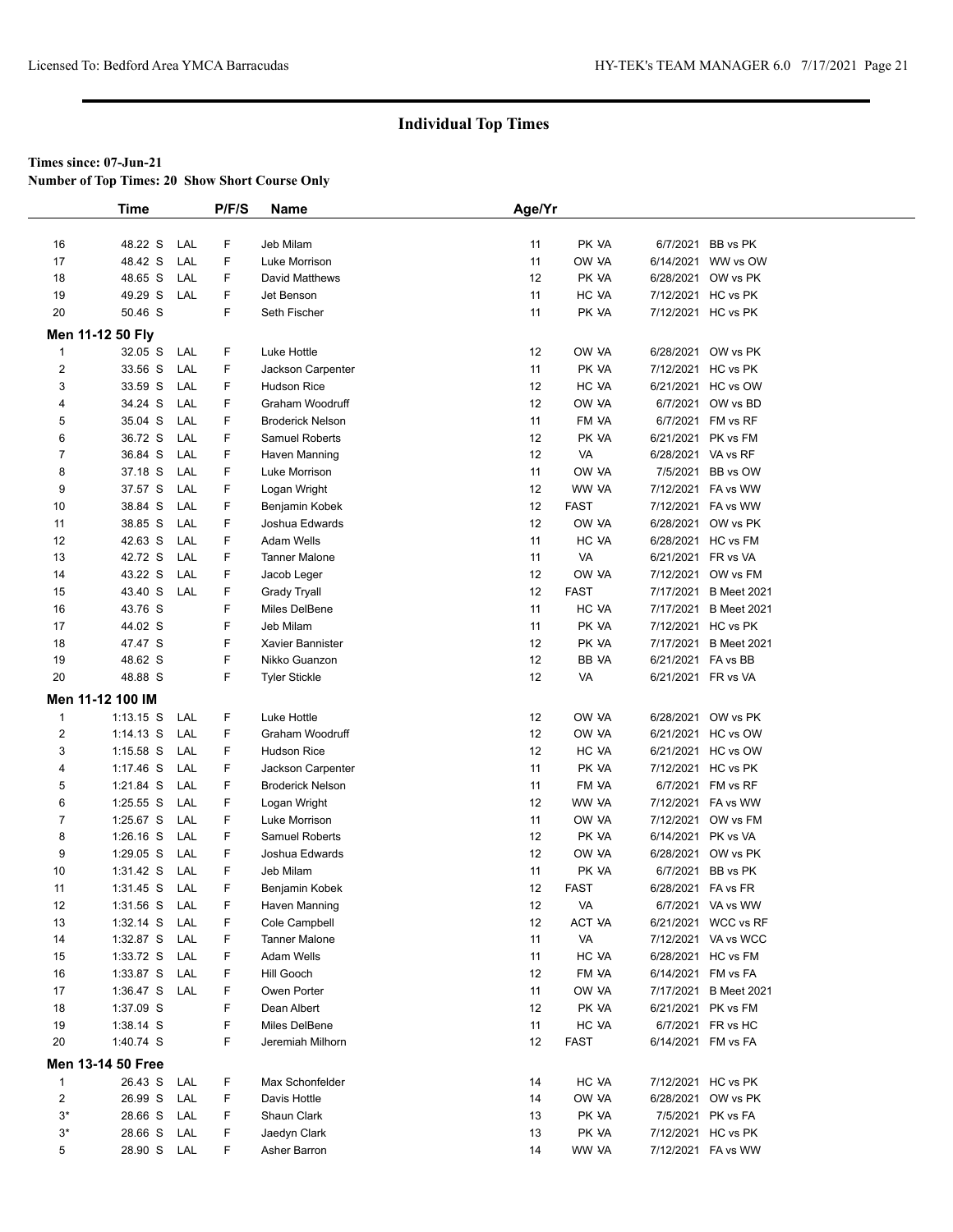**Number of Top Times: 20 Show Short Course Only**

|                | <b>Time</b>              |            | P/F/S  | Name                     | Age/Yr |                |                    |                                          |
|----------------|--------------------------|------------|--------|--------------------------|--------|----------------|--------------------|------------------------------------------|
|                |                          |            |        |                          |        |                |                    |                                          |
| 6              | 29.13 S                  | LAL        | F      | Joshua Warren            | 14     | FM VA          | 7/5/2021           | FM vs VA                                 |
| $\overline{7}$ | 29.27 S                  | LAL        | F      | Samuel Mejia-Ibarra      | 14     | <b>FAST</b>    | 7/5/2021           | PK vs FA                                 |
| 8              | 29.44 S                  | LAL        | F      | <b>William Kobek</b>     | 14     | <b>FAST</b>    | 7/5/2021           | PK vs FA                                 |
| 9              | 29.64 S                  | LAL        | F      | <b>Matthew Palzewicz</b> | 14     | WW VA          | 7/5/2021           | WW vs HC                                 |
| 10             | 29.66 S                  | LAL        | F      | <b>Landon Bivens</b>     | 14     | HC VA          |                    | 6/28/2021 HC vs FM                       |
| 11             | 29.70 S                  | LAL        | F      | Simon Emery              | 14     | VA             |                    | 7/5/2021 FM vs VA                        |
| 12             | 29.83 S                  | LAL        | F      | Noah Wells               | 13     | HC VA          | 7/5/2021           | WW vs HC                                 |
| 13             | 29.98 S                  | LAL        | F      | Charlie Webb             | 14     | OW VA          | 6/7/2021           | OW vs BD                                 |
| 14             | 29.99 S                  | LAL        | F      | <b>Wyatt Sutphin</b>     | 13     | HC VA          | 7/17/2021          | <b>B</b> Meet 2021                       |
| 15             | 30.36 S                  | LAL        | F      | Jackson Gonzin           | 14     | FR VA          | 7/17/2021          | <b>B</b> Meet 2021                       |
| 16             | 30.45 S                  | LAL        | F      | Joshua Pillai            | 14     | FM VA          | 7/5/2021           | FM vs VA                                 |
| 17             | 30.62 S                  | LAL        | F      | lan Pontius              | 13     | PK VA          |                    | 7/12/2021 HC vs PK                       |
| 18             | 30.67 S                  | LAL        | F      | Noah Kasper              | 13     | FM VA          |                    | 6/28/2021 HC vs FM                       |
| 19             | 31.34 S                  |            | F      | Sam Wagoner              | 14     | HC VA          |                    | 7/5/2021 WW vs HC                        |
| 20             | 31.50 S                  |            | F      | Ethan Malone             | 14     | VA             |                    | 7/12/2021 VA vs WCC                      |
|                | Men 13-14 100 Free       |            |        |                          |        |                |                    |                                          |
| $\mathbf{1}$   | 58.10 S                  | LAL        | F      | Max Schonfelder          | 14     | HC VA          | 7/5/2021           | WW vs HC                                 |
| $\overline{2}$ | $1:00.11$ S              | LAL        | F      | Davis Hottle             | 14     | OW VA          | 7/12/2021          | OW vs FM                                 |
| 3              | $1:01.40$ S              | LAL        | F      | Joshua Warren            | 14     | FM VA          | 7/12/2021          | OW vs FM                                 |
| 4              | $1:03.07$ S              | LAL        | F      | Charlie Webb             | 14     | OW VA          |                    | 6/28/2021 OW vs PK                       |
| 5              | $1:03.75$ S              | LAL        | F      | Shaun Clark              | 13     | PK VA          |                    | 7/5/2021 PK vs FA                        |
| 6              | $1:04.06$ S              | LAL        | F      | Noah Wells               | 13     | HC VA          |                    | 7/12/2021 HC vs PK                       |
| $\overline{7}$ | $1:04.46$ S              | LAL        | F      | Samuel Mejia-Ibarra      | 14     | <b>FAST</b>    | 7/5/2021           | PK vs FA                                 |
| 8              | 1:04.72 S                | LAL        | F      | Jaedyn Clark             | 13     | PK VA          | 6/21/2021          | PK vs FM                                 |
| 9              | 1:04.76 S                | LAL        | F      | Simon Emery              | 14     | VA             | 7/5/2021           | FM vs VA                                 |
| 10             | $1:06.50$ S              | LAL        | F      | <b>Matthew Palzewicz</b> | 14     | WW VA          |                    | 6/14/2021 WW vs OW                       |
| 11             | $1:06.59$ S              | LAL        | F      | <b>Landon Bivens</b>     | 14     | HC VA          |                    | 6/7/2021 FR vs HC                        |
| 12             | 1:08.81 S                | LAL        | F      | Sam Wagoner              | 14     | HC VA          |                    | 7/12/2021 HC vs PK                       |
| 13             | 1:08.96 S                | LAL        | F      | <b>Wyatt Sutphin</b>     | 13     | HC VA          | 7/17/2021          | <b>B</b> Meet 2021                       |
| 14             | $1:09.14$ S              | LAL        | F      | Noah Kasper              | 13     | FM VA          | 7/5/2021           | FM vs VA                                 |
| 15             | $1:09.95$ S              | LAL        | F      | Joshua Pillai            | 14     | FM VA          | 7/12/2021          | OW vs FM                                 |
| 16             | $1:10.81$ S              |            | F      | William Kobek            | 14     | <b>FAST</b>    |                    | 7/5/2021 PK vs FA                        |
| 17             | 1:11.72 S                |            | F      | <b>Ethan Malone</b>      | 14     | VA             |                    | 7/12/2021 VA vs WCC                      |
| 18             | $1:12.11$ S              |            | F      | lan Pontius              | 13     | PK VA          | 6/28/2021          | OW vs PK                                 |
| 19             | $1:12.78$ S              |            | F      | Mason Cooper             | 14     | PK VA          | 6/21/2021          | PK vs FM                                 |
| 20             | $1:15.03$ S              |            | F      | <b>Conner Burton</b>     | 13     | FR VA          | 6/28/2021 FA vs FR |                                          |
|                |                          |            |        |                          |        |                |                    |                                          |
|                | <b>Men 13-14 50 Back</b> |            |        |                          |        |                |                    |                                          |
| $\mathbf{1}$   | 31.76 S                  | LAL        | F      | Davis Hottle             | 14     | OW VA          |                    | 6/14/2021 WW vs OW                       |
| 2<br>3         | 33.06 S<br>33.45 S       | LAL        | F<br>F | <b>Matthew Palzewicz</b> | 14     | WW VA<br>HC VA |                    | 7/5/2021 WW vs HC                        |
|                |                          | LAL        |        | Landon Bivens            | 14     |                |                    | 7/5/2021 WW vs HC                        |
| 4              | 34.44 S                  | LAL<br>LAL | F<br>F | Max Schonfelder          | 14     | HC VA          |                    | 6/28/2021 HC vs FM<br>7/12/2021 FA vs WW |
| 5              | 34.53 S                  |            |        | Asher Barron             | 14     | WW VA          |                    |                                          |
| 6              | 35.01 S                  | LAL        | F      | Noah Kasper              | 13     | FM VA          |                    | 6/28/2021 HC vs FM                       |
| $\overline{7}$ | 35.20 S                  | LAL        | F      | Mason Cooper             | 14     | PK VA          | 6/28/2021          | OW vs PK                                 |
| 8              | 36.59 S                  | LAL        | F      | Noah Wells               | 13     | HC VA          | 6/21/2021          | HC vs OW                                 |
| 9              | 37.04 S                  | LAL        | F      | Jaedyn Clark             | 13     | PK VA          |                    | 7/5/2021 PK vs FA                        |
| 10             | 37.09 S                  | LAL        | F      | lan Pontius              | 13     | PK VA          |                    | 7/12/2021 HC vs PK                       |
| 11             | 37.68 S                  | LAL        | F      | Jackson Gonzin           | 14     | FR VA          |                    | 7/17/2021 B Meet 2021                    |
| 12             | 37.86 S                  | LAL        | F      | William Kobek            | 14     | <b>FAST</b>    | 6/28/2021 FA vs FR |                                          |
| 13             | 38.03 S                  | LAL        | F      | Sam Wagoner              | 14     | HC VA          |                    | 6/14/2021 WCC vs HC                      |
| 14             | 38.33 S                  |            | F      | David Hiss               | 13     | FM VA          | 6/21/2021          | PK vs FM                                 |
| 15             | 38.43 S                  |            | F      | Charlie Webb             | 14     | OW VA          | 7/5/2021           | BB vs OW                                 |
| 16             | 38.59 S                  |            | F      | Logan Houlihan           | 13     | <b>FAST</b>    | 6/21/2021 FA vs BB |                                          |
| 17             | 40.10 S                  |            | F      | Everett Heimbach         | 13     | <b>FAST</b>    | 6/28/2021 FA vs FR |                                          |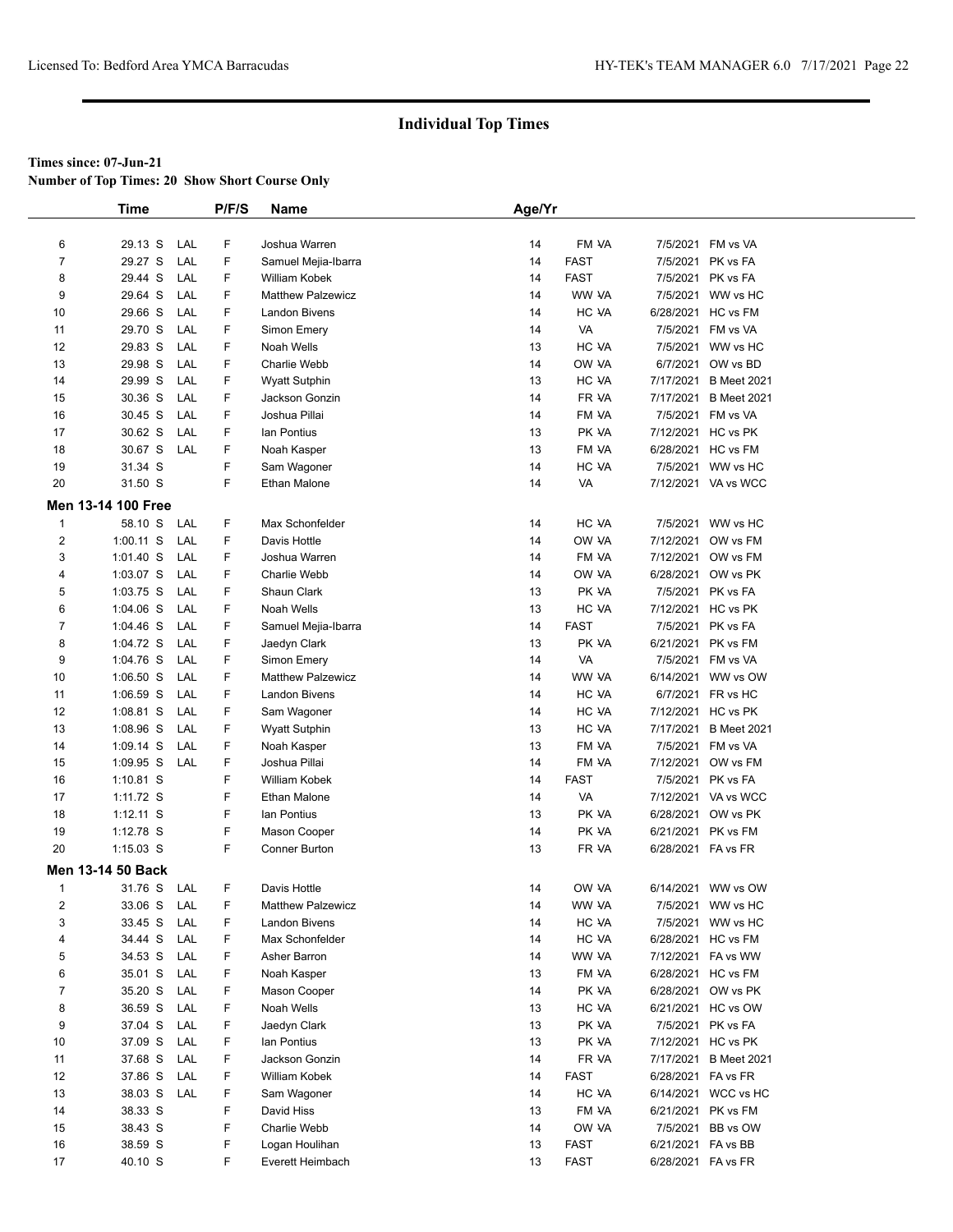**Number of Top Times: 20 Show Short Course Only**

|                         | <b>Time</b>                 |     | P/F/S | Name                     | Age/Yr |             |                    |                       |
|-------------------------|-----------------------------|-----|-------|--------------------------|--------|-------------|--------------------|-----------------------|
|                         |                             |     |       |                          |        |             |                    |                       |
| 18                      | 40.48 S                     |     | F     | Andrew Mayfield          | 13     | <b>RF</b>   |                    | 7/17/2021 B Meet 2021 |
| 19                      | 41.22 S                     |     | F     | <b>Rusty Hooks</b>       | 14     | WW VA       |                    | 6/14/2021 WW vs OW    |
| 20                      | 41.73 S                     |     | F     | <b>Harrison Rawls</b>    | 14     | FM VA       |                    | 7/17/2021 B Meet 2021 |
|                         | Men 13-14 100 Back          |     |       |                          |        |             |                    |                       |
| $\mathbf{1}$            | $1:09.80$ S                 | LAL | F     | Davis Hottle             | 14     | OW VA       |                    | 6/7/2021 OW vs BD     |
| $\overline{2}$          | $1:15.61$ S                 | LAL | F     | <b>Matthew Palzewicz</b> | 14     | WW VA       |                    | 6/14/2021 WW vs OW    |
| 3                       | $1:16.48$ S                 | LAL | F.    | <b>Landon Bivens</b>     | 14     | HC VA       |                    | 7/12/2021 HC vs PK    |
| 4                       | $1:16.71$ S                 | LAL | F     | Noah Kasper              | 13     | FM VA       |                    | 6/28/2021 HC vs FM    |
| 5                       | $1:16.76$ S                 | LAL | F     | Jaedyn Clark             | 13     | PK VA       |                    | 6/28/2021 OW vs PK    |
| 6                       | 1:17.97 S                   | LAL | F     | Joshua Warren            | 14     | FM VA       |                    | 6/21/2021 PK vs FM    |
| $\overline{7}$          | 1:18.24 S                   | LAL | F     | Mason Cooper             | 14     | PK VA       |                    | 6/28/2021 OW vs PK    |
| 8                       | 1:19.75 S                   | LAL | F     | Simon Emery              | 14     | VA          |                    | 6/7/2021 VA vs WW     |
| 9                       | $1:20.50$ S                 | LAL | F.    | David Hiss               | 13     | FM VA       |                    | 6/28/2021 HC vs FM    |
| 10                      | 1:20.53 S                   | LAL | F     | Charlie Webb             | 14     | OW VA       |                    | 6/28/2021 OW vs PK    |
| 11                      | $1:21.50$ S                 | LAL | F     | <b>William Kobek</b>     | 14     | <b>FAST</b> |                    | 7/5/2021 PK vs FA     |
| 12                      | 1:23.67 S                   | LAL | F     | lan Pontius              | 13     | PK VA       |                    | 7/12/2021 HC vs PK    |
| 13                      | 1:24.01 S                   | LAL | F     | Noah Wells               | 13     | HC VA       |                    | 6/7/2021 FR vs HC     |
| 14                      | 1:24.25 S                   | LAL | F     | Sam Wagoner              | 14     | HC VA       |                    | 7/12/2021 HC vs PK    |
| 15                      | 1:27.02 S                   |     | F     | Logan Houlihan           | 13     | <b>FAST</b> |                    | 7/17/2021 B Meet 2021 |
| 16                      | x1:28.82 S                  |     | F     | Gavin Harrington         | 13     | FM VA       |                    | 7/17/2021 B Meet 2021 |
| 17                      | 1:29.77 S                   |     | F     | Noah Ford                | 13     | WW VA       |                    | 7/17/2021 B Meet 2021 |
| 18                      | 1:31.84 S                   |     | F     | <b>Wyatt Sutphin</b>     | 13     | HC VA       |                    | 6/28/2021 HC vs FM    |
| 19                      | 1:32.70 S                   |     | F     | <b>Rusty Hooks</b>       | 14     | WW VA       |                    | 6/21/2021 BD vs WW    |
| 20                      | $1:33.00$ S                 |     | F     | <b>Andrew Mayfield</b>   | 13     | RF          |                    | 7/17/2021 B Meet 2021 |
|                         | <b>Men 13-14 50 Breast</b>  |     |       |                          |        |             |                    |                       |
| $\mathbf{1}$            | 35.79 S                     | LAL | F     | Davis Hottle             | 14     | OW VA       |                    | 6/7/2021 OW vs BD     |
| $\overline{\mathbf{c}}$ | 36.08 S                     | LAL | F     | Simon Emery              | 14     | VA          |                    | 6/7/2021 VA vs WW     |
| 3                       | 36.18 S                     | LAL | F     | Asher Barron             | 14     | WW VA       |                    | 7/5/2021 WW vs HC     |
| 4                       | 36.99 S                     | LAL | F     | Samuel Mejia-Ibarra      | 14     | <b>FAST</b> |                    | 6/7/2021 WCC vs FA    |
| 5                       | 37.66 S                     | LAL | F     | Charlie Webb             | 14     | OW VA       |                    | 6/28/2021 OW vs PK    |
| 6                       | 37.98 S                     | LAL | F     | Shaun Clark              | 13     | PK VA       |                    | 6/28/2021 OW vs PK    |
| 7                       | 40.42 S                     | LAL | F     | Jaedyn Clark             | 13     | PK VA       |                    | 7/12/2021 HC vs PK    |
| 8                       | 40.97 S                     | LAL | F     | Noah Wells               | 13     | HC VA       |                    | 6/21/2021 HC vs OW    |
| 9                       | 41.23 S                     | LAL | F     | <b>Wyatt Sutphin</b>     | 13     | HC VA       |                    | 7/12/2021 HC vs PK    |
| 10                      | 41.62 S                     | LAL | F     | Jack Peck                | 14     | <b>RF</b>   |                    | 7/12/2021 RF vs BD    |
| 11                      | 41.65 S                     | LAL | F     | Tj Younger               | 14     | <b>RF</b>   | 7/12/2021 RF vs BD |                       |
| 12                      | 42.08 S                     | LAL | F     | Hagen Locklin            | 13     | PK VA       |                    | 7/17/2021 B Meet 2021 |
| 13                      | 42.34 S                     | LAL | F     | Noah Kasper              | 13     | FM VA       |                    | 6/7/2021 FM vs RF     |
| 14                      | 43.01 S LAL                 |     | F     | Lantz Burton             | 14     | PK VA       |                    | 7/5/2021 PK vs FA     |
| 15                      | 43.30 S                     | LAL | F     | Josh Searwar             | 14     | WW VA       |                    | 7/12/2021 FA vs WW    |
| 16                      | 43.68 S                     |     | F     | John Scruggs             | 14     | BB VA       | 6/14/2021 RF vs BB |                       |
| 17                      | 44.31 S                     |     | F.    | Alec Stickle             | 14     | VA          | 6/28/2021 VA vs RF |                       |
| 18                      | 44.75 S                     |     | F     | David Hiss               | 13     | FM VA       |                    | 7/5/2021 FM vs VA     |
| 19                      | 44.77 S                     |     | F     | Parker Sittason          | 14     | BB VA       | 6/21/2021 FA vs BB |                       |
| 20                      | 45.39 S                     |     | F     | Noah Ford                | 13     | WW VA       |                    | 6/28/2021 WW vs WCC   |
|                         | <b>Men 13-14 100 Breast</b> |     |       |                          |        |             |                    |                       |
| $\mathbf{1}$            | 1:15.39 S LAL               |     | F     | Davis Hottle             | 14     | OW VA       |                    | 6/14/2021 WW vs OW    |
| 2                       | 1:20.26 S                   | LAL | F     | Simon Emery              | 14     | VA          | 6/28/2021 VA vs RF |                       |
| 3                       | $1:22.10$ S                 | LAL | F     | Asher Barron             | 14     | WW VA       |                    | 7/12/2021 FA vs WW    |
| 4                       | 1:23.15 S LAL               |     | F     | Samuel Mejia-Ibarra      | 14     | <b>FAST</b> |                    | 7/12/2021 FA vs WW    |
| 5                       | 1:24.77 S LAL               |     | F     | Shaun Clark              | 13     | PK VA       |                    | 7/5/2021 PK vs FA     |
| 6                       | $1:26.01$ S                 | LAL | F     | Charlie Webb             | 14     | OW VA       |                    | 6/21/2021 HC vs OW    |
| $\overline{7}$          | 1:27.52 S LAL               |     | F     | Joshua Warren            | 14     | FM VA       |                    | 6/14/2021 FM vs FA    |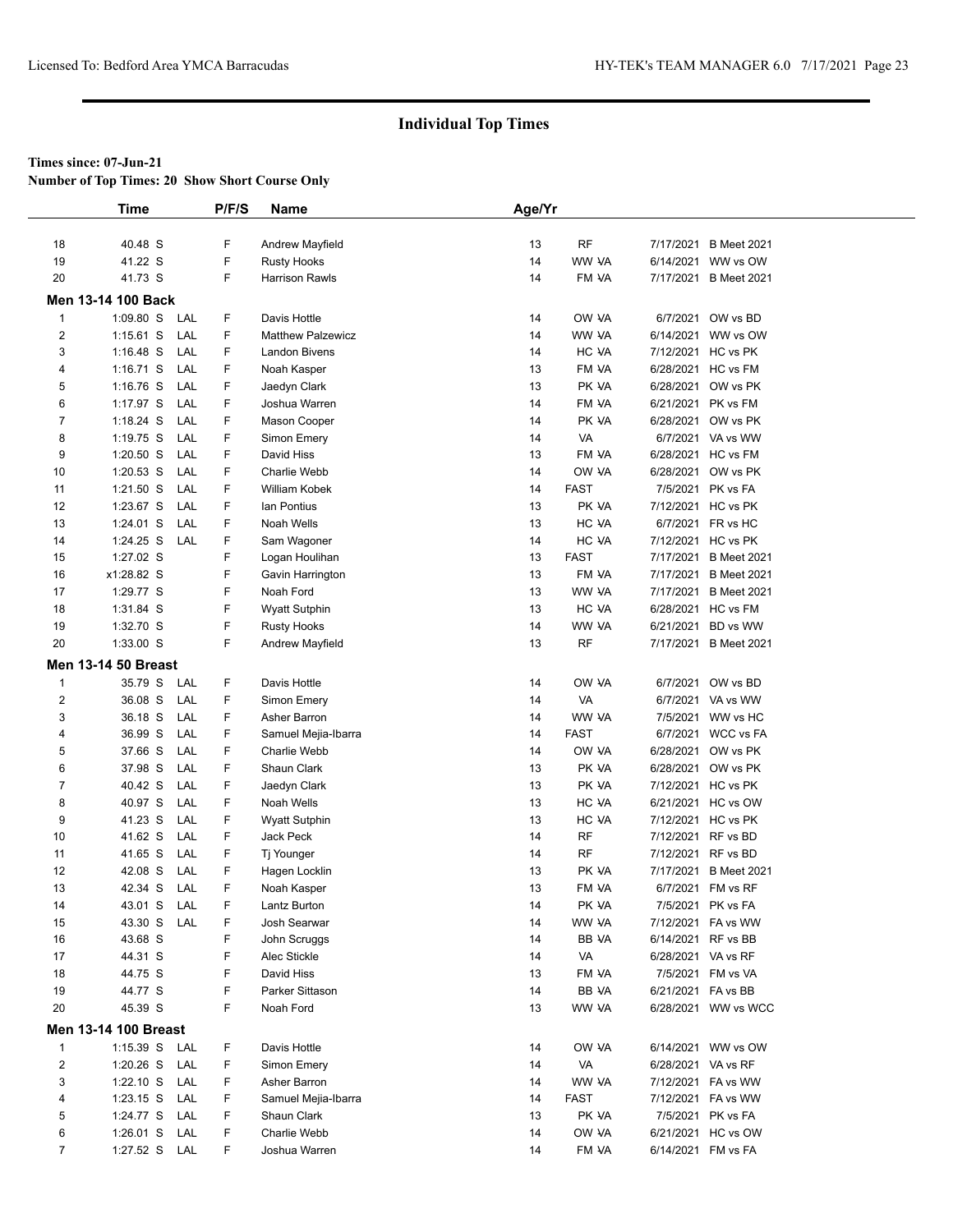**Number of Top Times: 20 Show Short Course Only**

|                  | <b>Time</b>       |     | P/F/S | <b>Name</b>              | Age/Yr |             |                    |                       |  |
|------------------|-------------------|-----|-------|--------------------------|--------|-------------|--------------------|-----------------------|--|
|                  |                   |     |       |                          |        |             |                    |                       |  |
| 8                | 1:29.52 S         | LAL | F     | Noah Wells               | 13     | HC VA       | 7/12/2021 HC vs PK |                       |  |
| 9                | $1:33.42$ S       | LAL | F     | <b>Landon Bivens</b>     | 14     | HC VA       | 6/28/2021 HC vs FM |                       |  |
| 10               | 1:33.69 S         | LAL | F     | Jaedyn Clark             | 13     | PK VA       | 6/14/2021 PK vs VA |                       |  |
| 11               | 1:34.20 S         | LAL | F     | Jack Peck                | 14     | RF          |                    | 7/5/2021 RF vs FR     |  |
| 12               | 1:34.40 S         | LAL | F     | Josh Searwar             | 14     | WW VA       |                    | 7/12/2021 FA vs WW    |  |
| $13*$            | $1:35.32$ S       | LAL | F     | <b>Wyatt Sutphin</b>     | 13     | HC VA       |                    | 7/17/2021 B Meet 2021 |  |
| $13*$            | 1:35.32 S         | LAL | F     | Hagen Locklin            | 13     | PK VA       |                    | 7/17/2021 B Meet 2021 |  |
| 15               | 1:36.04 S         | LAL | F     | Tj Younger               | 14     | <b>RF</b>   | 6/28/2021 VA vs RF |                       |  |
| 16               | $1:36.84$ S       | LAL | F     | Lantz Burton             | 14     | PK VA       |                    | 6/28/2021 OW vs PK    |  |
| 17               | 1:37.40 S         |     | F     | David Hiss               | 13     | FM VA       | 6/28/2021 HC vs FM |                       |  |
| $18*$            | 1:38.24 S         |     | F     | John Scruggs             | 14     | BB VA       | 6/14/2021 RF vs BB |                       |  |
| $18*$            | 1:38.24 S         |     | F     | Alec Stickle             | 14     | VA          |                    | 7/17/2021 B Meet 2021 |  |
| 20               | 1:39.31 S         |     | F     | William Kobek            | 14     | <b>FAST</b> | 6/28/2021 FA vs FR |                       |  |
|                  | Men 13-14 50 Fly  |     |       |                          |        |             |                    |                       |  |
| $\mathbf{1}$     | 29.17 S           | LAL | F     | Davis Hottle             | 14     | OW VA       |                    | 6/28/2021 OW vs PK    |  |
| $\boldsymbol{2}$ | 29.33 S           | LAL | F     | Max Schonfelder          | 14     | HC VA       | 6/28/2021 HC vs FM |                       |  |
| 3                | 31.01 S           | LAL | F     | Joshua Pillai            | 14     | FM VA       |                    | 7/12/2021 OW vs FM    |  |
| 4                | 31.41 S           | LAL | F     | Jaedyn Clark             | 13     | PK VA       | 7/12/2021 HC vs PK |                       |  |
| 5                | 31.97 S           | LAL | F     | Shaun Clark              | 13     | PK VA       | 6/14/2021 PK vs VA |                       |  |
| 6                | 32.10 S           | LAL | F     | Joshua Warren            | 14     | FM VA       |                    | 7/5/2021 FM vs VA     |  |
| $\overline{7}$   | 33.88 S           | LAL | F     | Samuel Mejia-Ibarra      | 14     | <b>FAST</b> |                    | 7/5/2021 PK vs FA     |  |
| 8                | 34.05 S           | LAL | F     | Asher Barron             | 14     | WW VA       |                    | 6/28/2021 WW vs WCC   |  |
| 9                | 35.09 S           | LAL | F     | William Kobek            | 14     | <b>FAST</b> |                    | 7/12/2021 FA vs WW    |  |
| 10               | 35.19 S           | LAL | F     | Mason Cooper             | 14     | PK VA       |                    | 6/28/2021 OW vs PK    |  |
| 11               | 35.29 S           | LAL | F     | Everett Heimbach         | 13     | <b>FAST</b> |                    | 7/12/2021 FA vs WW    |  |
| 12               | 35.37 S           | LAL | F     | Ethan Malone             | 14     | VA          | 6/21/2021 FR vs VA |                       |  |
| 13               | 35.43 S           | LAL | F     | Noah Wells               | 13     | HC VA       |                    | 6/14/2021 WCC vs HC   |  |
| 14               | 35.58 S           | LAL | F     | Sam Wagoner              | 14     | HC VA       | 6/28/2021 HC vs FM |                       |  |
| 15               | 35.79 S           | LAL | F     | Landon Bivens            | 14     | HC VA       |                    | 6/7/2021 FR vs HC     |  |
| 16               | 36.31 S           | LAL | F     | Jack Peck                | 14     | <b>RF</b>   | 6/28/2021 VA vs RF |                       |  |
| 17               | 36.58 S           | LAL | F     | <b>Matthew Palzewicz</b> | 14     | WW VA       |                    | 6/21/2021 BD vs WW    |  |
| 18               | 38.23 S           |     | F     | <b>Charlie Webb</b>      | 14     | OW VA       |                    | 7/5/2021 BB vs OW     |  |
| 19               | 38.32 S           |     | F     | <b>Will Pacot</b>        | 13     | OW VA       |                    | 7/12/2021 OW vs FM    |  |
| 20               | 39.21 S           |     | F     | Apollo Guanzon           | 13     | BB VA       | 7/12/2021 BB vs FR |                       |  |
|                  | Men 13-14 100 Fly |     |       |                          |        |             |                    |                       |  |
| $\mathbf{1}$     | $1:05.67$ S       | LAL | F     | Max Schonfelder          | 14     | HC VA       | 6/28/2021 HC vs FM |                       |  |
| $\boldsymbol{2}$ | $1:06.64$ S       | LAL | F     | Davis Hottle             | 14     | OW VA       |                    | 6/28/2021 OW vs PK    |  |
| 3                | $1:10.22$ S       | LAL | F     | Shaun Clark              | 13     | PK VA       | 6/21/2021 PK vs FM |                       |  |
| 4                | 1:11.02 S         | LAL | F     | Joshua Warren            | 14     | FM VA       | 6/21/2021 PK vs FM |                       |  |
| 5                | 1:19.27 S         | LAL | F     | Simon Emery              | 14     | VA          |                    | 7/12/2021 VA vs WCC   |  |
| 6                | $1:22.04$ S       | LAL | F     | Landon Bivens            | 14     | HC VA       |                    | 6/21/2021 HC vs OW    |  |
| $\overline{7}$   | $1:23.81$ S       | LAL | F     | Jack Peck                | 14     | <b>RF</b>   | 6/28/2021 VA vs RF |                       |  |
| 8                | 1:24.84 S         | LAL | F     | Asher Barron             | 14     | WW VA       |                    | 6/21/2021 BD vs WW    |  |
| 9                | 1:25.79 S         | LAL | F     | <b>Matthew Palzewicz</b> | 14     | WW VA       |                    | 7/12/2021 FA vs WW    |  |
| 10               | $1:26.46$ S       | LAL | F     | Charlie Webb             | 14     | OW VA       |                    | 6/7/2021 OW vs BD     |  |
| 11               | $1:26.56$ S       | LAL | F     | Everett Heimbach         | 13     | <b>FAST</b> |                    | 7/12/2021 FA vs WW    |  |
| 12               | 1:27.92 S         | LAL | F     | Mason Cooper             | 14     | PK VA       |                    | 6/28/2021 OW vs PK    |  |
| 13               | 1:34.79 S         | LAL | F     | Ethan Malone             | 14     | VA          |                    | 6/7/2021 VA vs WW     |  |
| 14               | $1:35.71$ S       | LAL | F     | Will Pacot               | 13     | OW VA       |                    | 7/17/2021 B Meet 2021 |  |
| 15               | $1:36.01$ S       | LAL | F     | Gavin Harrington         | 13     | FM VA       |                    | 6/7/2021 FM vs RF     |  |
| 16               | 1:39.87 S         |     | F     | Josh Searwar             | 14     | WW VA       |                    | 7/5/2021 WW vs HC     |  |
| 17               | 1:40.51 S         |     | F     | Apollo Guanzon           | 13     | BB VA       | 6/21/2021 FA vs BB |                       |  |
| 18               | 1:40.66 S         |     | F     | William Kobek            | 14     | <b>FAST</b> | 6/28/2021 FA vs FR |                       |  |
| 19               | 1:45.26 S         |     | F     | <b>Rusty Hooks</b>       | 14     | WW VA       |                    | 7/12/2021 FA vs WW    |  |
|                  |                   |     |       |                          |        |             |                    |                       |  |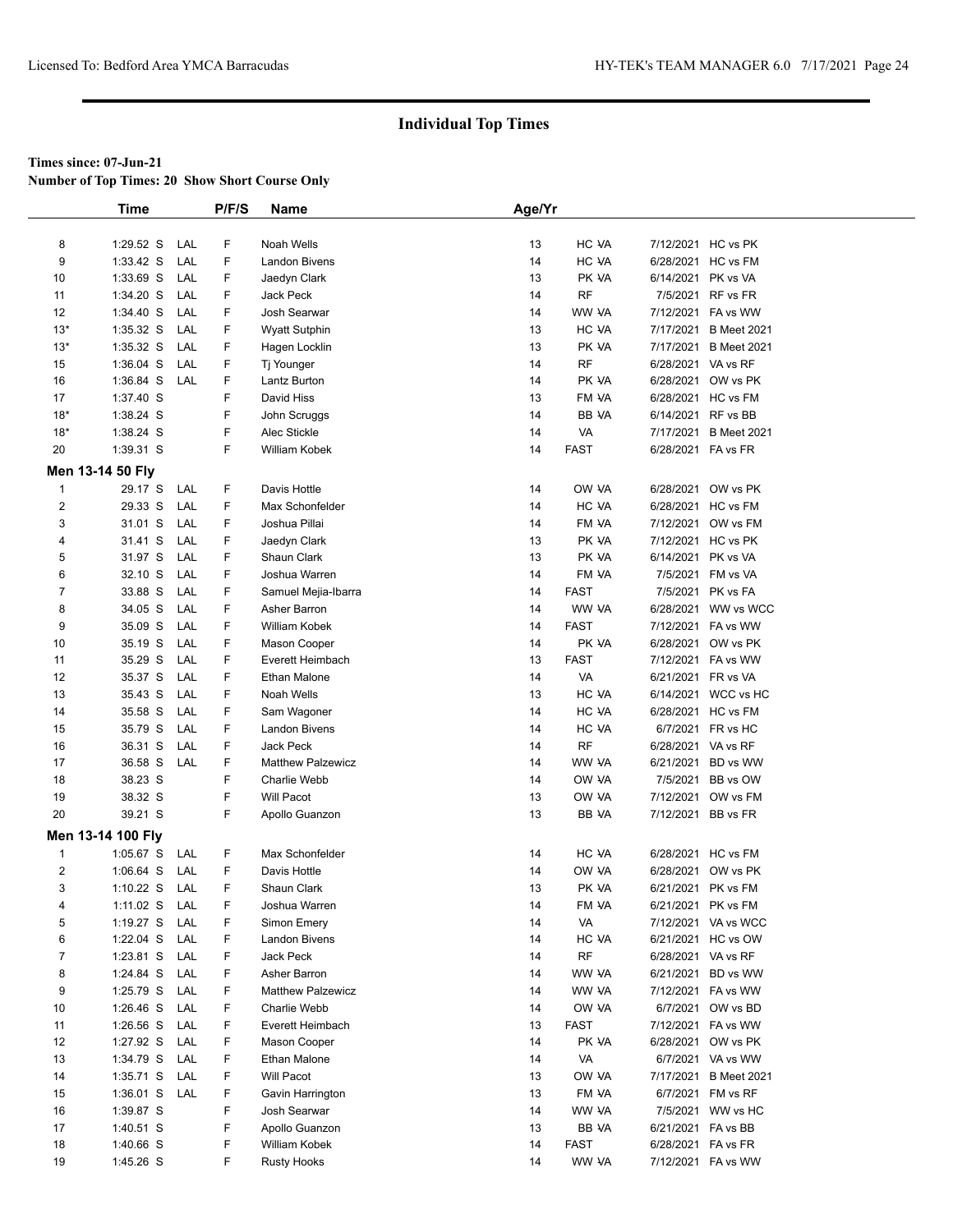**Number of Top Times: 20 Show Short Course Only**

|                | <b>Time</b>      |     | P/F/S | <b>Name</b>              | Age/Yr |             |                    |                     |
|----------------|------------------|-----|-------|--------------------------|--------|-------------|--------------------|---------------------|
|                |                  |     |       |                          |        |             |                    |                     |
| 20             | 1:52.67 S        |     | F     | Ashton Hunt              | 13     | WW VA       |                    | 6/7/2021 VA vs WW   |
|                | Men 13-14 100 IM |     |       |                          |        |             |                    |                     |
| $\mathbf{1}$   | 1:08.32 S        | LAL | F     | Davis Hottle             | 14     | OW VA       | 6/28/2021          | OW vs PK            |
| 2              | $1:12.03$ S      | LAL | F     | Samuel Mejia-Ibarra      | 14     | <b>FAST</b> | 7/12/2021          | FA vs WW            |
| 3              | $1:12.26$ S      | LAL | F     | Asher Barron             | 14     | WW VA       |                    | 7/12/2021 FA vs WW  |
| 4              | $1:13.91$ S      | LAL | F     | <b>Landon Bivens</b>     | 14     | HC VA       |                    | 6/21/2021 HC vs OW  |
| 5              | $1:14.53$ S      | LAL | F     | Charlie Webb             | 14     | OW VA       |                    | 6/21/2021 HC vs OW  |
| 6              | $1:15.00$ S      | LAL | F     | Shaun Clark              | 13     | PK VA       | 6/28/2021          | OW vs PK            |
| $\overline{7}$ | $1:15.03$ S      | LAL | F     | Joshua Warren            | 14     | FM VA       | 6/14/2021 FM vs FA |                     |
| 8              | $1:15.96$ S      | LAL | F     | Jaedyn Clark             | 13     | PK VA       | 7/5/2021           | PK vs FA            |
| 9              | $1:17.17$ S      | LAL | F     | Simon Emery              | 14     | <b>VA</b>   |                    | 6/7/2021 VA vs WW   |
| 10             | 1:18.49 S        | LAL | F     | Noah Kasper              | 13     | FM VA       |                    | 6/7/2021 FM vs RF   |
| 11             | 1:19.79 S        | LAL | F     | Noah Wells               | 13     | HC VA       |                    | 7/5/2021 WW vs HC   |
| 12             | 1:20.94 S        |     | F     | Mason Cooper             | 14     | PK VA       |                    | 7/12/2021 HC vs PK  |
| 13             | 1:22.07 S        |     | F     | <b>Matthew Palzewicz</b> | 14     | WW VA       |                    | 6/7/2021 VA vs WW   |
| 14             | 1:23.49 S        |     | F     | David Hiss               | 13     | FM VA       |                    | 6/28/2021 HC vs FM  |
| 15             | 1:24.04 S        |     | F     | Joshua Pillai            | 14     | FM VA       |                    | 6/21/2021 PK vs FM  |
| 16             | 1:25.47 S        |     | F     | Ethan Malone             | 14     | VA          |                    | 7/5/2021 FM vs VA   |
| 17             | 1:25.69 S        |     | F     | <b>Wyatt Sutphin</b>     | 13     | HC VA       |                    | 6/21/2021 HC vs OW  |
| 18             | 1:26.12 S        |     | F     | Everett Heimbach         | 13     | <b>FAST</b> | 6/14/2021 FM vs FA |                     |
| 19             | 1:26.16 S        |     | F     | Sam Wagoner              | 14     | HC VA       |                    | 6/7/2021 FR vs HC   |
| 20             | 1:26.56 S        |     | F     | <b>Conner Burton</b>     | 13     | FR VA       | 7/12/2021 BB vs FR |                     |
|                | Men 25 Free      |     |       |                          |        |             |                    |                     |
| $\mathbf{1}$   | 22.96 S          |     | F     | Joel Pillai              | 17     | FM VA       |                    | 6/21/2021 PK vs FM  |
|                | Men 50 Free      |     |       |                          |        |             |                    |                     |
| 1              | 24.37 S          | LAL | F     | <b>Brendan Whitfield</b> | 16     | OW VA       |                    | 6/28/2021 OW vs PK  |
| 2              | 25.13 S          | LAL | F     | <b>Jack Mills</b>        | 15     | HC VA       |                    | 6/14/2021 WCC vs HC |
| 3              | 25.72 S          | LAL | F     | Owen Widzisz             | 15     | OW VA       |                    | 7/12/2021 OW vs FM  |
| 4              | 25.82 S          | LAL | F     | Jc Gordon                | 15     | FM VA       | 7/12/2021          | OW vs FM            |
| 5              | 26.12 S          | LAL | F     | Ryan Learn               | 18     | <b>FAST</b> | 6/21/2021 FA vs BB |                     |
| 6              | 26.35 S          | LAL | F     | Ryan Frasier             | 15     | WW VA       |                    | 7/5/2021 WW vs HC   |
| 7              | 26.65 S          | LAL | F     | <b>Gabriel Provost</b>   | 15     | FM VA       |                    | 6/28/2021 HC vs FM  |
| 8              | 26.74 S          | LAL | F     | Jackson Bauer            | 16     | PK VA       |                    | 7/12/2021 HC vs PK  |
| 9              | 26.84 S          | LAL | F     | Evan Schonfelder         | 17     | HC VA       |                    | 6/21/2021 HC vs OW  |
| 10             | 27.23 S          | LAL | F     | Sean Kim                 | 15     | VA          |                    | 7/12/2021 VA vs WCC |
| 11             | 27.32 S          | LAL | F     | <b>Isaac Parish</b>      | 17     | WW VA       |                    | 6/28/2021 WW vs WCC |
| 12             | 27.33 S          | LAL | F     | Davis Sneed              | 17     | FM VA       | 7/17/2021          | <b>B</b> Meet 2021  |
| 13             | 27.52 S          |     | F     | <b>Andrew Rogers</b>     | 15     | OW VA       | 7/12/2021          | OW vs FM            |
| 14             | 27.59 S          |     | F     | Jackson Hunt             | 16     | WW VA       |                    | 6/28/2021 WW vs WCC |
| 15             | 27.68 S          |     | F     | Samuel Quintana          | 18     | FAST        |                    | 6/7/2021 WCC vs FA  |
| 16             | 27.69 S          |     | F     | Shane Smith              | 17     | <b>RF</b>   | 7/17/2021          | <b>B</b> Meet 2021  |
| 17             | 28.05 S          |     | F     | Owen Rempfer             | 15     | HC VA       |                    | 6/28/2021 HC vs FM  |
| 18             | 28.11 S          |     | F     | Joey Procopio            | 16     | ACT VA      |                    | 6/21/2021 WCC vs RF |
| 19             | 28.18 S          |     | F     | Josh Smith               | 16     | HC VA       |                    | 6/14/2021 WCC vs HC |
| 20             | 28.22 S          |     | F     | Hunter Smith             | 16     | FAST        | 6/21/2021 FA vs BB |                     |
| Men            | 100 Free         |     |       |                          |        |             |                    |                     |
| $\mathbf{1}$   | 52.30 S          | LAL | F     | Brendan Whitfield        | 16     | OW VA       |                    | 6/21/2021 HC vs OW  |
| $\overline{c}$ | 54.54 S          | LAL | F     | Jc Gordon                | 15     | FM VA       |                    | 6/14/2021 FM vs FA  |
| 3              | 54.56 S          | LAL | F     | <b>Jack Mills</b>        | 15     | HC VA       |                    | 6/7/2021 FR vs HC   |
| 4              | 56.61 S          | LAL | F     | Owen Widzisz             | 15     | OW VA       |                    | 6/28/2021 OW vs PK  |
| 5              | 58.60 S          | LAL | F     | Evan Shopbell            | 17     | WW VA       | 6/14/2021          | WW vs OW            |
| 6              | 58.88 S          | LAL | F     | Ryan Learn               | 18     | FAST        | 6/14/2021          | FM vs FA            |
| $\overline{7}$ | 59.09 S LAL      |     | F     | Ryan Frasier             | 15     | WW VA       |                    | 6/21/2021 BD vs WW  |
|                |                  |     |       |                          |        |             |                    |                     |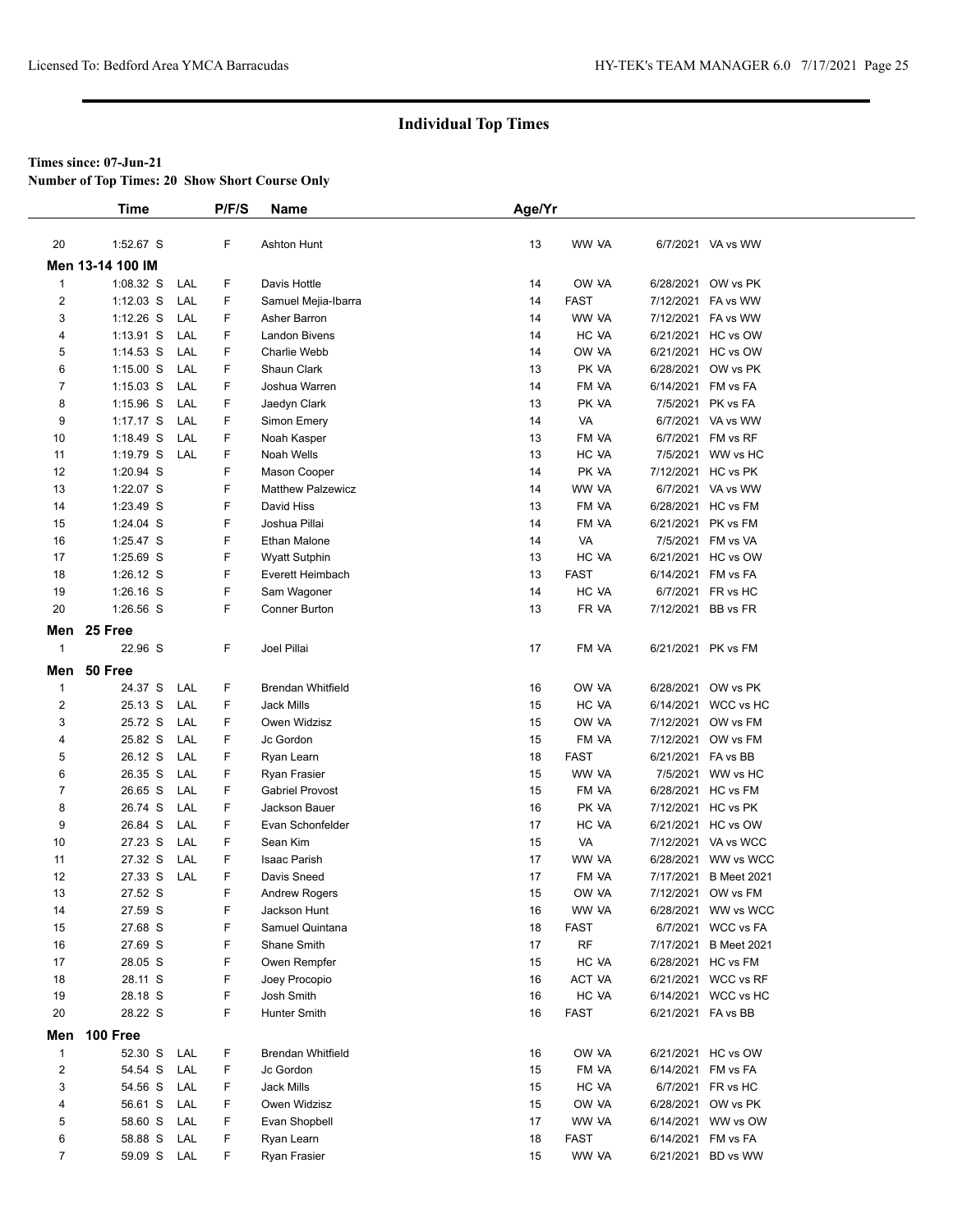**Number of Top Times: 20 Show Short Course Only**

|                  | <b>Time</b> |     | P/F/S | <b>Name</b>              | Age/Yr |             |                    |                     |
|------------------|-------------|-----|-------|--------------------------|--------|-------------|--------------------|---------------------|
|                  |             |     |       |                          |        |             |                    |                     |
| 8                | 59.77 S     | LAL | F     | Charlie Schindler        | 18     | PK VA       |                    | 7/12/2021 HC vs PK  |
| 9                | $1:00.26$ S | LAL | F     | Evan Schonfelder         | 17     | HC VA       |                    | 7/12/2021 HC vs PK  |
| 10               | $1:00.41$ S | LAL | F     | <b>Gabriel Provost</b>   | 15     | FM VA       |                    | 7/12/2021 OW vs FM  |
| 11               | $1:00.75$ S | LAL | F     | Samuel Quintana          | 18     | <b>FAST</b> |                    | 7/12/2021 FA vs WW  |
| 12               | $1:01.32$ S | LAL | F     | Thomas Fenton            | 15     | PK VA       |                    | 7/12/2021 HC vs PK  |
| 13               | 1:01.40 S   |     | F     | <b>Andrew Rogers</b>     | 15     | OW VA       |                    | 7/12/2021 OW vs FM  |
| 14               | 1:01.60 S   |     | F     | <b>Gavin Miller</b>      | 17     | ACT VA      | 6/7/2021           | <b>WCC vs FA</b>    |
| 15               | $1:01.64$ S |     | F     | Jackson Hunt             | 16     | WW VA       | 6/21/2021          | BD vs WW            |
| 16               | $1:02.49$ S |     | F     | Luke King                | 16     | HC VA       |                    | 7/5/2021 WW vs HC   |
| 17               | 1:02.80 S   |     | F     | Cameron St Clair         | 17     | HC VA       |                    | 6/28/2021 HC vs FM  |
| 18               | 1:03.36 S   |     | F     | <b>Ethan Alley</b>       | 18     | <b>RF</b>   | 7/12/2021 RF vs BD |                     |
| 19               | 1:04.01 S   |     | F     | Shane Smith              | 17     | <b>RF</b>   | 6/28/2021 VA vs RF |                     |
| 20               | $1:04.21$ S |     | F     | Owen Rempfer             | 15     | HC VA       |                    | 6/21/2021 HC vs OW  |
|                  | Men 25 Back |     |       |                          |        |             |                    |                     |
| $\mathbf{1}$     |             |     |       |                          |        |             |                    |                     |
|                  | 26.79 S     |     | F     | Joel Pillai              | 17     | FM VA       |                    | 6/21/2021 PK vs FM  |
| Men              | 50 Back     |     |       |                          |        |             |                    |                     |
| $\mathbf{1}$     | 26.79 S     | LAL | F     | Joel Pillai              | 17     | FM VA       |                    | 6/21/2021 PK vs FM  |
| $\boldsymbol{2}$ | 27.16 S     | LAL | F     | <b>Brendan Whitfield</b> | 16     | OW VA       |                    | 7/12/2021 OW vs FM  |
| 3                | 29.80 S     | LAL | F     | Jack Mills               | 15     | HC VA       |                    | 6/28/2021 HC vs FM  |
| 4                | 30.17 S     | LAL | F     | Owen Widzisz             | 15     | OW VA       |                    | 6/7/2021 OW vs BD   |
| 5                | 31.21 S     | LAL | F     | Cameron St Clair         | 17     | HC VA       |                    | 6/21/2021 HC vs OW  |
| 6                | 31.83 S     | LAL | F     | Jackson Bauer            | 16     | PK VA       |                    | 7/12/2021 HC vs PK  |
| $\overline{7}$   | 32.07 S     | LAL | F     | Kyle Sennett             | 17     | VA          |                    | 6/7/2021 VA vs WW   |
| 8                | 32.60 S     | LAL | F     | Ryan Frasier             | 15     | WW VA       |                    | 6/7/2021 VA vs WW   |
| 9                | 32.71 S     | LAL | F     | Josh Smith               | 16     | HC VA       |                    | 6/21/2021 HC vs OW  |
| 10               | 32.73 S     | LAL | F     | <b>Charles Drinkard</b>  | 16     | FR VA       | 7/12/2021          | BB vs FR            |
| 11               | 33.00 S     | LAL | F     | <b>Hunter Smith</b>      | 16     | FAST        |                    | 7/12/2021  FA vs WW |
| 12               | 33.28 S     | LAL | F     | <b>Ethan Alley</b>       | 18     | RF          |                    | 7/5/2021 RF vs FR   |
| 13               | 33.30 S     | LAL | F     | Jackson Hunt             | 16     | WW VA       |                    | 7/12/2021 FA vs WW  |
| 14               | 33.33 S     | LAL | F     | Evan Schonfelder         | 17     | HC VA       |                    | 6/21/2021 HC vs OW  |
| 15               | 33.38 S     | LAL | F     | Benjamin Smith           | 15     | <b>FAST</b> | 6/14/2021 FM vs FA |                     |
| 16               | 34.07 S     |     | F     | Nathaniel Parish         | 15     | WW VA       | 7/17/2021          | <b>B</b> Meet 2021  |
| 17               | 34.33 S     |     | F     | Ryan Learn               | 18     | <b>FAST</b> | 6/28/2021 FA vs FR |                     |
| 18               | 34.76 S     |     | F     | Aiden Tuck               | 17     | WW VA       |                    | 6/14/2021 WW vs OW  |
| 19               | 34.93 S     |     | F     | <b>Brayden Turner</b>    | 16     | HC VA       |                    | 6/21/2021 HC vs OW  |
| 20               | 34.98 S     |     | F     | Drew Mahland             | 15     | PK VA       |                    | 6/28/2021 OW vs PK  |
| Men              | 100 Back    |     |       |                          |        |             |                    |                     |
| $\mathbf{1}$     | $1:00.26$ S | LAL | F     | <b>Brendan Whitfield</b> | 16     | OW VA       |                    | 7/12/2021 OW vs FM  |
| $\overline{c}$   | $1:04.80$ S | LAL | F     | Jc Gordon                | 15     | FM VA       |                    | 6/28/2021 HC vs FM  |
| 3                | $1:06.75$ S | LAL | F     | Cameron St Clair         | 17     | HC VA       |                    | 6/21/2021 HC vs OW  |
| 4                | $1:08.96$ S | LAL | F     | Owen Widzisz             | 15     | OW VA       |                    | 6/21/2021 HC vs OW  |
| 5                | $1:09.60$ S | LAL | F     | <b>Ben Hiss</b>          | 17     | FM VA       |                    | 6/28/2021 HC vs FM  |
| 6                | 1:09.74 S   | LAL | F     | Ryan Frasier             | 15     | WW VA       | 6/21/2021          | BD vs WW            |
| $\overline{7}$   | 1:10.52 $S$ | LAL | F     | Jackson Bauer            | 16     | PK VA       |                    | 7/12/2021 HC vs PK  |
| 8                | $1:11.48$ S | LAL | F     | Isaac Parish             | 17     | WW VA       |                    | 6/28/2021 WW vs WCC |
| 9                | $1:11.55$ S | LAL | F     | <b>Ethan Alley</b>       | 18     | RF          | 6/28/2021 VA vs RF |                     |
| 10               | 1:11.94 S   | LAL | F     | Kyle Sennett             | 17     | VA          |                    | 6/7/2021 VA vs WW   |
| 11               | $1:12.40$ S | LAL | F     | Josh Smith               | 16     | HC VA       |                    | 6/14/2021 WCC vs HC |
| 12               | $1:13.49$ S | LAL | F     | Evan Schonfelder         | 17     | HC VA       |                    | 6/14/2021 WCC vs HC |
| 13               | $1:15.15$ S | LAL | F     | <b>Charles Drinkard</b>  | 16     | FR VA       | 6/28/2021 FA vs FR |                     |
| 14               |             | LAL | F     | Benjamin Smith           | 15     | <b>FAST</b> |                    | 6/14/2021 FM vs FA  |
|                  | 1:15.24 S   | LAL | F     |                          |        |             |                    |                     |
| 15               | $1:15.27$ S |     |       | Drew Mahland             | 15     | PK VA       |                    | 6/28/2021 OW vs PK  |
| 16               | $1:15.51$ S | LAL | F     | Hunter Smith             | 16     | FAST        |                    | 7/12/2021 FA vs WW  |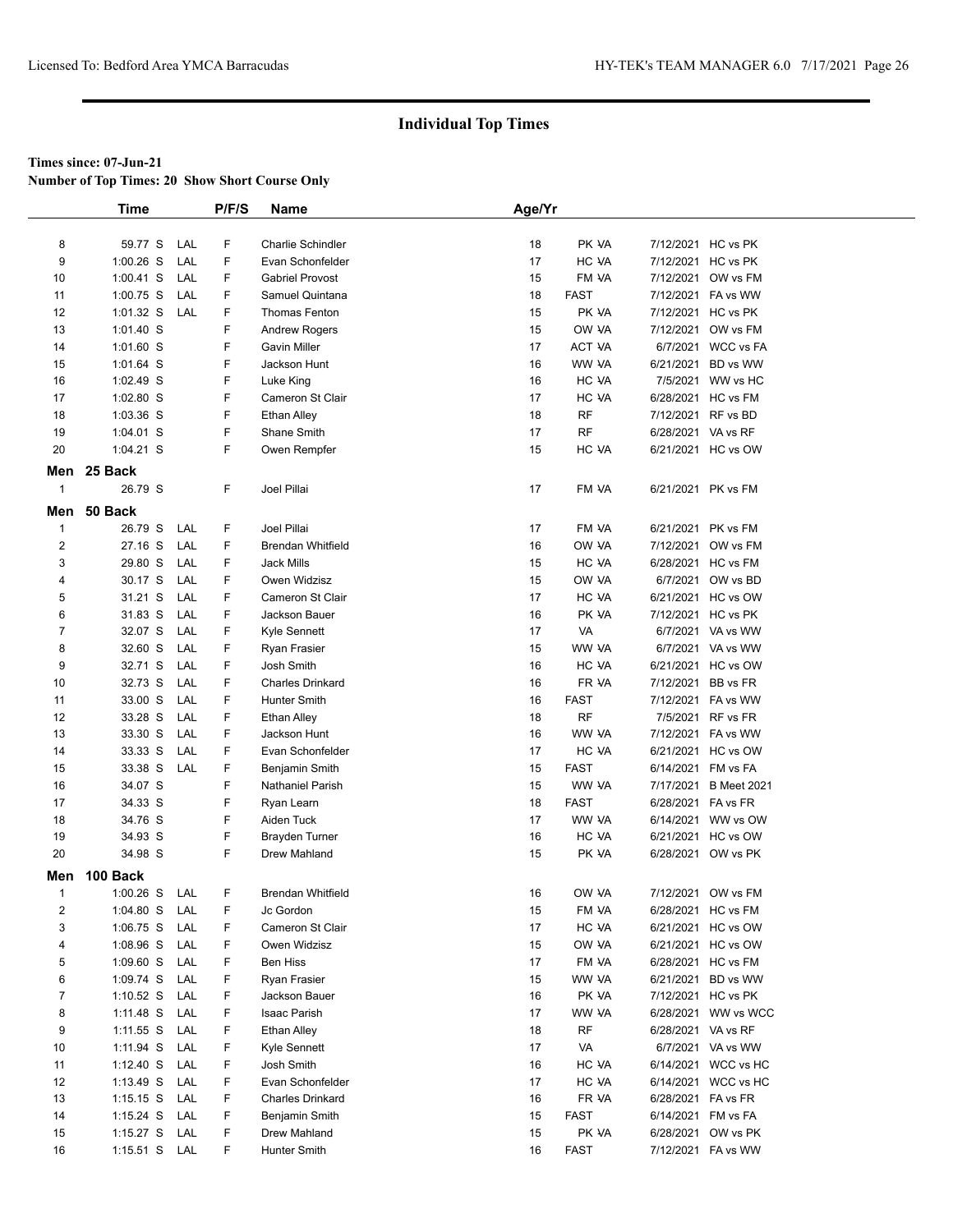**Number of Top Times: 20 Show Short Course Only**

|                         | <b>Time</b>   |     | P/F/S  | Name                     | Age/Yr |                 |                    |                     |  |
|-------------------------|---------------|-----|--------|--------------------------|--------|-----------------|--------------------|---------------------|--|
|                         |               |     |        |                          |        |                 |                    |                     |  |
| 17                      | 1:15.96 S     |     | F      | Jackson Hunt             | 16     | WW VA           | 7/12/2021          | FA vs WW            |  |
| 18                      | $1:16.24$ S   |     | F      | Thomas Fenton            | 15     | PK VA           | 7/5/2021           | PK vs FA            |  |
| 19                      | 1:16.98 S     |     | F      | Luke King                | 16     | HC VA           | 6/14/2021          | WCC vs HC           |  |
| 20                      | $1:17.30$ S   |     | F      | <b>Andrew Rogers</b>     | 15     | OW VA           |                    | 6/7/2021 OW vs BD   |  |
| Men                     | 50 Breast     |     |        |                          |        |                 |                    |                     |  |
|                         |               |     |        |                          |        |                 |                    |                     |  |
| $\mathbf{1}$            | 31.54 S       | LAL | F<br>F | <b>Brendan Whitfield</b> | 16     | OW VA           | 6/14/2021          | WW vs OW            |  |
| $\overline{\mathbf{c}}$ | 31.87 S       | LAL | F      | Michael Marotta          | 17     | PK VA           | 6/28/2021          | OW vs PK            |  |
| 3                       | 32.81 S       | LAL |        | <b>Ben Hiss</b>          | 17     | FM VA           | 6/28/2021          | HC vs FM            |  |
| 4                       | 32.95 S       | LAL | F      | <b>Charlie Schindler</b> | 18     | PK VA           | 6/14/2021          | PK vs VA            |  |
| 5                       | 33.50 S       | LAL | F      | <b>Gavin Miller</b>      | 17     | ACT VA<br>WW VA | 6/7/2021           | <b>WCC vs FA</b>    |  |
| 6                       | 34.73 S       | LAL | F      | Isaac Parish             | 17     |                 | 6/7/2021           | VA vs WW            |  |
| 7                       | 34.85 S       | LAL | F      | Evan Shopbell            | 17     | WW VA           | 6/14/2021          | WW vs OW            |  |
| 8                       | 35.03 S       | LAL | F      | Owen Rempfer             | 15     | HC VA           |                    | 7/12/2021 HC vs PK  |  |
| 9                       | 35.58 S       | LAL | F      | <b>Adam Ellett</b>       | 17     | HC VA           |                    | 7/12/2021 HC vs PK  |  |
| 10                      | 35.71 S       | LAL | F      | <b>Thomas Fenton</b>     | 15     | PK VA           |                    | 7/5/2021 PK vs FA   |  |
| 11                      | 35.72 S       | LAL | F      | Mason Drummond           | 15     | ACT VA          |                    | 6/21/2021 WCC vs RF |  |
| 12                      | 35.78 S       | LAL | F      | Sean Kim                 | 15     | VA              | 6/28/2021 VA vs RF |                     |  |
| 13                      | 36.17 S       | LAL | F      | Ryan Learn               | 18     | <b>FAST</b>     | 6/28/2021          | FA vs FR            |  |
| $14*$                   | 36.33 S       | LAL | F      | Jack Mills               | 15     | HC VA           | 6/28/2021          | HC vs FM            |  |
| $14*$                   | 36.33 S       | LAL | F      | Ethan Alley              | 18     | <b>RF</b>       | 6/7/2021           | FM vs RF            |  |
| $16*$                   | 36.35 S       | LAL | F      | Ethan Mayfield           | 17     | <b>RF</b>       | 6/28/2021 VA vs RF |                     |  |
| $16*$                   | 36.35 S       | LAL | F      | Owen Widzisz             | 15     | OW VA           | 6/7/2021           | OW vs BD            |  |
| 18                      | 36.70 S       | LAL | F      | Drew Mahland             | 15     | PK VA           | 6/28/2021          | OW vs PK            |  |
| 19                      | 36.83 S       | LAL | F      | <b>Gabriel Provost</b>   | 15     | FM VA           | 6/28/2021          | HC vs FM            |  |
| 20                      | 37.09 S       | LAL | F      | Carter Rice              | 16     | HC VA           |                    | 6/7/2021 FR vs HC   |  |
| Men                     | 100 Breast    |     |        |                          |        |                 |                    |                     |  |
| $\mathbf 1$             | $1:09.61$ S   | LAL | F      | <b>Brendan Whitfield</b> | 16     | OW VA           | 7/5/2021           | BB vs OW            |  |
| $\overline{\mathbf{c}}$ | $1:10.57$ S   | LAL | F      | Michael Marotta          | 17     | PK VA           |                    | 7/12/2021 HC vs PK  |  |
| 3                       | $1:12.79$ S   | LAL | F      | <b>Charlie Schindler</b> | 18     | PK VA           | 6/14/2021          | PK vs VA            |  |
| 4                       | 1:13.78 S     | LAL | F      | <b>Ben Hiss</b>          | 17     | FM VA           |                    | 6/28/2021 HC vs FM  |  |
| 5                       | $1:15.42$ S   | LAL | F      | Evan Shopbell            | 17     | WW VA           |                    | 6/14/2021 WW vs OW  |  |
| 6                       | $1:16.03$ S   | LAL | F      | Gavin Miller             | 17     | ACT VA          | 7/12/2021          | VA vs WCC           |  |
| 7                       | $1:16.66$ S   | LAL | F      | <b>Thomas Fenton</b>     | 15     | PK VA           | 6/14/2021          | PK vs VA            |  |
| 8                       | 1:17.54 S     | LAL | F      | Isaac Parish             | 17     | WW VA           | 6/21/2021          | BD vs WW            |  |
| 9                       | $1:18.73$ S   | LAL | F      | Mason Drummond           | 15     | ACT VA          | 6/21/2021          | WCC vs RF           |  |
| 10                      | $1:18.94$ S   | LAL | F      | <b>Jack Mills</b>        | 15     | HC VA           | 6/28/2021          | HC vs FM            |  |
| 11                      | $1:20.11$ S   | LAL | F      | <b>Adam Ellett</b>       | 17     | HC VA           | 7/12/2021          | HC vs PK            |  |
| 12                      | $1:20.18$ S   | LAL | F      | Evan Schonfelder         | 17     | HC VA           |                    | 7/5/2021 WW vs HC   |  |
| 13                      | 1:21.21 S     | LAL | F      | Sean Kim                 | 15     | VA              | 6/21/2021 FR vs VA |                     |  |
| 14                      | 1:21.28 S     | LAL | F      | <b>Ethan Alley</b>       | 18     | <b>RF</b>       |                    | 6/21/2021 WCC vs RF |  |
| 15                      | $1:21.81$ S   | LAL | F      | Luke King                | 16     | HC VA           |                    | 6/28/2021 HC vs FM  |  |
| 16                      | $1:22.62$ S   | LAL | F      | Drew Mahland             | 15     | PK VA           |                    | 6/28/2021 OW vs PK  |  |
| 17                      | 1:22.76 S     | LAL | F      | Ethan Mayfield           | 17     | RF              | 6/28/2021 VA vs RF |                     |  |
| 18                      | 1:22.84 S     | LAL | F      | Luke Ellett              | 15     | HC VA           | 7/12/2021          | HC vs PK            |  |
| 19                      | 1:22.91 S     | LAL | F      | Owen Rempfer             | 15     | HC VA           | 7/12/2021          | HC vs PK            |  |
| 20                      | 1:22.97 S LAL |     | F      | Carter Rice              | 16     | HC VA           |                    | 6/28/2021 HC vs FM  |  |
|                         | Men 50 Fly    |     |        |                          |        |                 |                    |                     |  |
| $\mathbf{1}$            | 25.98 S LAL   |     | F      | <b>Brendan Whitfield</b> | 16     | OW VA           |                    | 6/7/2021 OW vs BD   |  |
| 2                       | 27.29 S       | LAL | F      | Owen Widzisz             | 15     | OW VA           | 7/12/2021          | OW vs FM            |  |
| 3                       | 27.55 S       | LAL | F      | Jack Mills               | 15     | HC VA           | 6/14/2021          | WCC vs HC           |  |
| 4                       | 28.95 S       | LAL | F      | Ryan Learn               | 18     | <b>FAST</b>     | 6/14/2021          | FM vs FA            |  |
| 5                       | 29.53 S       | LAL | F      | Josh Smith               | 16     | HC VA           |                    | 7/12/2021 HC vs PK  |  |
| 6                       | 29.77 S LAL   |     | F      | Ryan Frasier             | 15     | WW VA           |                    | 7/5/2021 WW vs HC   |  |
|                         |               |     |        |                          |        |                 |                    |                     |  |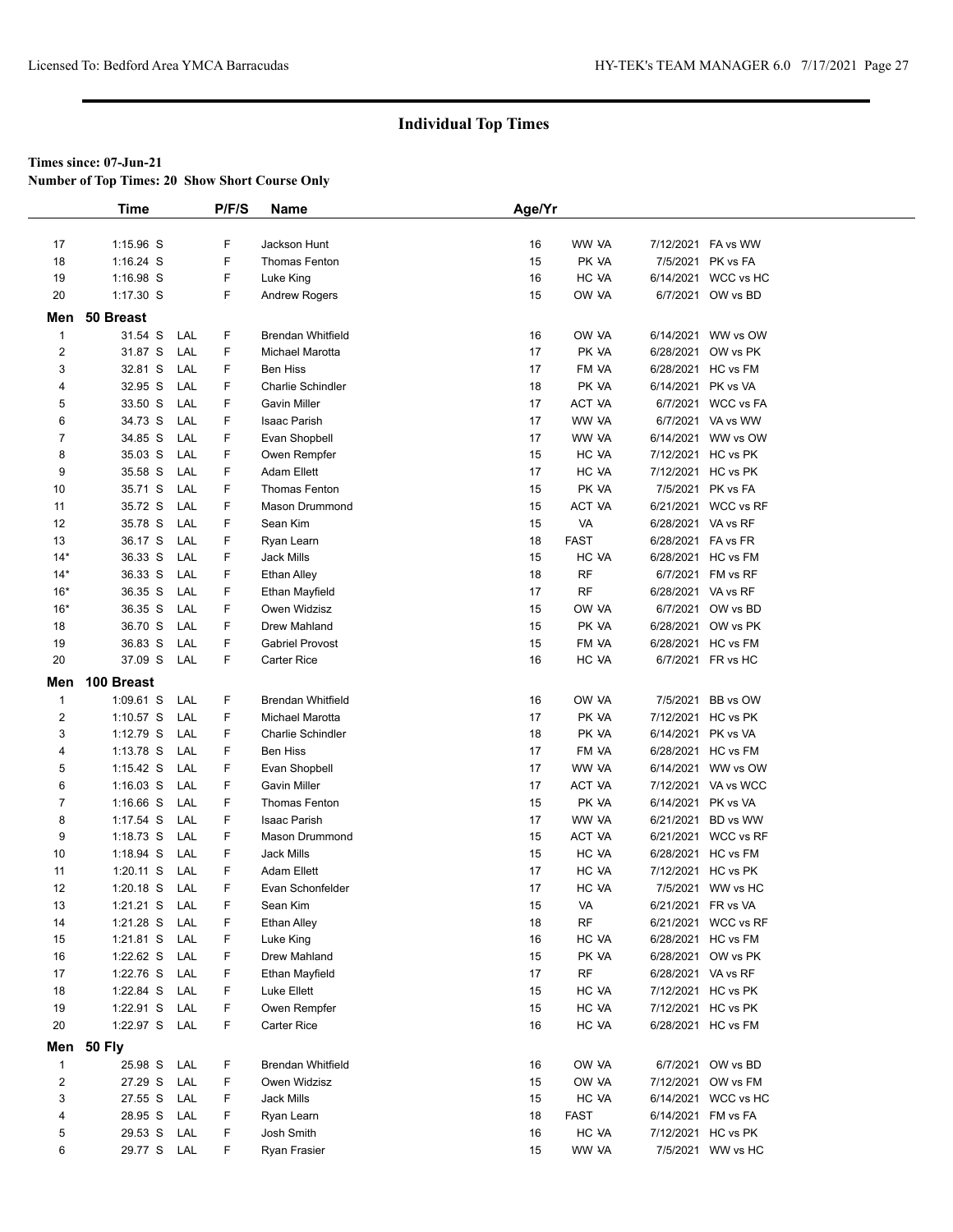**Number of Top Times: 20 Show Short Course Only**

|                         | <b>Time</b>    |     | P/F/S | <b>Name</b>              | Age/Yr |             |                    |                     |
|-------------------------|----------------|-----|-------|--------------------------|--------|-------------|--------------------|---------------------|
|                         |                |     |       |                          |        |             |                    |                     |
| $\overline{7}$          | 29.84 S        | LAL | F     | Kyle Sennett             | 17     | VA          |                    | 7/12/2021 VA vs WCC |
| 8                       | 29.93 S        | LAL | F     | Sean Kim                 | 15     | VA          | 6/28/2021 VA vs RF |                     |
| 9                       | 30.04 S        | LAL | F     | Michael Marotta          | 17     | PK VA       | 6/28/2021          | OW vs PK            |
| 10                      | 30.13 S        | LAL | F     | <b>Andrew Rogers</b>     | 15     | OW VA       | 6/28/2021          | OW vs PK            |
| 11                      | 30.19 S        | LAL | F     | Isaac Parish             | 17     | WW VA       |                    | 6/28/2021 WW vs WCC |
| 12                      | 30.41 S        | LAL | F     | Jackson Hunt             | 16     | WW VA       |                    | 6/14/2021 WW vs OW  |
| 13                      | 30.59 S        | LAL | F     | <b>Charlie Schindler</b> | 18     | PK VA       | 6/28/2021          | OW vs PK            |
| 14                      | 30.87 S        | LAL | F     | Owen Rempfer             | 15     | HC VA       |                    | 6/14/2021 WCC vs HC |
| 15                      | 30.92 S        | LAL | F     | Aiden Tuck               | 17     | WW VA       |                    | 7/12/2021 FA vs WW  |
| 16                      | 30.94 S        | LAL | F     | Gavin Williams           | 17     | ACT VA      |                    | 6/28/2021 WW vs WCC |
| 17                      | 31.00 S        | LAL | F     | Solomon Lewis            | 17     | <b>RF</b>   | 7/17/2021          | <b>B</b> Meet 2021  |
| 18                      | 31.14 S        |     | F     | Aidan Palys              | 17     | BB VA       | 7/5/2021           | BB vs OW            |
| 19                      | 31.41 S        |     | F     | <b>Gavin Miller</b>      | 17     | ACT VA      | 7/5/2021           | <b>BD</b> vs WCC    |
| 20                      | 31.80 S        |     | F     | Cameron St Clair         | 17     | HC VA       | 6/28/2021 HC vs FM |                     |
|                         |                |     |       |                          |        |             |                    |                     |
| Men                     | <b>100 Fly</b> |     |       |                          |        |             |                    |                     |
| $\mathbf{1}$            | 57.88 S        | LAL | F     | <b>Brendan Whitfield</b> | 16     | OW VA       |                    | 6/14/2021 WW vs OW  |
| $\overline{\mathbf{c}}$ | 58.89 S        | LAL | F     | <b>Jack Mills</b>        | 15     | HC VA       | 6/21/2021          | HC vs OW            |
| 3                       | 1:03.08 S      | LAL | F     | Owen Widzisz             | 15     | OW VA       | 6/28/2021          | OW vs PK            |
| 4                       | $1:03.21$ S    | LAL | F     | Jc Gordon                | 15     | FM VA       |                    | 7/5/2021 FM vs VA   |
| 5                       | 1:03.71 S      | LAL | F     | Michael Marotta          | 17     | PK VA       |                    | 6/28/2021 OW vs PK  |
| 6                       | 1:04.32 S      | LAL | F     | Isaac Parish             | 17     | WW VA       |                    | 6/14/2021 WW vs OW  |
| 7                       | $1:04.45$ S    | LAL | F     | <b>Ethan Alley</b>       | 18     | <b>RF</b>   | 6/14/2021          | RF vs BB            |
| $8*$                    | $1:06.03$ S    | LAL | F     | Josh Smith               | 16     | HC VA       | 6/21/2021          | HC vs OW            |
| $8*$                    | $1:06.03$ S    | LAL | F     | Kyle Sennett             | 17     | VA          | 7/5/2021           | FM vs VA            |
| 10                      | $1:06.80$ S    | LAL | F     | <b>Ben Hiss</b>          | 17     | FM VA       | 6/28/2021 HC vs FM |                     |
| 11                      | $1:07.13$ S    | LAL | F     | Sean Kim                 | 15     | VA          | 6/28/2021 VA vs RF |                     |
| 12                      | 1:08.08 S      | LAL | F     | <b>Andrew Rogers</b>     | 15     | OW VA       |                    | 6/14/2021 WW vs OW  |
| 13                      | 1:08.57 S      | LAL | F     | Jackson Hunt             | 16     | WW VA       |                    | 6/7/2021 VA vs WW   |
| 14                      | $1:10.00$ S    | LAL | F     | Ryan Learn               | 18     | <b>FAST</b> |                    | 7/12/2021 FA vs WW  |
| 15                      | $1:10.36$ S    | LAL | F     | Luke King                | 16     | HC VA       |                    | 6/14/2021 WCC vs HC |
| 16                      | $1:11.36$ S    | LAL | F     | Aiden Tuck               | 17     | WW VA       |                    | 7/12/2021 FA vs WW  |
| 17                      | 1:11.49 S      | LAL | F     | Owen Rempfer             | 15     | HC VA       |                    | 6/14/2021 WCC vs HC |
| 18                      | 1:11.94 S      | LAL | F     | Evan Schonfelder         | 17     | HC VA       |                    | 6/14/2021 WCC vs HC |
| 19                      | $1:12.83$ S    |     | F     | <b>Carter Rice</b>       | 16     | HC VA       | 6/28/2021 HC vs FM |                     |
| 20                      | $1:13.11$ S    |     | F     | <b>Gavin Miller</b>      | 17     | ACT VA      |                    | 6/14/2021 WCC vs HC |
| Men                     | 100 IM         |     |       |                          |        |             |                    |                     |
| 1                       | $1:00.53$ S    | LAL | F     | <b>Brendan Whitfield</b> | 16     | OW VA       | 6/28/2021          | OW vs PK            |
| $\overline{2}$          | $1:04.17$ S    | LAL | F     | Jack Mills               | 15     | HC VA       |                    | 6/14/2021 WCC vs HC |
| 3                       | $1:05.56$ S    | LAL | F     | Owen Widzisz             | 15     | OW VA       |                    | 6/14/2021 WW vs OW  |
| 4                       | 1:05.62 S      | LAL | F     | Jc Gordon                | 15     | FM VA       | 6/14/2021          | FM vs FA            |
| 5                       | 1:06.24 S      | LAL | F     | Evan Shopbell            | 17     | WW VA       |                    | 6/14/2021 WW vs OW  |
| 6                       | $1:06.77$ S    | LAL | F     | Michael Marotta          | 17     | PK VA       | 6/21/2021 PK vs FM |                     |
| $\overline{7}$          | 1:07.41 S      | LAL | F     | <b>Ben Hiss</b>          | 17     | FM VA       | 6/21/2021 PK vs FM |                     |
| 8                       | 1:07.68 S      | LAL | F     | Isaac Parish             | 17     | WW VA       |                    | 6/7/2021 VA vs WW   |
| 9                       | $1:08.66$ S    | LAL | F     | Charlie Schindler        | 18     | PK VA       | 6/28/2021          | OW vs PK            |
| 10                      | 1:09.43 S      | LAL | F     | Thomas Fenton            | 15     | PK VA       |                    | 7/12/2021 HC vs PK  |
| 11                      | 1:09.47 $S$    | LAL | F     | Jackson Bauer            | 16     | PK VA       | 6/14/2021 PK vs VA |                     |
| 12                      | $1:09.53$ S    | LAL | F     | Sean Kim                 | 15     | VA          |                    | 6/7/2021 VA vs WW   |
| 13                      | $1:10.35$ S    | LAL | F     | Luke King                | 16     | HC VA       |                    | 7/12/2021 HC vs PK  |
| 14                      | 1:10.90 S      | LAL | F     | Ryan Frasier             | 15     | WW VA       |                    | 6/7/2021 VA vs WW   |
| 15                      | 1:11.09 S      | LAL | F     | Josh Smith               | 16     | HC VA       |                    | 6/28/2021 HC vs FM  |
| 16                      | 1:11.46 S      |     | F     | <b>Andrew Rogers</b>     | 15     | OW VA       | 7/12/2021          | OW vs FM            |
| 17                      | 1:11.99 S      |     | F     | <b>Gavin Miller</b>      | 17     | ACT VA      | 7/5/2021           | <b>BD</b> vs WCC    |
| 18                      | $1:12.05$ S    |     | F     | Cameron St Clair         | 17     | HC VA       |                    | 7/5/2021 WW vs HC   |
|                         |                |     |       |                          |        |             |                    |                     |